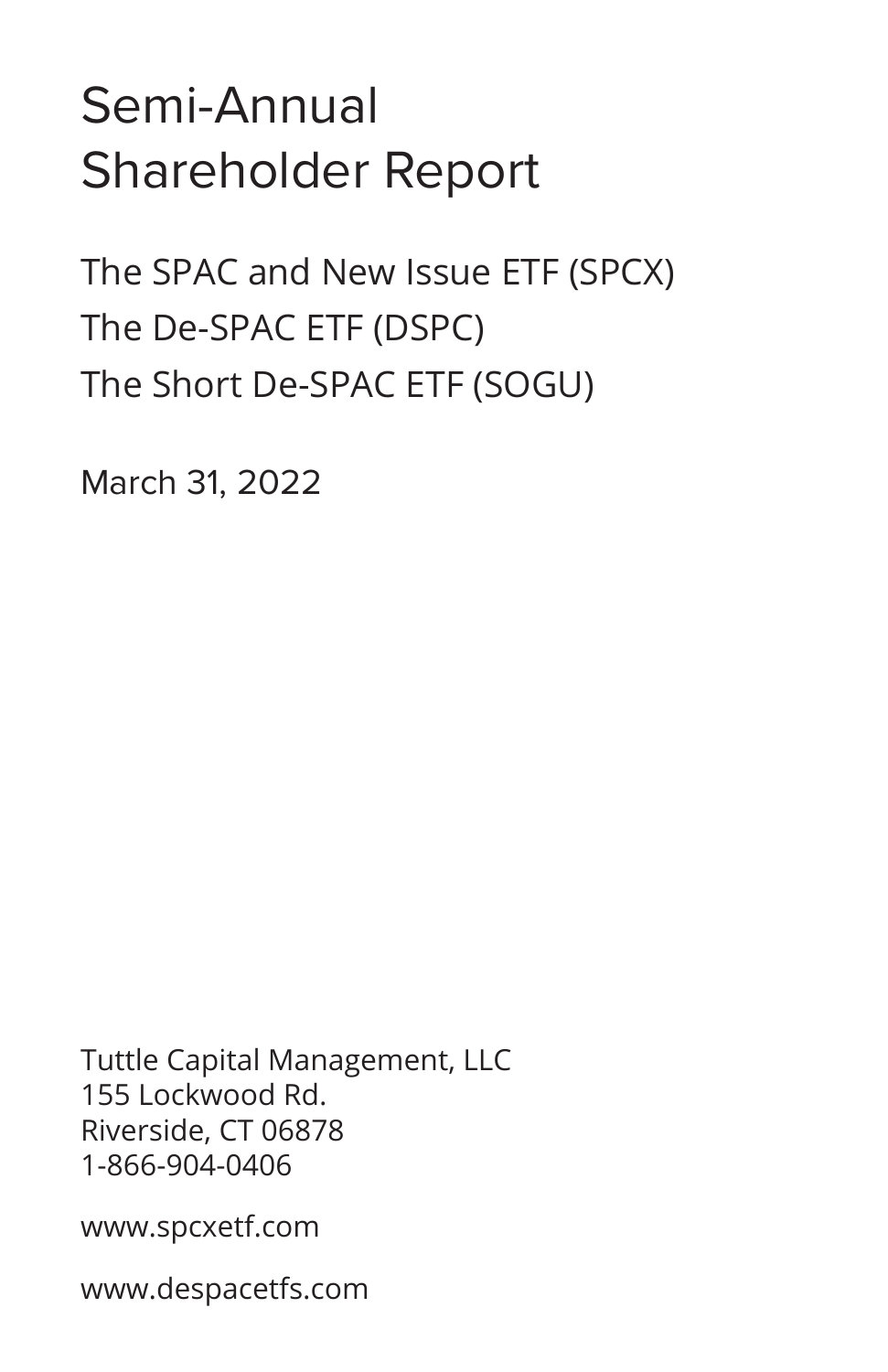# TABLE OF CONTENTS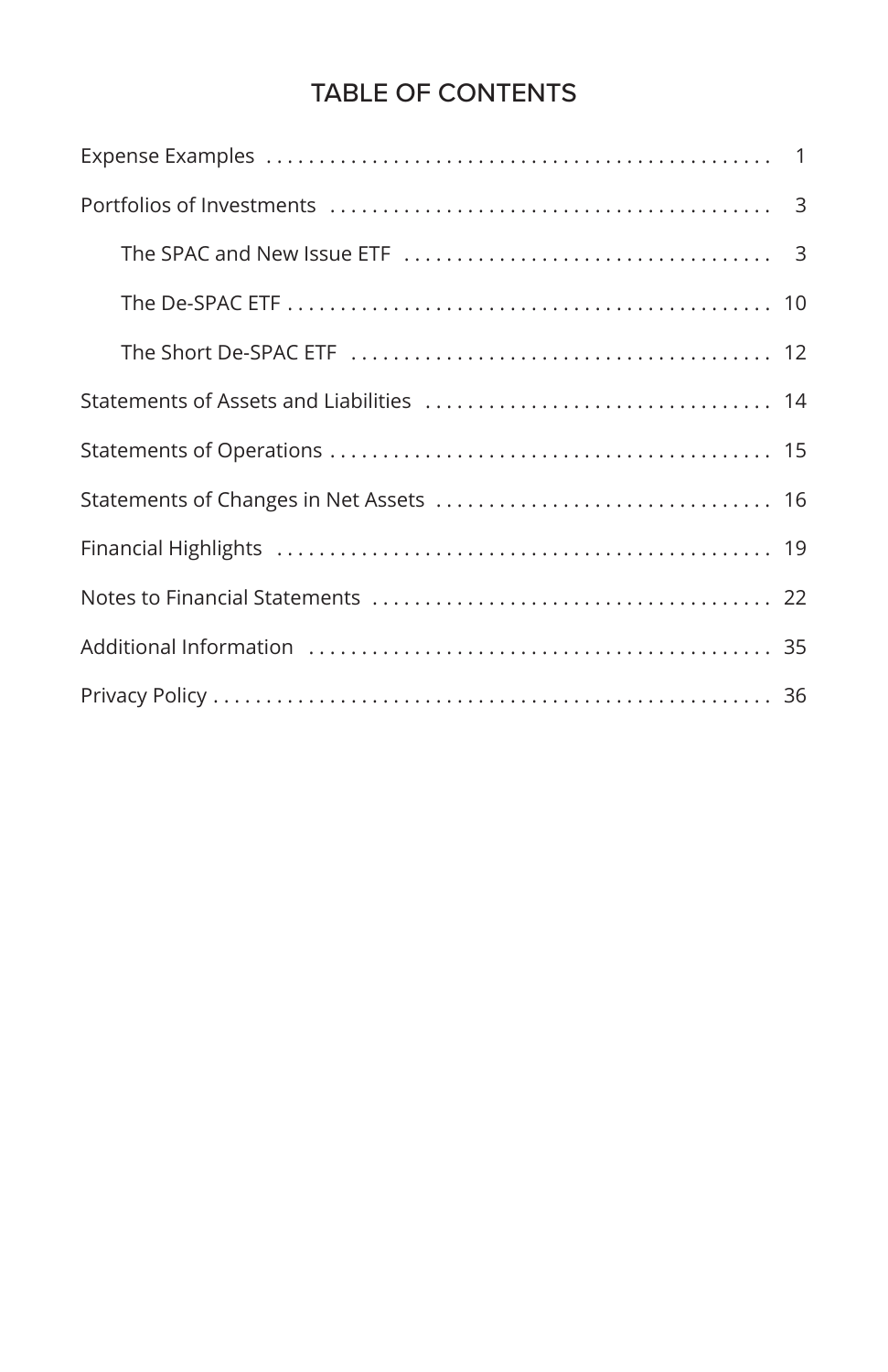As a Fund shareholder, you may incur two types of costs: (1) transaction costs, including commissions on trading, as applicable; and (2) ongoing costs, including advisory fees and other Fund expenses. These examples are intended to help you understand your ongoing costs (in dollars) of investing in a Fund and to compare these costs with the ongoing costs of investing in other funds.

The expense examples below are based on an investment of \$1,000 invested at the beginning of the period and held for the six-month period ended March 31, 2022.

#### Actual Expenses

The table below provides information about actual account values and actual expenses. You may use this information, together with the amount you invested, to estimate the expenses that you paid over the period. Simply divide your account value by \$1,000 (for example, an \$8,600 account value divided by \$1,000 = 8.6), then multiply the result by the number in the table under the heading entitled "Expenses Paid During Period" to estimate the expenses you paid on your account during this period.

#### Hypothetical Example for Comparison Purposes

The table below provides information about hypothetical account values and hypothetical expenses based on each Fund's actual expense ratio and an assumed rate of return of 5% per year before expenses, which is not each Fund's actual return. The hypothetical account values and expenses may not be used to estimate the actual ending account balance or expenses you paid for the period. You may use this information to compare this 5% hypothetical example with the 5% hypothetical examples that appear in the shareholder reports of other funds.

Please note that the expenses shown in the table are meant to highlight your ongoing costs only and do not reflect any transactional costs, such as sales charges (loads), redemption fees, or exchange fees. Further, the expenses do not include any brokerage commissions on investors' purchases or redemptions of Fund shares as described in each Fund's prospectus. Therefore, the table is useful in comparing ongoing costs only, and will not help you determine the relative total costs of owning different funds. In addition, if these transactional costs were included, your costs would have been higher.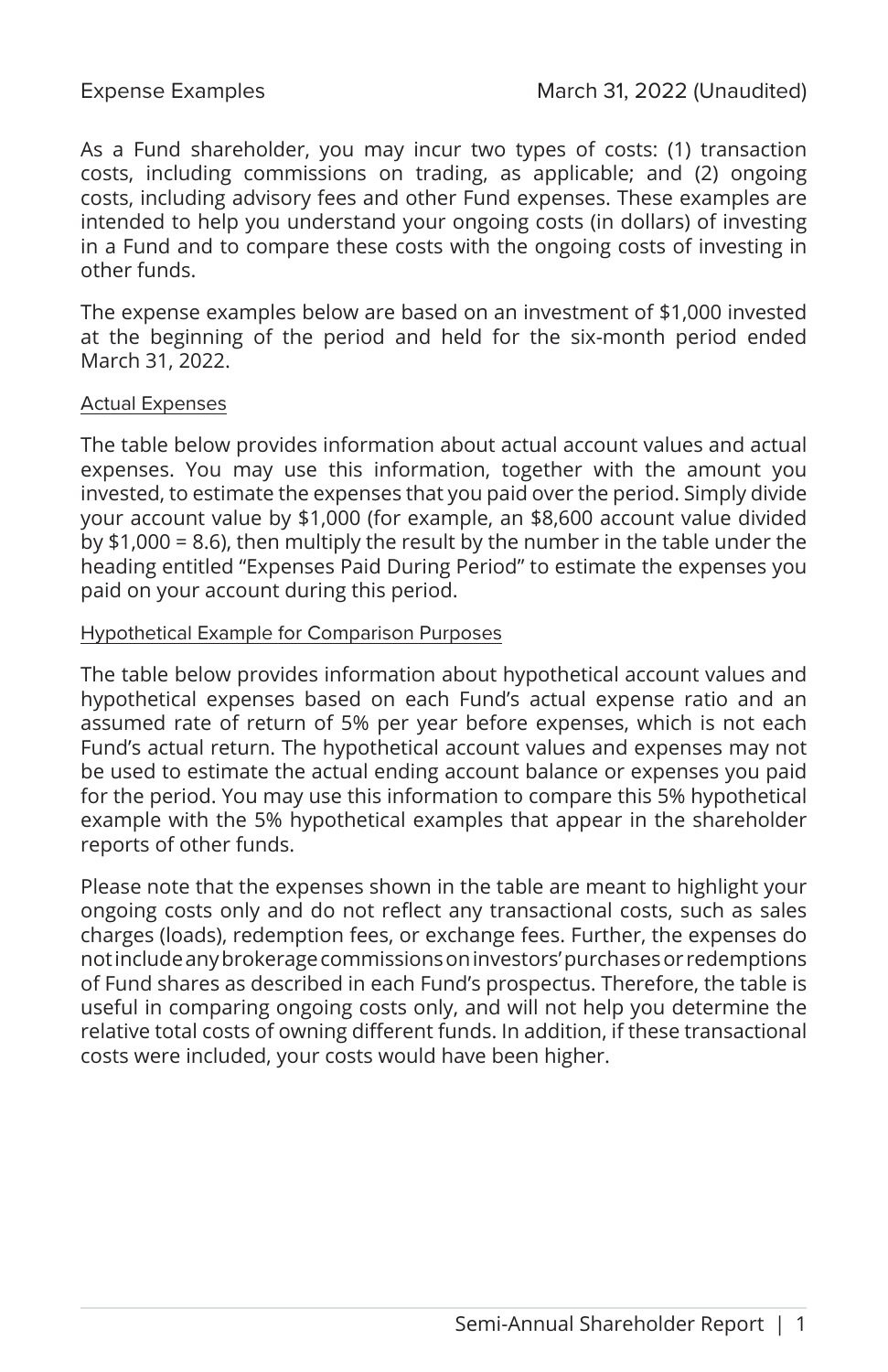|                                   |              | <b>Beginning</b><br><b>Account</b><br>Value<br>10/1/2021 | <b>Ending</b><br><b>Account</b><br>Value<br>3/31/2022 | <b>Expenses</b><br>Paid<br><b>During</b><br>Period <sup>(1)</sup> | Annualized<br><b>Expense</b><br>Ratio |
|-----------------------------------|--------------|----------------------------------------------------------|-------------------------------------------------------|-------------------------------------------------------------------|---------------------------------------|
| The SPAC and New Issue ETF Actual |              | \$1,000.00                                               | 981.20<br>\$                                          | \$4.69                                                            | 0.95%                                 |
|                                   | Hypothetical | 1,000.00                                                 | 1,020.19                                              | 4.78                                                              | 0.95                                  |
| The De-SPAC ETF                   | Actual       | 1.000.00                                                 | 620.60                                                | 3.03                                                              | 0.75                                  |
|                                   | Hypothetical | 1,000.00                                                 | 1,021.19                                              | 3.78                                                              | 0.75                                  |
| The Short De-SPAC ETF             | Actual       | 1,000.00                                                 | 1,270.20                                              | 5.38                                                              | 0.95                                  |
|                                   | Hypothetical | 1.000.00                                                 | 1,020.19                                              | 4.78                                                              | 0.95                                  |

(a) Expenses are equal to each Fund's annualized expense ratio multiplied by the average account value over the period, multiplied by 182/365 (the number of days in the more recent fiscal half-year divided by the number of days in the fiscal year).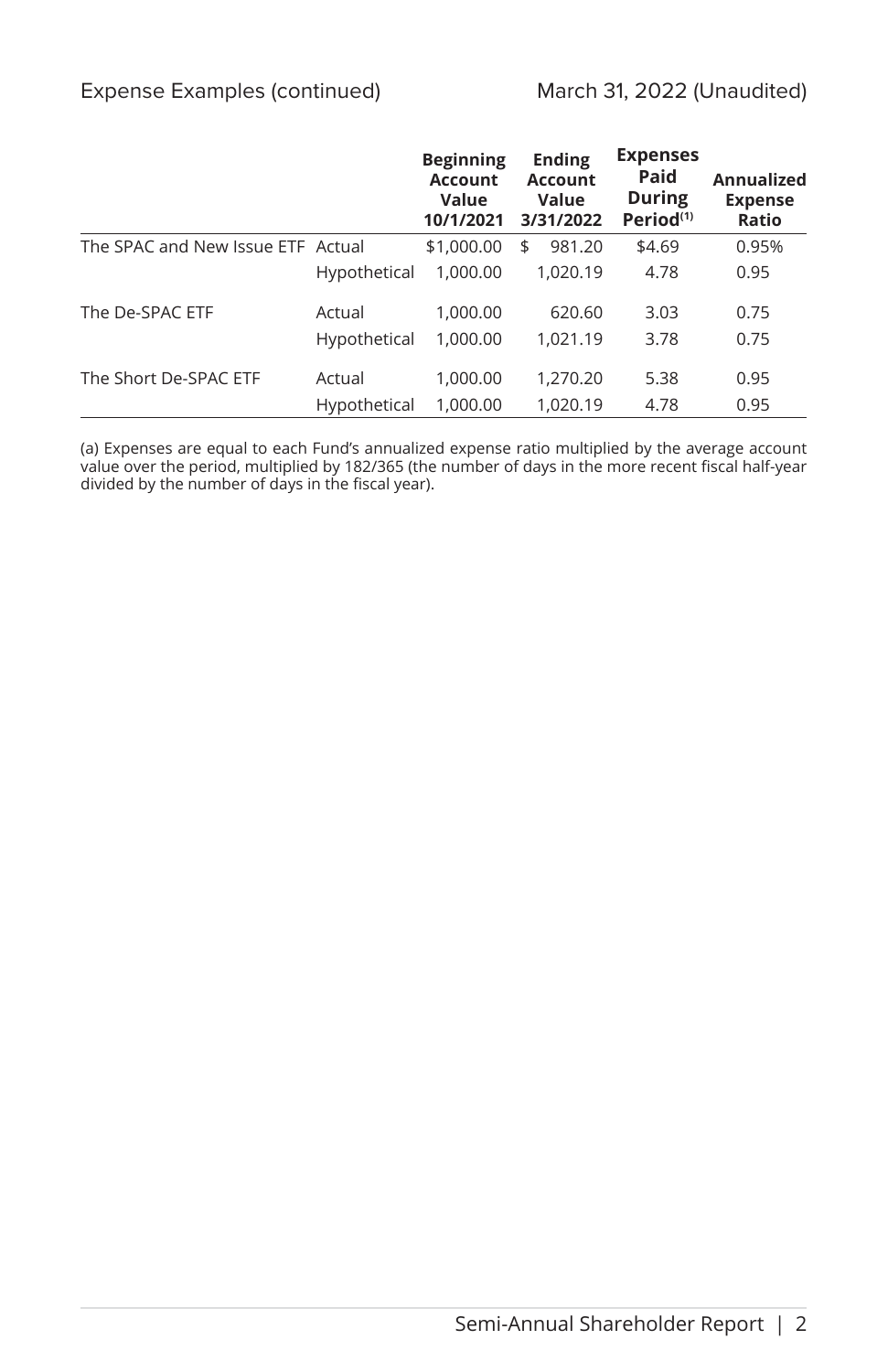| <b>Portfolio of Investments Summary Table</b> | Percentage of<br>Fair Value (%) |
|-----------------------------------------------|---------------------------------|
| <b>Financials</b>                             | 85.2                            |
| <b>Health Care</b>                            | 0.7                             |
| Private Investments                           | 11.3                            |
| Private Investment in Public Equity           | 1.3                             |
| Private Investment in Warrants                | 0.2                             |
| Rights                                        | 0.1                             |
| Warrants                                      | 1.2                             |
| <b>Total</b>                                  | 100.0                           |

Portfolio holdings and allocations are subject to change. As of March 31, 2022, percentages in the table above are based on total investments. Such total investments may differ from the percentages set forth in the following Portfolio of Investments which are computed using the Fund's total net assets.

#### **Portfolio of Investments**

| Shares                |                                                                       | Fair Value (\$) |
|-----------------------|-----------------------------------------------------------------------|-----------------|
| Common Stocks - 82.5% |                                                                       |                 |
| Financials - 81.9%    |                                                                       |                 |
| 211,607               | Accelerate Acquisition Corp. <sup>(a)</sup>                           | 2,065,284       |
| 73,740                | Acropolis Infrastructure Acquisition<br>Corp., Class A <sup>(a)</sup> | 716,015         |
| 81,087                | Adara Acquisition Corp. <sup>(a)</sup>                                | 801,140         |
| 64,133                | AEA-Bridges Impact Corp., Class A(a)                                  | 634,917         |
| 165,208               | Apollo Strategic Growth Capital <sup>(a)</sup>                        | 1,643,820       |
| 69,743                | Ares Acquisition Corp. <sup>(a)</sup>                                 | 684,179         |
| 26,764                | Athena Technology Acquisition Corp. II,<br>Class $A^{(a)}$            | 261,484         |
| 48,392                | Atlas Crest Investment Corp. II(a)                                    | 475,209         |
| 40,000                | Aurora Technology Acquisition Corp.,<br>$Cl$ ass A(a)                 | 394,800         |
| 50,000                | Austerlitz Acquisition Corp. II, Class A(a)                           | 489,000         |
| 84,447                | Avanti Acquisition Corp. <sup>(a)</sup>                               | 832,647         |
| 36,562                | Banyan Acquisition Corp. <sup>(a)</sup>                               | 365,986         |
| 145,998               | CC Neuberger Principal Holdings II <sup>(a)</sup>                     | 1,448,300       |
| 38,252                | Churchill Capital Corp. V <sup>(a)</sup>                              | 376,017         |
| 48,427                | Class Acceleration Corp. <sup>(a)</sup>                               | 473,616         |
| 118,072               | Cohn Robbins Holdings Corp. <sup>(a)</sup>                            | 1,173,636       |
| 27,594                | Crucible Acquisition Corp. <sup>(a)</sup>                             | 270,697         |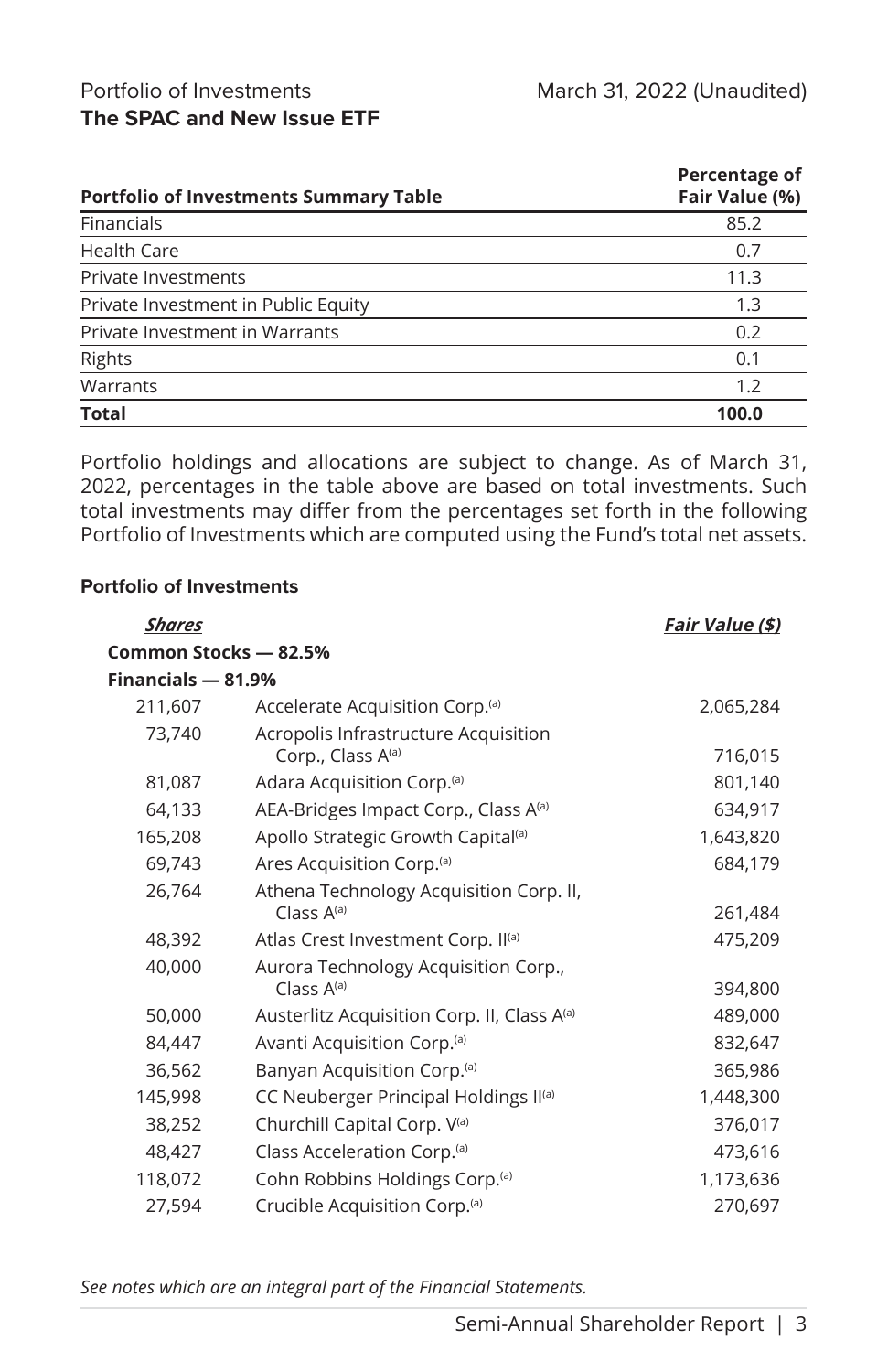| <u>Shares</u> |                                                                      | <b>Fair Value (\$)</b> |
|---------------|----------------------------------------------------------------------|------------------------|
| 75,000        | Decarbonization Plus Acquisition Corp.<br>IV, Class A <sup>(a)</sup> | 745,500                |
| 93,250        | E.Merge Technology Acquisition Corp.,<br>Class $A^{(a)}$             | 923,175                |
| 49,187        | Fintech Acquisition Corp. VI <sup>(a)</sup>                          | 484,492                |
| 56,038        | Fortistar Sustainable Solutions Corp.,<br>Class $A^{(a)}$            | 548,612                |
| 83,278        | Fortress Capital Acquisition Corp. <sup>(a)</sup>                    | 822,787                |
| 14,650        | FutureTech II Acquisition Corp. <sup>(a)</sup>                       | 146,793                |
| 21,698        | G Squared Ascend I, Inc. (a)(b)                                      | 213,725                |
| 73,027        | G&P Acquisition Corp., Class A(a)                                    | 724,793                |
| 28,632        | Global Consumer Acquisition Corp. <sup>(a)</sup>                     | 286,034                |
| 63,537        | GO Acquisition Corp. <sup>(a)</sup>                                  | 629,016                |
| 25,967        | Gobi Acquisition Corp. <sup>(a)</sup>                                | 252,399                |
| 22,912        | Golden Arrow Merger Corp. <sup>(a)</sup>                             | 223,850                |
| 86,828        | Good Works II Acquisition Corp. <sup>(a)</sup>                       | 855,256                |
| 60,018        | Hudson Executive Investment Corp. II(a)                              | 587,576                |
| 36,416        | Hudson Executive Investment Corp. III <sup>(a)</sup>                 | 355,784                |
| 30,939        | Integrated Rail and Resources<br>Acquisition Corp., Class A(a)       | 307,843                |
| 52,877        | International Media Acquisition Corp.,<br>Class $A^{(a)}$            | 524,011                |
| 56,249        | Isleworth Healthcare Acquisition Corp. <sup>(a)</sup>                | 556,865                |
| 37,017        | Kadem Sustainable Impact Corp. <sup>(a)</sup>                        | 360,546                |
| 57,492        | Kernel Group Holdings, Inc., Class A <sup>(a)</sup>                  | 563,997                |
| 12,000        | Keyarch Acquisition Corp. <sup>(a)</sup>                             | 119,160                |
| 41,697        | Lux Health Tech Acquisition Corp.,<br>Class A(a)                     | 411,132                |
| 120,612       | Metals Acquisition Corp., Class A <sup>(a)</sup>                     | 1,201,296              |
| 6,374         | Motive Capital Corp. II(a)                                           | 65,015                 |
| 81,261        | New Vista Acquisition Corp. <sup>(a)</sup>                           | 795,545                |
| 71,170        | Newbury Street Acquisition Corp. <sup>(a)</sup>                      | 693,908                |
| 29,572        | NewHold Investment Corp. II, Class A(a)                              | 290,101                |
| 38,236        | Nubia Brand International Corp. <sup>(a)</sup>                       | 382,360                |
| 49,757        | Oaktree Acquisition Corp. II, Class A <sup>(a)</sup>                 | 495,082                |
| 23,409        | Peridot Acquisition Corp. II <sup>(a)</sup>                          | 228,940                |
| 50,000        | Pioneer Merger Corp., Class A(a)                                     | 490,000                |
| 5,000         | PowerUp Acquisition Corp. <sup>(a)</sup>                             | 50,250                 |
| 42,672        | Primavera Capital Acquisition Corp. <sup>(a)</sup>                   | 428,000                |
| 68,737        | Property Solutions Acquisition Corp. II <sup>(a)</sup>               | 672,248                |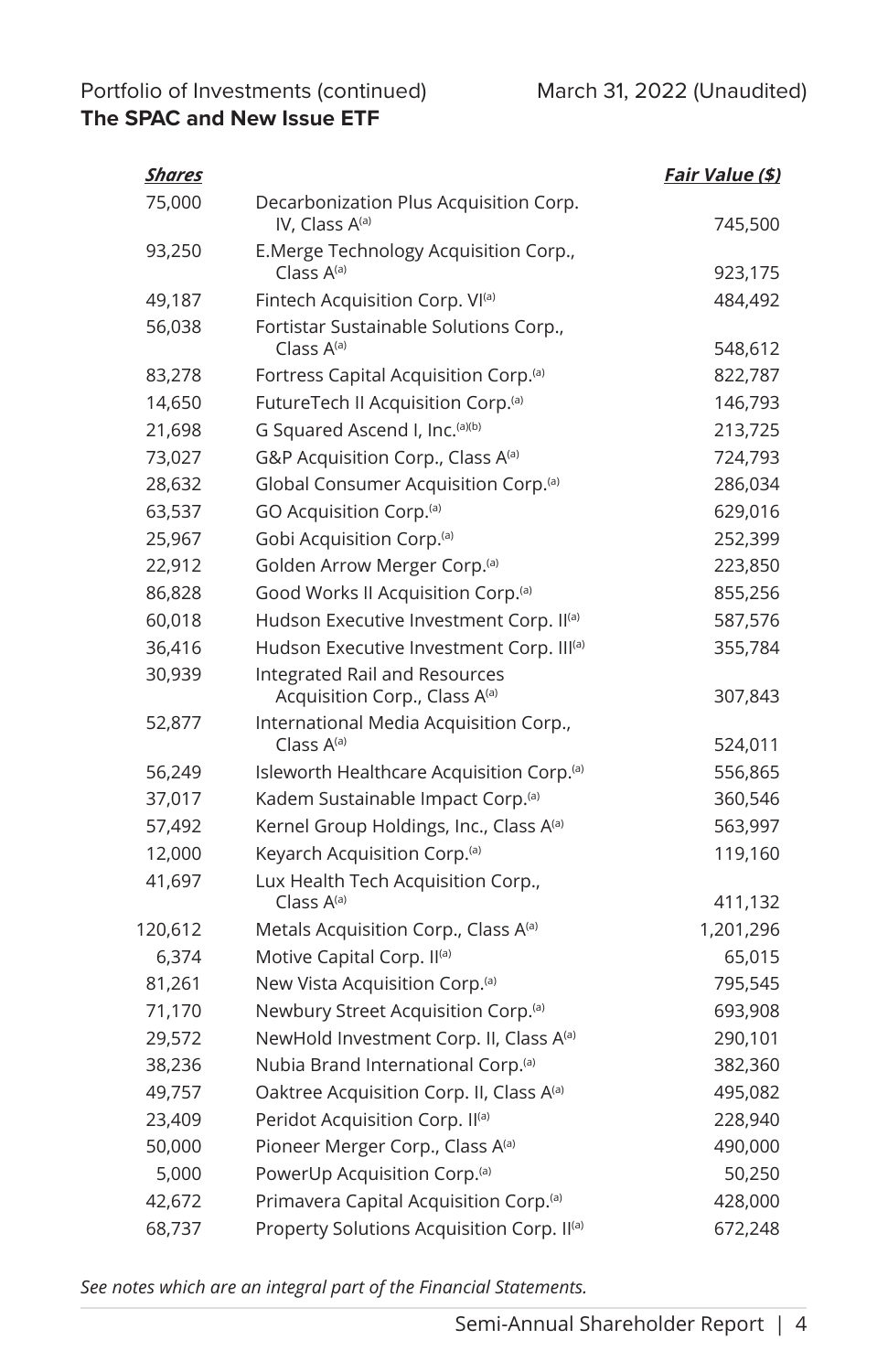| <b>Shares</b>      |                                                                                           | Fair Value (\$) |
|--------------------|-------------------------------------------------------------------------------------------|-----------------|
| 7,000              | Redwoods Acquisition Corp. <sup>(a)</sup>                                                 | 70,210          |
| 17,808             | Relativity Acquisition Corp. <sup>(a)</sup>                                               | 179,327         |
| 63,387             | RMG Acquisition Corp. III <sup>(a)</sup>                                                  | 621,193         |
| 56,842             | Schultze Special Purpose Acquisition<br>Corp. II(a)                                       | 572,967         |
| 58,382             | ScION Tech Growth II <sup>(a)</sup>                                                       | 572,144         |
| 32,500             | Screaming Eagle Acquisition Corp. <sup>(a)</sup>                                          | 325,000         |
| 40,632             | Shelter Acquisition Corp. I(a)                                                            | 403,882         |
| 57,354             | SHUAA Partners Acquisition Corp. I <sup>(a)</sup>                                         | 574,687         |
| 54,791             | Sierra Lake Acquisition Corp., Class A(a)                                                 | 539,691         |
| 79,471             | Silver Spike Acquisition Corp. II(a)(b)                                                   | 778,021         |
| 57,800             | Spree Acquisition Corp. 1, Ltd. <sup>(a)</sup>                                            | 575,110         |
| 18,617             | Springwater Special Situations Corp. <sup>(a)</sup>                                       | 183,377         |
| 519                | SVF Investment Corp., Class A(a)                                                          | 5,086           |
| 74,626             | Twelve Seas Investment Co. II <sup>(a)</sup>                                              | 729,096         |
| 41,644             | VectolQ Acquisition Corp. II(a)                                                           | 409,777         |
| 36,302             | VY Global Growth <sup>(a)</sup>                                                           | 359,390         |
| 59,397             | Worldwide Webb Acquisition Corp.,<br>Class $A^{(a)}$                                      | 585,060         |
|                    |                                                                                           | 37,026,856      |
| Health Care - 0.6% |                                                                                           |                 |
| 167,317            | Talkspace, Inc. <sup>(a)</sup>                                                            | 291,132         |
|                    | Total Common Stocks (Cost \$41,012,080)                                                   | 37,317,988      |
|                    |                                                                                           |                 |
|                    | Private Investments - 10.9%                                                               |                 |
| 255,379            | Adara Acquisition Corp. - Founder<br>Shares <sup>(a)(c)(d)</sup>                          | 2,018,516       |
| 250,000            | Global Consumer Acquisition Corp. -<br>Founder Shares <sup>(a)(c)(d)</sup>                | 2,016,000       |
| N/A                | Silver Spike Sponsor II, LLC(a)(c)(d)(e)                                                  | 270,000         |
| 59,668             | Springwater Special Situations Corp. -<br>Founder Shares <sup>(a)(c)(d)</sup>             | 476,867         |
| 19,889             | Springwater Special Situations Corp. -<br>Private Placement Units <sup>(a)(c)(d)(f)</sup> | 158,953         |
|                    | Total Private Investment (Cost \$1,348,894)                                               | 4,940,336       |

#### **Private Investment in Public Equity — 1.3%**

| 200,000            | Shapeways Holdings, Inc. <sup>(a)</sup>          | 572,000 |
|--------------------|--------------------------------------------------|---------|
| (Cost \$2,000,000) | <b>Total Private Investment in Public Equity</b> | 572.000 |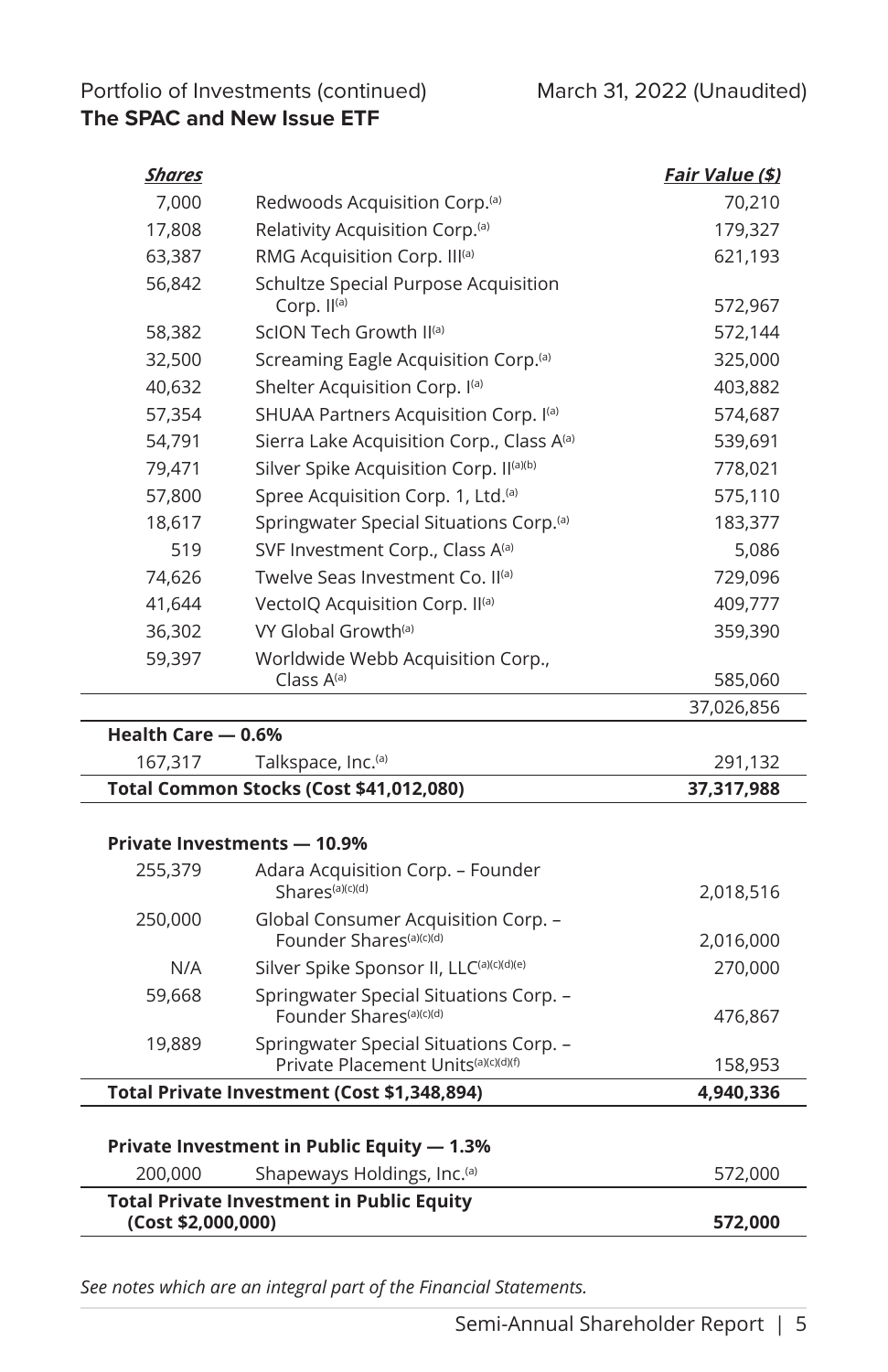| <b>Shares</b>           |                                                                     | Fair Value (\$) |
|-------------------------|---------------------------------------------------------------------|-----------------|
|                         | Private Investment in Warrants - 0.2%                               |                 |
| 425,000                 | Adara Acquisition Corp. (a)(c)(d)(g)                                | 108,833         |
|                         | Total Private Investment in Warrants (Cost \$-)                     | 108,833         |
|                         |                                                                     |                 |
| Rights $-0.1%$          |                                                                     |                 |
| 40,000                  | Aurora Technology Acquisition Corp.,<br>$01/01/2024$ <sup>(a)</sup> | 5.640           |
| 69.024                  | Deep Medicine Acquisition Corp.,<br>$01/12/2029$ <sup>(a)</sup>     | 12,411          |
| 55,619                  | International Media Acquisition Corp. <sup>(a)</sup>                | 6,062           |
| 26,370                  | Northview Acquisition, 12/31/2022 <sup>(a)</sup>                    | 3.726           |
|                         |                                                                     | 27,839          |
| Total Rights (Cost \$-) |                                                                     | 27,839          |

#### **Warrants — 1.1%**

| 76,649 | Accelerate Acquisition Corp.,<br>12/31/2027(a)                | 29,533 |
|--------|---------------------------------------------------------------|--------|
| 26,848 | Acropolis Infrastructure Acquisition<br>Corp., 03/31/2026     | 12,761 |
| 12,229 | Allego NV, 03/14/2025                                         | 12,840 |
| 15,823 | Alpha Tau Medical, Ltd., 07/03/2027                           | 9,652  |
| 21,937 | Apollo Strategic Growth, 10/29/2027 <sup>(a)</sup>            | 30,054 |
| 12,485 | Ares Acquisition Corp., Class A,<br>12/31/2027(a)             | 5.144  |
| 15,030 | Athena Technology Acquisition Corp. II,<br>10/17/2028         | 3.009  |
| 15,112 | Atlas Crest Investment Corp. II,<br>02/28/2026 <sup>(a)</sup> | 4,987  |
| 40,000 | Aurora Technology Acquisition Corp.,<br>07/02/2028            | 3,200  |
| 11,057 | BigBear.ai Holdings, Inc., 12/31/2028 <sup>(a)</sup>          | 9,730  |
| 16,672 | CC Neuberger Principal Holdings II -<br>CW25, 07/29/2025(a)   | 16,672 |
| 9,580  | Churchill Capital Corp. V, 10/29/2027 <sup>(a)</sup>          | 5,844  |
| 22,976 | Class Acceleration Corp., Class A,<br>03/31/2028(a)           | 4,253  |
| 9,197  | Crucible Acquisition Corp.,<br>12/26/2025 <sup>(a)</sup>      | 2,852  |
| 37,500 | Decarbonization Plus Acquisition Corp.<br>IV, 12/31/2028(a)   | 21.750 |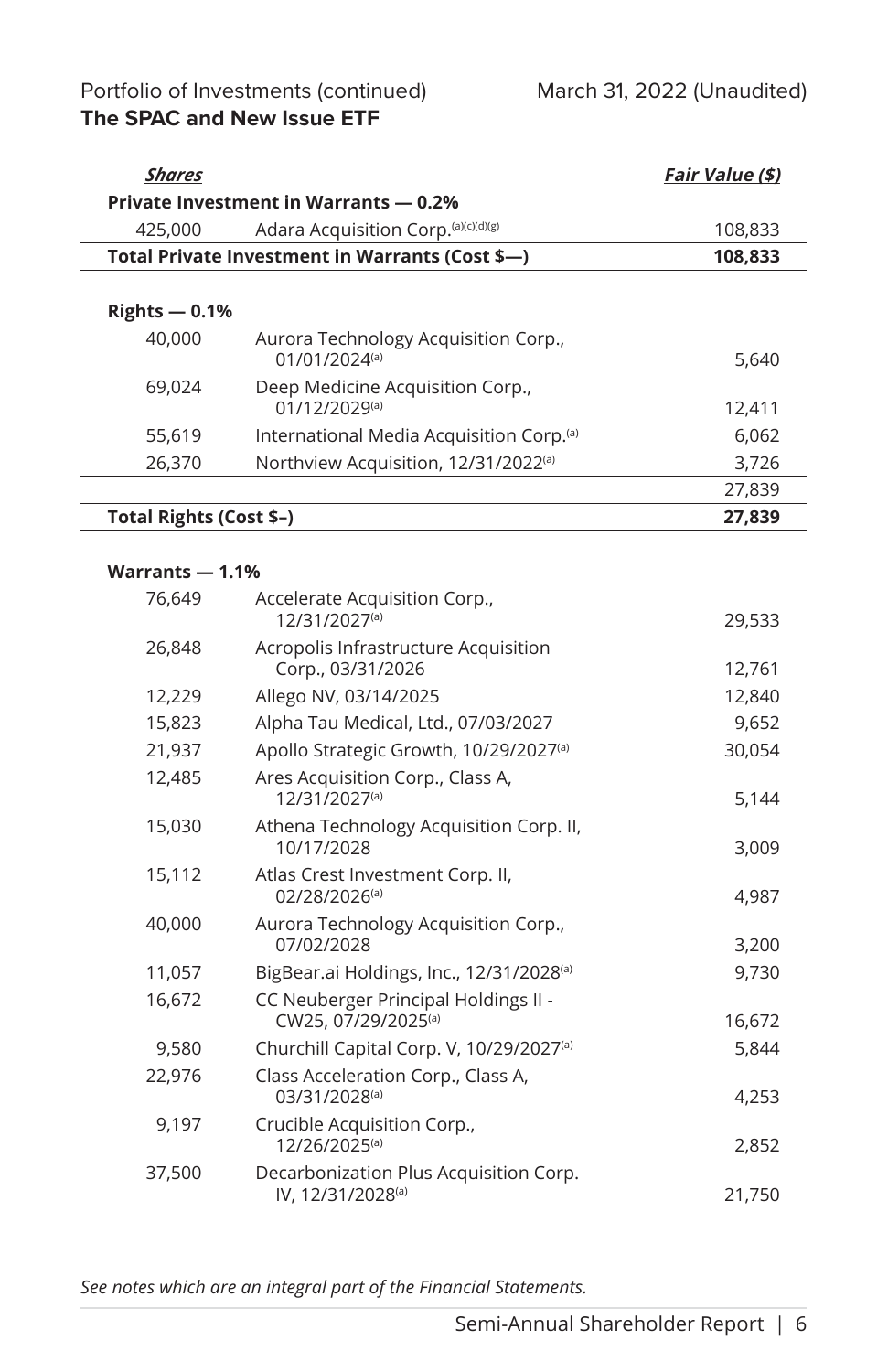| Shares |                                                                | Fair Value (\$) |
|--------|----------------------------------------------------------------|-----------------|
| 21,244 | Endurance Acquisition Corp.,<br>02/27/2023                     | 5,311           |
| 47,224 | Fathom Digital Manufacturing C,<br>12/31/2027(a)               | 35,890          |
| 14,162 | Fortress Capital Acquisition Corp.,<br>12/31/2027(a)           | 5,675           |
| 12,122 | G Squared Ascend I, Inc., Class A,<br>12/31/2027(a)            | 4,849           |
| 42,500 | Gesher I Acquisition Corp., 04/16/2028                         | 14,233          |
| 26,860 | Global Consumer Acquisition Corp.,<br>Class C, 12/31/2027(a)   | 6,661           |
| 9,186  | Golden Arrow Merger Corp.,<br>07/31/2026(a)                    | 1,840           |
| 15,697 | Hudson Executive Investment Corp. II,<br>01/31/2027(a)         | 5,869           |
| 7,316  | Hudson Executive Investment Corp. III,<br>12/31/2028(a)        | 2,891           |
| 17,560 | Hyzon Motors, Inc., Class C,<br>10/02/2025 <sup>(a)</sup>      | 29,852          |
| 16,897 | Integrated Rail And Resources<br>Acquisition Corp., 05/21/2023 | 5,541           |
| 58,139 | Kadem Sustainable Impact Corp.,<br>03/16/2026(a)               | 10,023          |
| 25,733 | Kernel Group Holdings, Inc., Class A,<br>01/31/2027(a)         | 6,433           |
| 33,750 | LIV Capital Acquisition Corp. II,<br>02/16/2027                | 6,416           |
| 40,204 | Metals Acquisition Corp., 07/12/2023(a)                        | 36,184          |
| 14,332 | Moringa Acquisition Corp.,<br>02/10/2026(a)                    | 2,866           |
| 16,975 | New Vista Acquisition Corp.,<br>12/31/2027(a)                  | 6,588           |
| 32,272 | Newbury Street Acquisition C,<br>12/31/2027(a)                 | 8,604           |
| 16,151 | Newhold Investment Corp. II,<br>10/21/2023                     | 4,332           |
| 13,185 | NorthView Acquisition Corp.,<br>02/08/2027                     | 2,255           |
| 7,217  | Oaktree Acquisition Corp. II,<br>09/15/2027(a)                 | 4,691           |
| 15,372 | P3 Health Partners, Inc., 11/19/2026(a)                        | 24,595          |
| 4,452  | Peridot Acquisition Corp. II, Class A,<br>04/30/2028(a)        | 1,692           |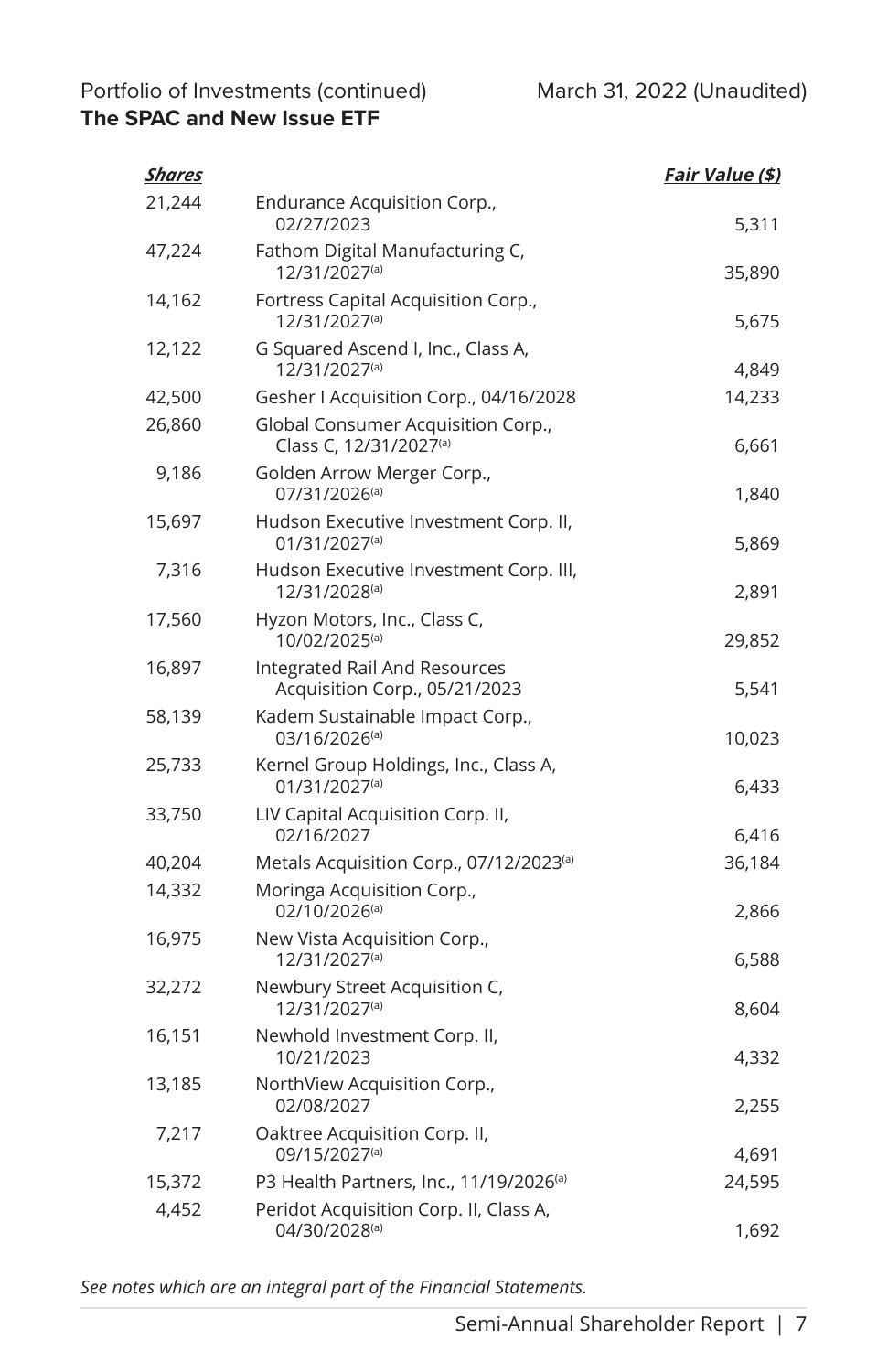| <b>Shares</b> |                                                        | Fair Value (\$) |
|---------------|--------------------------------------------------------|-----------------|
| 18,182        | Property Solutions Acquisition Corp.,<br>03/01/2026(a) | 5,000           |
| 23,887        | ScION Tech Growth II, 01/28/2026 <sup>(a)</sup>        | 7,166           |
| 30,767        | Sierra Lake Acquisition Corp.,<br>03/31/2028           | 7.513           |
| 23,172        | Silver Spike Acquisition Corp. II,<br>02/26/2026(a)    | 7,183           |
| 908           | Solid Power, Inc., 12/08/2026(a)                       | 2,161           |
| 13,292        | Sonder Holdings, Inc., 01/31/2028                      | 9,437           |
| 28,900        | Spree Acquisition Corp. 1, Ltd.,<br>12/22/2028         | 5,780           |
| 70,160        | Springwater Special Situations Corp.,<br>04/12/2026(a) | 28,050          |
| 10,548        | SVF Investment Corp. - CW27,<br>12/31/2027(a)          | 5.907           |
| 13,333        | Target Global Acquisition I Corp.,<br>12/31/2027       | 3.600           |
| 22,262        | Twelve Seas Investment Co. II,<br>03/02/2028(a)        | 5,566           |
| 8,338         | VectolQ Acquisition Corp. II,<br>12/31/2027(a)         | 3,800           |
| 29,698        | Worldwide Webb Acquisition Corp.,<br>03/27/2023        | 11,329          |
|               |                                                        | 508,064         |
|               | Total Warrants (Cost \$180,376)                        | 508,064         |
|               |                                                        |                 |

| Total Investments - 96.1% (Cost \$44,541,350) | 43,475,060 |
|-----------------------------------------------|------------|
| Other Assets in Excess of Liabilities - 3.9%  | 1.741.492  |
| <b>Net Assets — 100.0%</b>                    | 45,216,552 |
|                                               |            |

(a) Non-income producing security.

 $\overline{a}$ 

(b) This security or a partial position of this security was on loan as of March 31, 2022. The total value of securities on loan as of March 31, 2022 was \$681,575.

(c) Security was valued using unobservable inputs in good faith pursuant to procedures approved by the Board of Trustees as of March 31, 2022. The total of all such securities represent 11.17% of the net assets of the Fund.

(d) Security which is restricted to resale. The Fund's Advisor has deemed this security to be illiquid based upon procedures approved by the Board of Trustees. The aggregate value of these securities at March 31, 2022 was \$5,049,169 which represented 11.17% of the total investments of the Fund.

(e) This position represents a private placement investment in a SPAC sponsor. The return on this investment is subject to a waterfall upon the consummation of a deal and may be paid in cash and/ or SPAC shares and/or warrants.

(f) Each unit represents one share and ½ warrant.

(g) Warrant expires five years after initial business combination.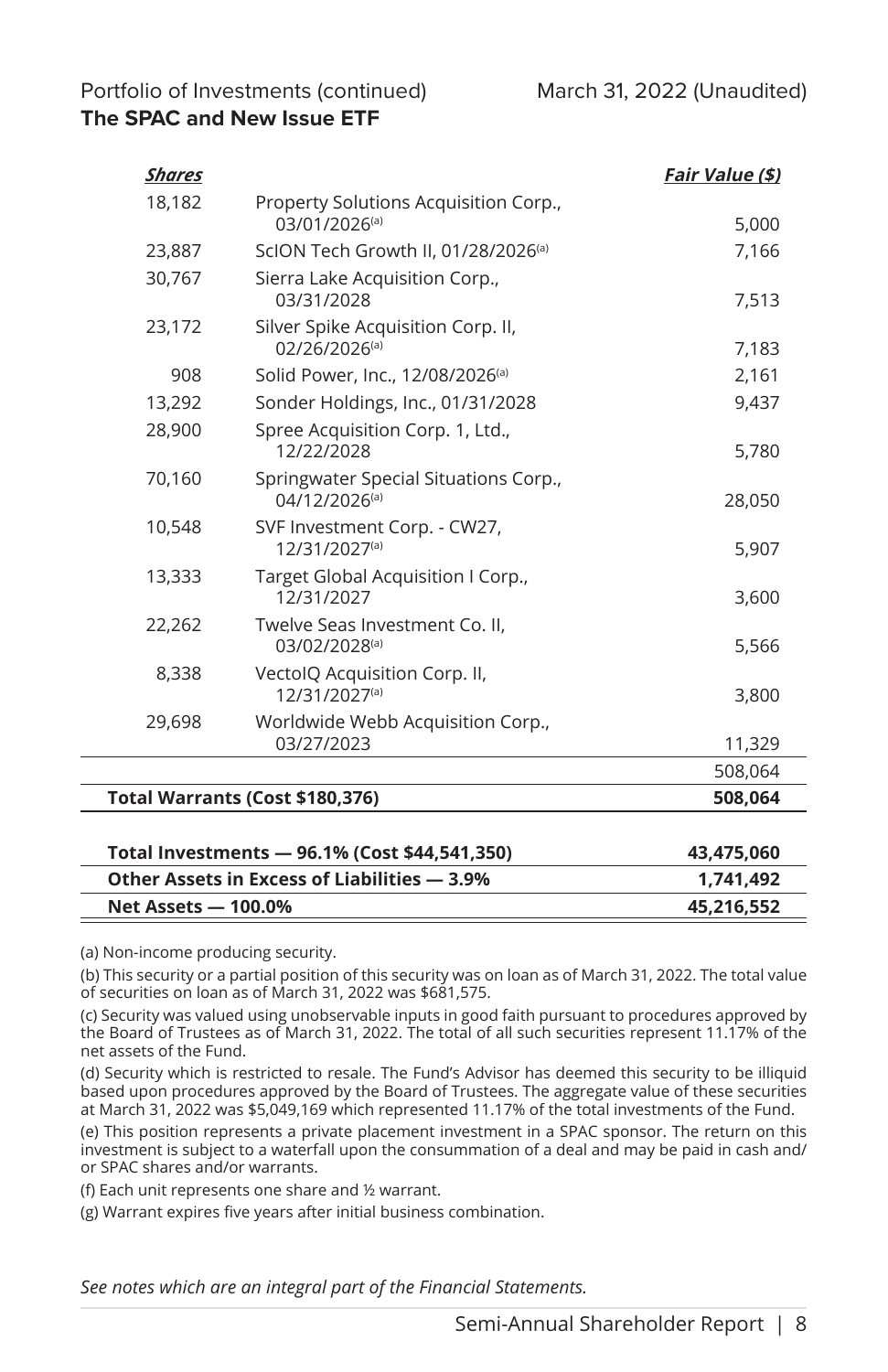|                                                           | <b>Acquisition</b> |                           | Fair         | Percentage                             |
|-----------------------------------------------------------|--------------------|---------------------------|--------------|----------------------------------------|
| <b>Acquisition</b><br>Date <sup>(a)</sup>                 | Cost<br>(5)        | <b>Shares</b><br>or Units | Value<br>(5) | of Net<br>Assets (%)                   |
| 01/14/2021                                                |                    |                           |              | 4.5                                    |
|                                                           |                    |                           |              |                                        |
|                                                           |                    |                           |              | 4.5                                    |
| 02/12/2021<br>Silver Spike Sponsor II, LLC <sup>(e)</sup> | 225,000            | N/A                       | 270,000      | 0.6                                    |
|                                                           |                    |                           |              |                                        |
| 08/12/2021                                                |                    | 59,668                    | 476,867      | 1.1                                    |
| 01/14/2021                                                | 425,000            | 425,000                   | 108.833      | 0.2                                    |
| 08/12/2021                                                | 200,000            | 19,889                    | 158,953      | 0.3                                    |
|                                                           | 06/01/2021         | 500,000                   |              | 255,379 2,018,516<br>250,000 2,016,000 |

The illiquid restricted securities held as of March 31, 2022 are identified below.

(a) Acquisition date represents the initial purchase date of the security.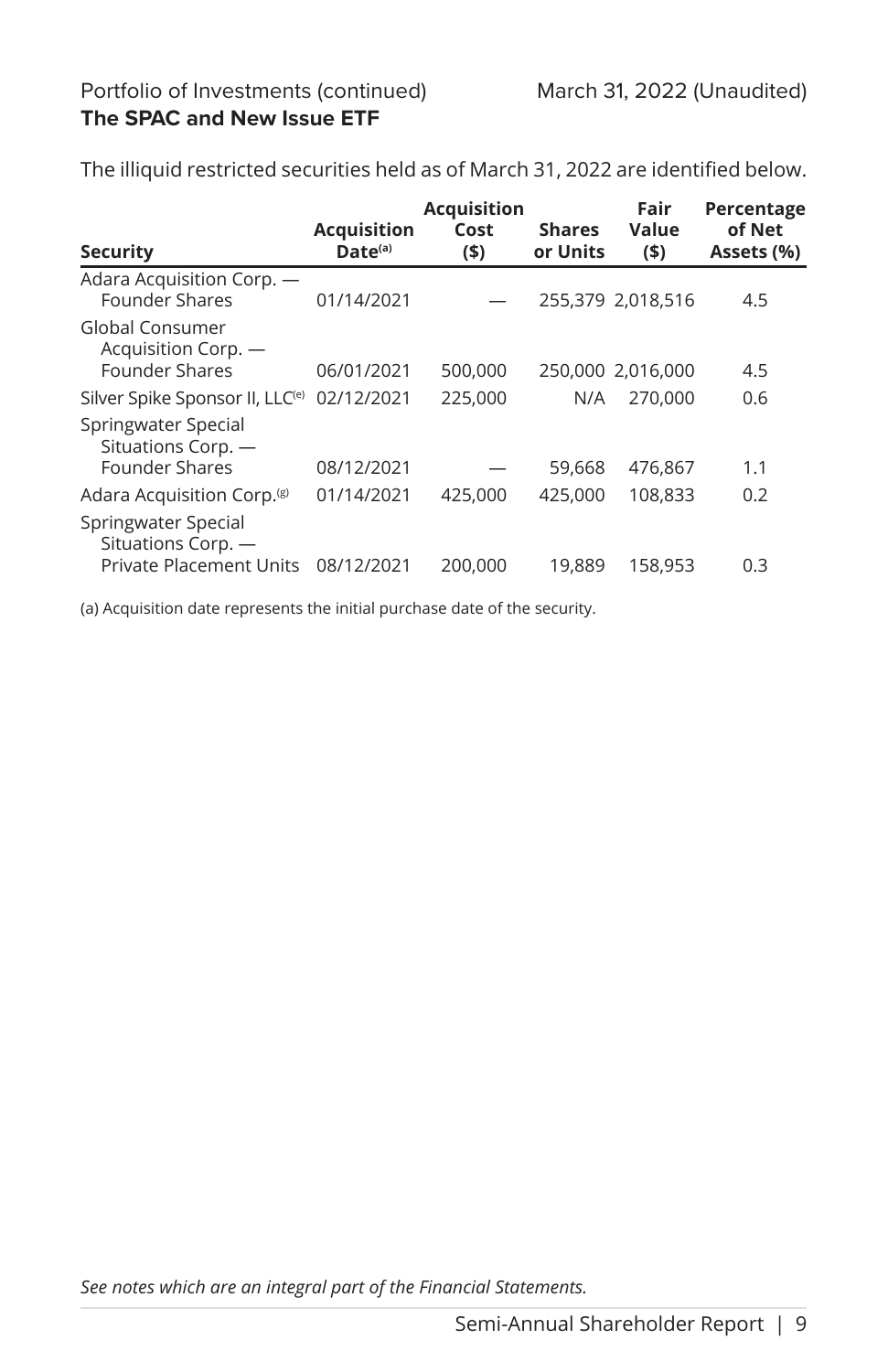# **The De-SPAC ETF**

| <b>Portfolio of Investments Summary Table</b> | Percentage of<br>Fair Value (%) |
|-----------------------------------------------|---------------------------------|
| <b>Communication Services</b>                 | 3.5                             |
| Consumer Discretionary                        | 15.6                            |
| <b>Financials</b>                             | 3.8                             |
| <b>Health Care</b>                            | 8.3                             |
| Industrials                                   | 32.3                            |
| Information Technology                        | 31.8                            |
| <b>Real Estate</b>                            | 4.7                             |
| <b>Total</b>                                  | 100.0                           |

Portfolio holdings and allocations are subject to change. As of March 31, 2022, percentages in the table above are based on total investments. Such total investments may differ from the percentages set forth in the following Portfolio of Investments which are computed using the Fund's total net assets.

#### **Portfolio of Investments**

| <b>Shares</b>         |                                         | <b>Fair Value (\$)</b> |
|-----------------------|-----------------------------------------|------------------------|
| Common Stocks - 99.8% |                                         |                        |
|                       | <b>Communication Services - 3.5%</b>    |                        |
| 13,234                | Genius Sports, Ltd. (a)                 | 60,877                 |
|                       | <b>Consumer Discretionary - 15.6%</b>   |                        |
| 18,966                | Grab Holdings, Ltd.(a)                  | 66,381                 |
| 2,599                 | Lucid Group, Inc. <sup>(a)</sup>        | 66,015                 |
| 12,751                | Sonder Holdings, Inc. <sup>(a)</sup>    | 60,567                 |
| 7,099                 | Super Group SGHC, Ltd.(a)               | 76,030                 |
|                       |                                         | 268,993                |
| Financials $-3.8%$    |                                         |                        |
| 6,965                 | SoFi Technologies, Inc. (a)             | 65,819                 |
| Health Care - 8.3%    |                                         |                        |
| 10,060                | Cano Health, Inc. (a)                   | 63,881                 |
| 19,526                | Ginkgo Bioworks Holdings, Inc. (a)      | 78,690                 |
|                       |                                         | 142,571                |
| Industrials - 32.2%   |                                         |                        |
| 6,806                 | Alight, Inc., Class A(a)                | 67,719                 |
| 16,271                | Astra Space, Inc. <sup>(a)</sup>        | 62,806                 |
| 15,001                | Aurora Innovation, Inc. <sup>(a)</sup>  | 83,855                 |
| 10,430                | Hyzon Motors, Inc. <sup>(a)</sup>       | 66,648                 |
| 7,734                 | Microvast Holdings, Inc. <sup>(a)</sup> | 51,818                 |
| 8,411                 | Proterra, Inc. <sup>(a)</sup>           | 63,251                 |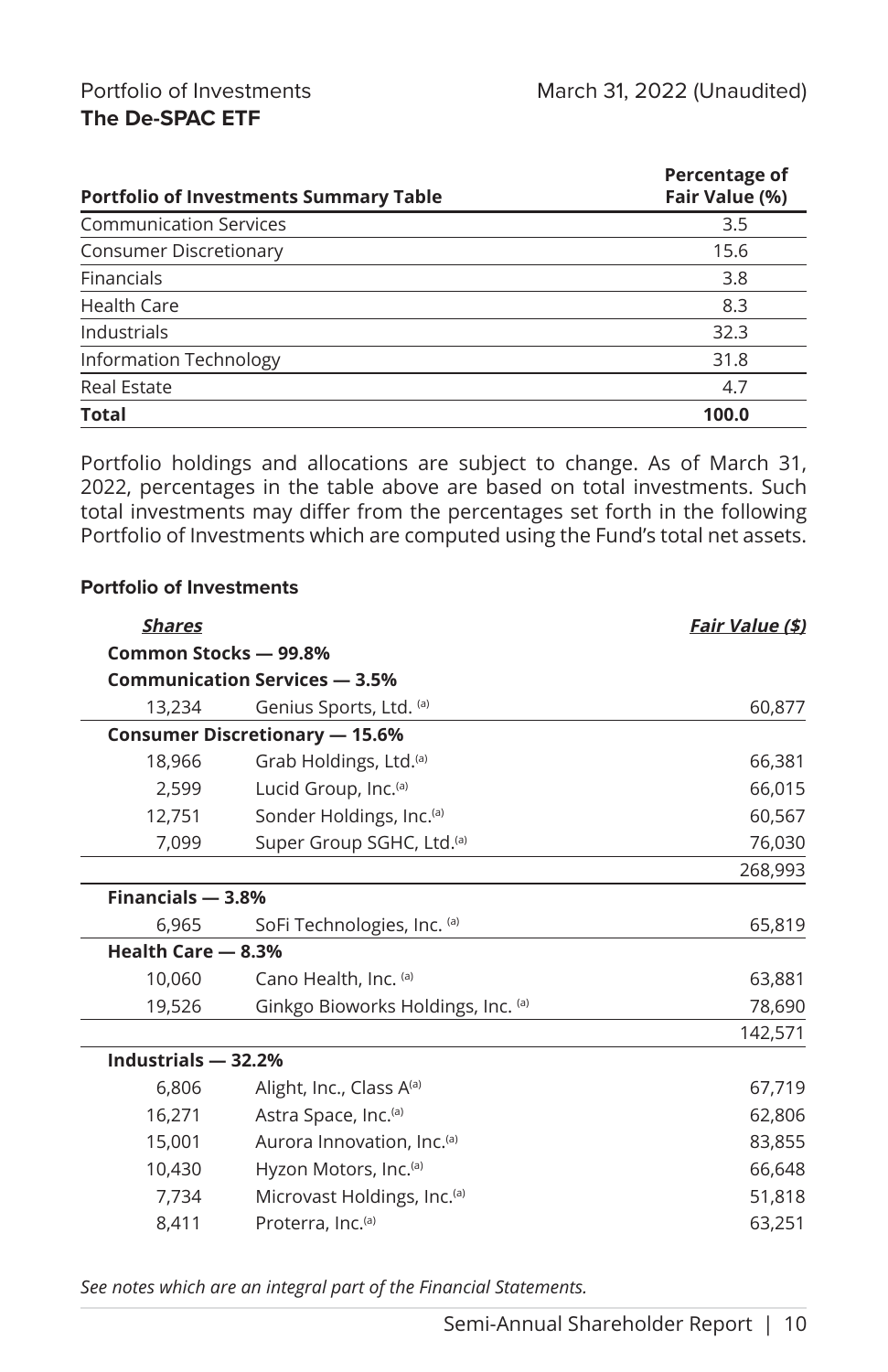# Portfolio of Investments (continued) March 31, 2022 (Unaudited) **The De-SPAC ETF**

| <b>Shares</b>              |                                                     | Fair Value (\$) |
|----------------------------|-----------------------------------------------------|-----------------|
| 7,280                      | Stem, Inc. <sup>(a)</sup>                           | 80,153          |
| 10,789                     | Virgin Orbit Holdings, Inc. <sup>(a)</sup>          | 78,760          |
|                            |                                                     | 555,010         |
|                            | <b>Information Technology - 31.7%</b>               |                 |
| 7,984                      | Core Scientific, Inc. <sup>(a)</sup>                | 65,708          |
| 14,815                     | Embark Technology, Inc. <sup>(a)</sup>              | 87,260          |
| 4,830                      | IonQ, Inc. <sup>(a)</sup>                           | 61,631          |
| 12,671                     | ironSource, Ltd., Class A(a)                        | 60,821          |
| 8,496                      | Matterport, Inc. <sup>(a)</sup>                     | 68,988          |
| 7,606                      | Mirion Technologies, Inc. <sup>(a)</sup>            | 61,380          |
| 7,556                      | Navitas Semiconductor Corp. <sup>(a)</sup>          | 77,676          |
| 14,214                     | Payoneer Global, Inc. <sup>(a)</sup>                | 63,394          |
|                            |                                                     | 546,858         |
| Real Estate - 4.7%         |                                                     |                 |
| 11,770                     | WeWork, Inc., Class A(a)                            | 80,271          |
|                            | Total Common Stocks (Cost \$1,910,018)              | 1,720,399       |
|                            | Total Investments - 99.8% (Cost \$1,910,018)        | 1,720,399       |
|                            | <b>Other Assets in Excess of Liabilities - 0.2%</b> | 2,906           |
|                            |                                                     |                 |
| <b>Net Assets - 100.0%</b> |                                                     | 1,723,305       |

(a) Non-income producing security.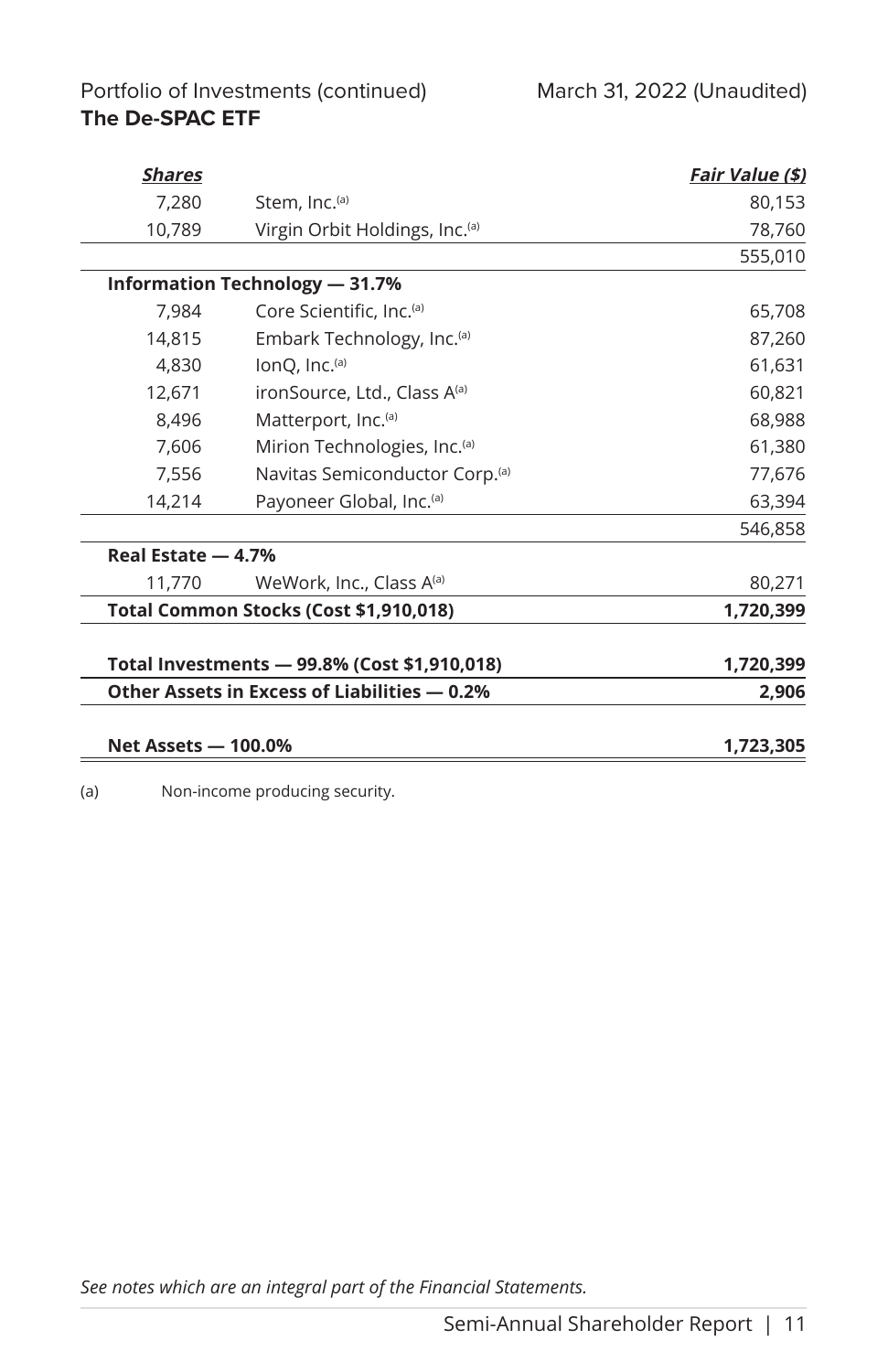# **The Short De-SPAC ETF**

#### **Total Return Swap Agreements**

| Pay/ | <b>Financing</b><br>Receive Rate (%) | <b>Description</b>                                 | party | Counter- Expiration Payment Amount<br>Date | Frequency              | <b>Notional</b><br>(\$) | Value<br>(\$) | Upfront<br>Premiums<br>Paid/<br>(5) | Unrealized<br>Appreciation/<br>(Received) (Depreciation)<br>(\$) |
|------|--------------------------------------|----------------------------------------------------|-------|--------------------------------------------|------------------------|-------------------------|---------------|-------------------------------------|------------------------------------------------------------------|
| Pay  |                                      | Alight, Inc.,<br>1.43 Class A                      | Cowen | 5/20/22                                    | At<br>Maturity 868,772 |                         | (49, 296)     |                                     | (49, 296)                                                        |
| Pay  |                                      | Astra Space, Inc.,<br>5.93 Class A                 | Cowen | 5/20/22                                    | At<br>Maturity 756,530 |                         | (96, 141)     |                                     | (96, 141)                                                        |
| Pay  |                                      | Aurora<br>Innovation, Inc.,<br>3.43 Class A        | Cowen | 5/20/22                                    | At<br>Maturity 922,066 |                         | (215, 449)    |                                     | (215, 449)                                                       |
| Pay  |                                      | Cano Health, Inc.,<br>1.43 Class A                 | Cowen | 5/20/22                                    | At<br>Maturity 747,494 |                         | (118, 475)    |                                     | (118, 475)                                                       |
| Pay  | 5.43 Inc.                            | Core Scientific,                                   | Cowen | 5/20/22                                    | At<br>Maturity 796,335 |                         | (104, 824)    |                                     | (104, 824)                                                       |
| Pay  |                                      | Embark<br>7.93 Technology, Inc.                    | Cowen | 5/20/22                                    | At<br>Maturity 908,561 |                         | (276, 806)    |                                     | (276, 806)                                                       |
| Pay  |                                      | Genius Sports,<br>1.43 Ltd.                        | Cowen | 5/20/22                                    | At<br>Maturity 848,798 |                         | 23,417        |                                     | 23,417                                                           |
| Pay  |                                      | Ginkgo Bioworks<br>Holdings, Inc.<br>37.93 Class A | Cowen | 5/20/22                                    | At<br>Maturity 844,444 |                         | (230, 523)    |                                     | (230, 523)                                                       |
| Pay  |                                      | Grab Holdings,<br>2.43 Ltd., Class A               | Cowen | 5/20/22                                    | At<br>Maturity 817,644 |                         | (82, 695)     |                                     | (82, 695)                                                        |
| Pay  |                                      | Hyzon Motors,<br>9.93 Inc., Class A                | Cowen | 5/20/22                                    | At<br>Maturity 804,738 |                         | (100, 395)    |                                     | (100, 395)                                                       |
| Pay  |                                      | 38.93 lonQ, Inc.                                   | Cowen | 5/20/22                                    | At<br>Maturity 823,283 |                         | (29, 266)     |                                     | (29, 266)                                                        |
| Pay  |                                      | ironSource, Ltd.,<br>1.93 Class A                  | Cowen | 5/20/22                                    | At<br>Maturity 835,697 |                         | 11,033        |                                     | 11,033                                                           |
| Pay  |                                      | 8.43 Lucid Group, Inc.                             | Cowen | 5/20/22                                    | At<br>Maturity 829,214 |                         | (69, 755)     |                                     | (69, 755)                                                        |
| Pay  |                                      | Matterport, Inc.,<br>2.93 Class A                  | Cowen | 5/20/22                                    | At<br>Maturity 815,440 |                         | (120, 378)    |                                     | (120, 378)                                                       |
| Pay  |                                      | Microvast<br>29.93 Holdings, Inc.                  | Cowen | 5/20/22                                    | At<br>Maturity 723,237 |                         | 10,076        |                                     | 10,076                                                           |
| Pay  |                                      | Mirion<br>Technologies,<br>2.43 Inc., Class A      | Cowen | 5/20/22                                    | At<br>Maturity 860,011 |                         | 27,283        |                                     | 27,283                                                           |
| Pay  |                                      | <b>Navitas</b><br>Semiconductor<br>6.43 Corp.      | Cowen | 5/20/22                                    | At<br>Maturity 874,046 |                         | (180, 501)    |                                     | (180, 501)                                                       |
| Pay  |                                      | Payoneer<br>1.93 Global, Inc.                      | Cowen | 5/20/22                                    | At<br>Maturity 810,994 |                         | (48, 597)     |                                     | (48, 597)                                                        |
| Pay  |                                      | 1.93 Proterra, Inc.                                | Cowen | 5/20/22                                    | At<br>Maturity 830,504 |                         | (27, 284)     |                                     | (27, 284)                                                        |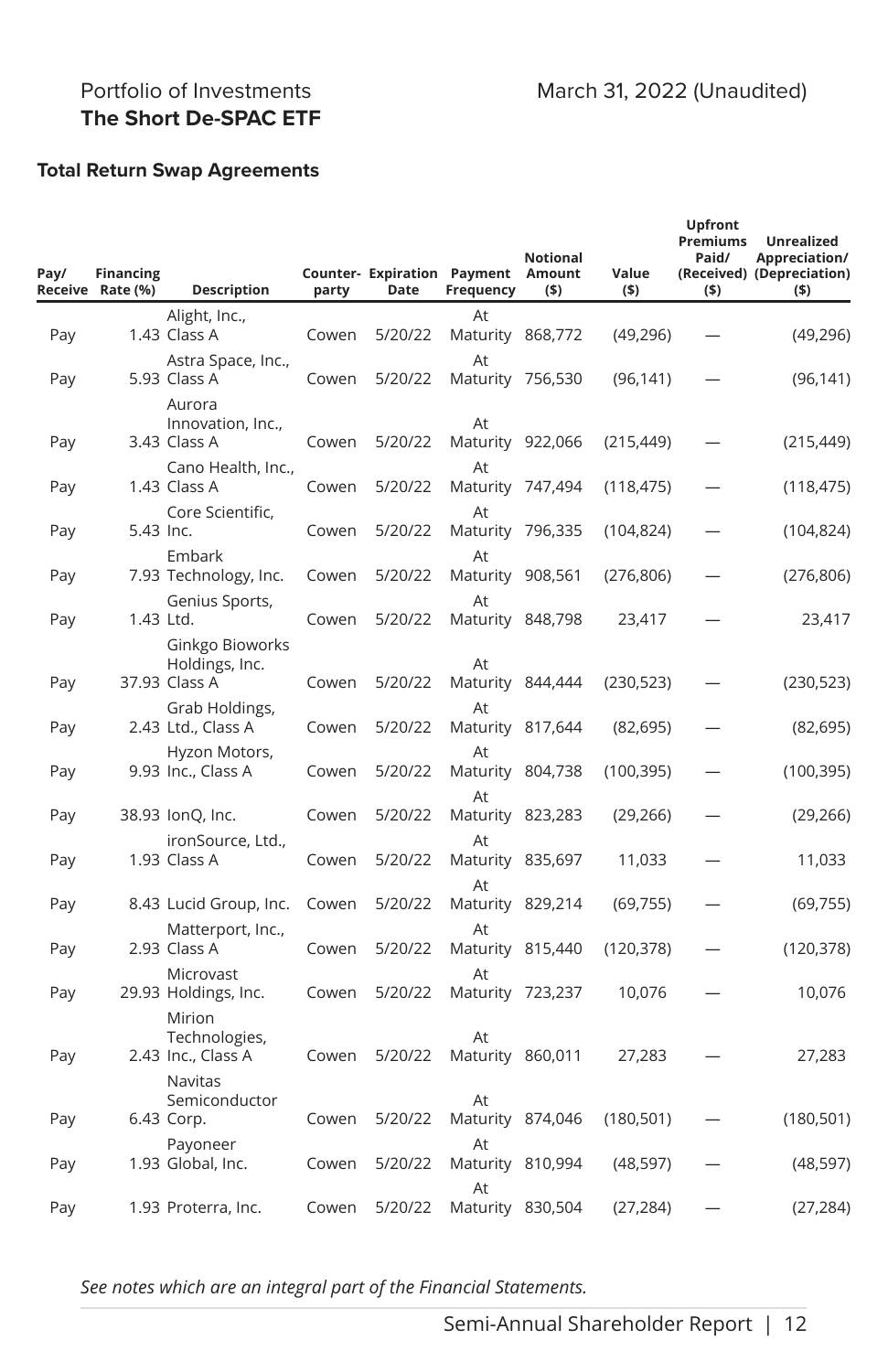# Portfolio of Investments (continued) March 31, 2022 (Unaudited) **The Short De-SPAC ETF**

| Pay/ | <b>Financing</b><br>Receive Rate (%) | <b>Description</b>             | party | Counter- Expiration Payment Amount<br>Date | Frequency        | <b>Notional</b><br>(5) | Value<br>(5) | Upfront<br><b>Premiums</b><br>Paid/<br>(5) | Unrealized<br>Appreciation/<br>(Received) (Depreciation)<br>(5) |
|------|--------------------------------------|--------------------------------|-------|--------------------------------------------|------------------|------------------------|--------------|--------------------------------------------|-----------------------------------------------------------------|
|      |                                      | SoFi                           |       |                                            |                  |                        |              |                                            |                                                                 |
|      |                                      | Technologies,                  |       |                                            | At               |                        |              |                                            |                                                                 |
| Pay  | 1.93 Inc.                            |                                | Cowen | 5/20/22                                    | Maturity 860,597 |                        | (31, 844)    |                                            | (31, 844)                                                       |
|      |                                      | Sonder Holdings,               |       |                                            | At               |                        |              |                                            |                                                                 |
| Pay  |                                      | 29.93 Inc., Class A            | Cowen | 5/20/22                                    | Maturity 807,842 |                        | (21, 739)    |                                            | (21, 739)                                                       |
|      |                                      |                                |       |                                            | At               |                        |              |                                            |                                                                 |
| Pay  |                                      | 1.43 Stem, Inc.                | Cowen | 5/20/22                                    | Maturity 865,772 |                        | (220, 673)   |                                            | (220, 673)                                                      |
|      |                                      |                                |       |                                            | At               |                        |              |                                            |                                                                 |
| Pay  |                                      | Super Group<br>6.68 SGHC, Ltd. | Cowen | 5/20/22                                    | Maturity 815,851 |                        | (216, 499)   |                                            | (216, 499)                                                      |
|      |                                      |                                |       |                                            |                  |                        |              |                                            |                                                                 |
|      |                                      | Virgin Orbit                   |       |                                            | At               |                        |              |                                            |                                                                 |
| Pay  |                                      | 29.93 Holdings, Inc.           | Cowen | 5/20/22                                    | Maturity 851,430 |                        | (224, 765)   |                                            | (224, 765)                                                      |
|      |                                      |                                |       |                                            | At               |                        |              |                                            |                                                                 |
| Pay  |                                      | 2.93 WeWork, Inc.              | Cowen | 5/20/22                                    | Maturity 878,953 |                        | (209, 593)   |                                            | (209, 593)                                                      |
|      |                                      |                                |       |                                            |                  |                        | (2,603,689)  |                                            | (2,603,689)                                                     |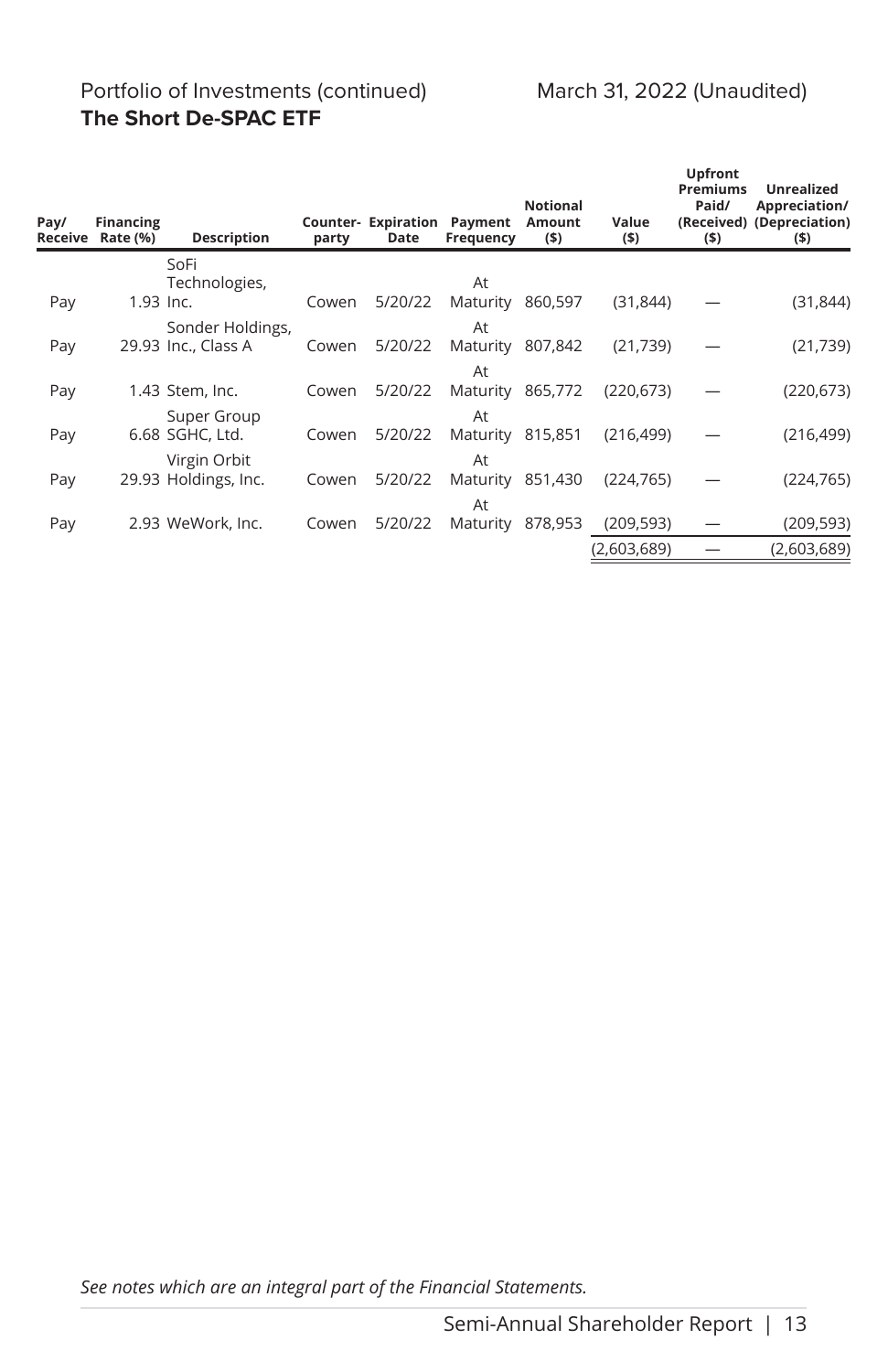|                                                                      | <b>The SPAC</b><br>and New<br><b>Issue ETF</b> | The<br><b>De-SPAC</b><br><b>ETF</b> | <b>The Short</b><br><b>De-SPAC</b><br><b>ETF</b> |
|----------------------------------------------------------------------|------------------------------------------------|-------------------------------------|--------------------------------------------------|
| <b>Assets:</b>                                                       |                                                |                                     |                                                  |
| Investments, at value (Cost \$44,541,350,<br>$$1,910,018$ and $$-$ ) | \$43,475,060(a)                                | \$1,720,399                         | \$—                                              |
| Cash                                                                 | 2,288,497                                      | 10,725                              | 12,434,255                                       |
| Cash collateral from securities loaned                               | 696,950                                        |                                     |                                                  |
| Cash collateral from swap agreements                                 |                                                |                                     | 13,590,000                                       |
| Receivable due from advisor                                          |                                                | 11,677                              |                                                  |
| Receivable for capital shares issued                                 | 40,127                                         | 1,177                               |                                                  |
| Receivable for securities lending income                             | 4,778                                          |                                     |                                                  |
| Unrealized appreciation on swap<br>agreements                        |                                                |                                     | 71,809                                           |
| Prepaid expenses and other assets                                    | 5.731                                          | 457                                 | 2,200                                            |
| <b>Total Assets</b>                                                  | 46,511,143                                     | 1,744,435                           | 26,098,264                                       |
| Liabilities:                                                         |                                                |                                     |                                                  |
| Payable for investments purchased                                    | 559,985                                        |                                     |                                                  |
| Unrealized depreciation on swap                                      |                                                |                                     |                                                  |
| agreements                                                           |                                                |                                     | 2,675,498                                        |
| Upon return of securities loaned                                     | 696,950                                        |                                     |                                                  |
| Accrued expenses:                                                    |                                                |                                     |                                                  |
| Advisory                                                             | 13,657                                         |                                     | 7,828                                            |
| Administration                                                       | 4,725                                          | 1,000                               | 2,691                                            |
| Custodian                                                            | 6,502                                          | 2,500                               | 200                                              |
| Fund accounting                                                      | 3,007                                          | 2,352                               | 2,207                                            |
| Legal and audit                                                      | 6,725                                          | 9,233                               | 8,175                                            |
| Printing                                                             | 500                                            | 5,141                               | 5,107                                            |
| Trustee                                                              | 2,419                                          | 793                                 | 720                                              |
| Other                                                                | 121                                            | 111                                 | 302                                              |
| <b>Total Liabilities</b>                                             | 1,294,591                                      | 21,130                              | 2,702,728                                        |
| <b>Net Assets</b>                                                    | \$45,216,552                                   | \$1,723,305                         | \$23,395,536                                     |
| <b>Net Assets consist of:</b>                                        |                                                |                                     |                                                  |
| Paid in Capital                                                      | \$49,494,887                                   | \$3,063,579                         | \$16,587,130                                     |
| Total Distributable Earnings/(Deficit)                               | (4,278,335)                                    | (1,340,274)                         | 6,808,406                                        |
| <b>Net Assets</b>                                                    | \$45,216,552                                   | \$1,723,305                         | \$23,395,536                                     |
|                                                                      |                                                |                                     |                                                  |
| <b>Net Assets:</b>                                                   | \$45,216,552                                   | \$1,723,305                         | \$23,395,536                                     |
| <b>Shares of Beneficial Interest Outstanding</b>                     |                                                |                                     |                                                  |
| (unlimited number of shares<br>authorized, no par value):            | 1,625,000                                      | 125,000                             | 650,000                                          |
| <b>Net Asset Value (offering and</b><br>redemption price per share): | \$27.83                                        | \$13.79                             | \$35.99                                          |

(a) Includes securities on loan of \$681,575.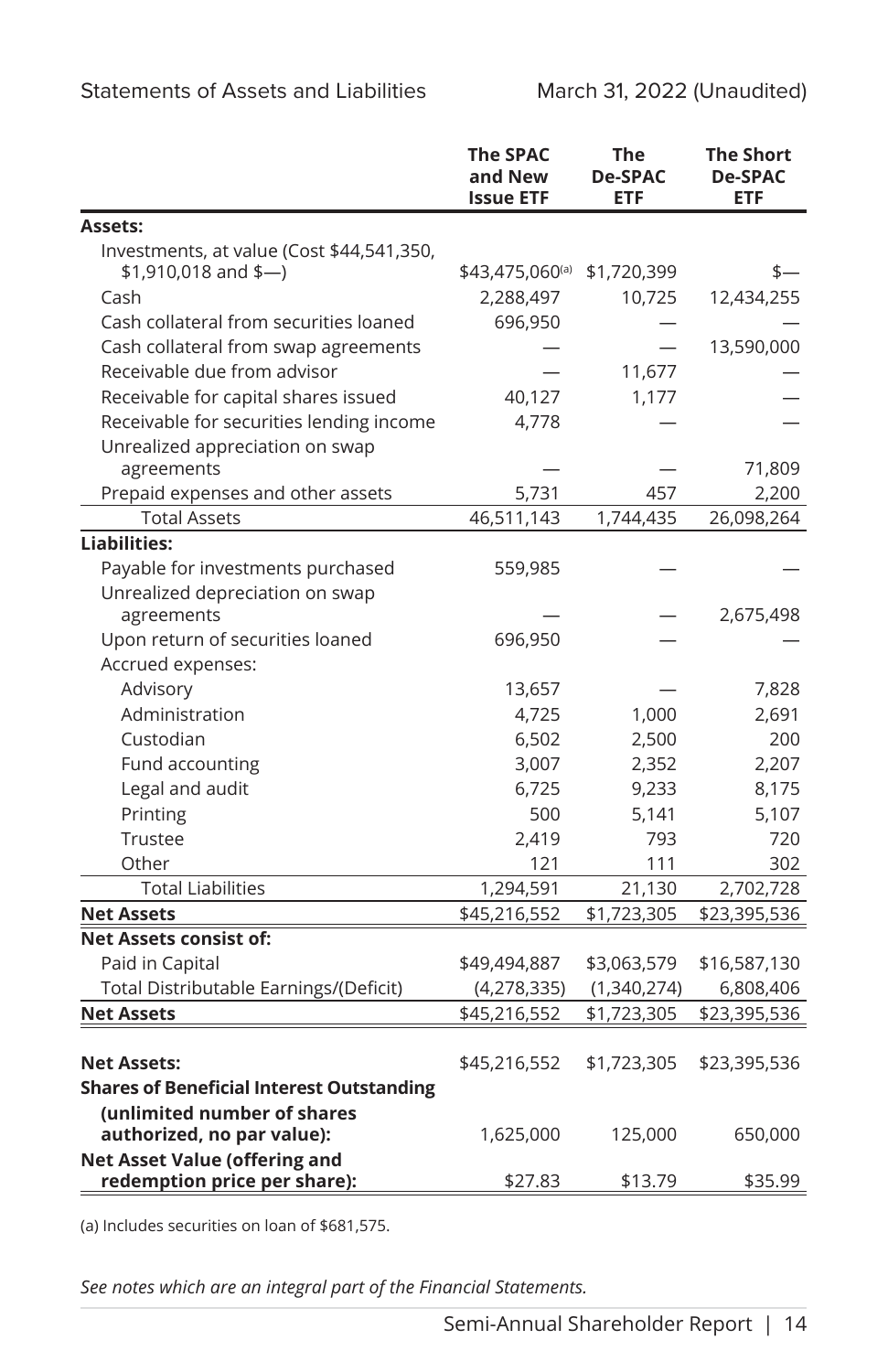|                                                                         | <b>The SPAC</b><br>and New<br><b>Issue ETF</b> | <b>The</b><br>De-SPAC<br>ETF | <b>The Short</b><br>De-SPAC<br><b>ETF</b> |
|-------------------------------------------------------------------------|------------------------------------------------|------------------------------|-------------------------------------------|
| <b>Investment Income:</b>                                               |                                                |                              |                                           |
| Interest income                                                         | \$93                                           | \$—                          | \$—                                       |
| Securities lending income                                               | 32,011                                         | 5,787                        |                                           |
| Total Investment Income                                                 | 32,104                                         | 5,787                        |                                           |
| <b>Expenses:</b>                                                        |                                                |                              |                                           |
| Advisory                                                                | 265,811                                        | 6,653                        | 107,534                                   |
| Administration                                                          | 38,431                                         | 6,500                        | 14,338                                    |
| Compliance services                                                     | 373                                            | 373                          | 373                                       |
| Custodian                                                               | 13,432                                         | 4,116                        | 653                                       |
| Exchange listing fee                                                    | 2,800                                          | 2,800                        | 2,800                                     |
| Fund accounting                                                         | 19,670                                         | 12,329                       | 14,097                                    |
| Legal and audit                                                         | 14,245                                         | 9,163                        | 14,373                                    |
| Printing                                                                | 8,548                                          | 3,517                        | 3,506                                     |
| Treasurer                                                               | 225                                            | 150                          | 225                                       |
| Trustee                                                                 | 4,418                                          | 1,593                        | 1,520                                     |
| Other                                                                   | 9,200                                          | 5,270                        | 6,071                                     |
| Total Expenses before fee reductions                                    | 377,153                                        | 52,464                       | 165,490                                   |
| Expenses contractually waived and/or                                    |                                                |                              |                                           |
| reimbursed by the Advisor                                               | (73, 958)                                      | (45,821)                     | (51, 901)                                 |
| <b>Total Net Expenses</b>                                               | 303,195                                        | 6,643                        | 113,589                                   |
| <b>Net Investment Income (Loss)</b>                                     | (271, 091)                                     | (856)                        | (113, 589)                                |
| <b>Realized and Unrealized Gains (Losses)</b><br>from Investments:      |                                                |                              |                                           |
| Net realized gains (losses) from<br>investment transactions             | (889, 950)                                     | (1, 124, 679)                |                                           |
| Net realized gains (losses) from in-kind<br>transactions                | (1,636,301)                                    | 139,712                      |                                           |
| Net realized gains (losses) from swap<br>transactions                   |                                                |                              | 9,425,336                                 |
| Change in unrealized appreciation/<br>(depreciation) on investments     | 1,525,292                                      | (74, 225)                    |                                           |
| Change in unrealized appreciation/<br>(depreciation) on swap agreements |                                                |                              | (3,446,191)                               |
| Net Realized and Unrealized Gains<br>(Losses) from Investments:         | (1,000,959)                                    | (1,059,192)                  | 5,979,145                                 |
| <b>Change in Net Assets Resulting From</b><br><b>Operations</b>         | \$(1,272,050)                                  | \$(1,060,048)                | \$5,865,556                               |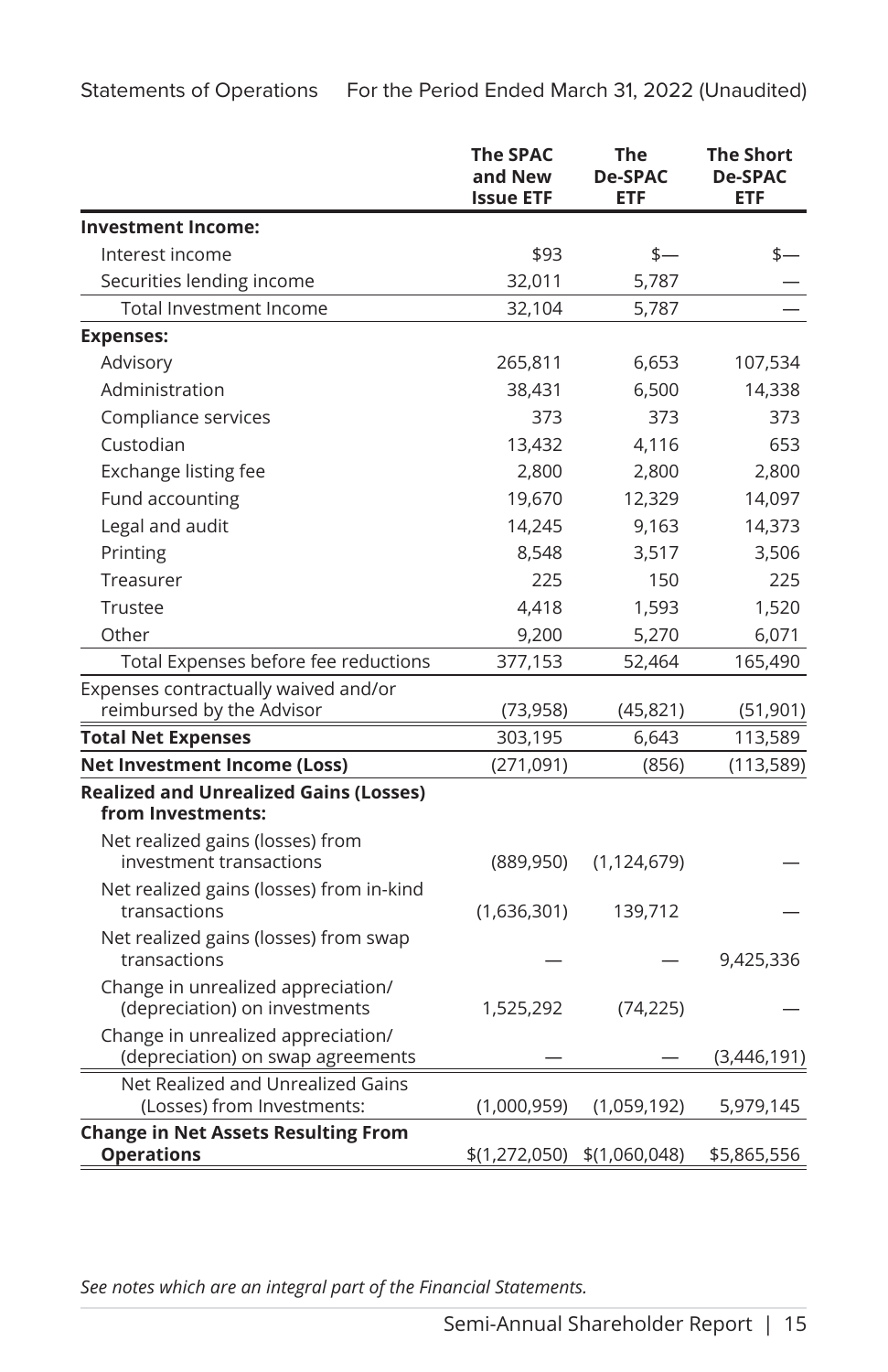|                                                                              | The SPAC and<br><b>New Issue ETF</b>             |                                                  | <b>The De-SPAC ETF</b>                           |                                                     |  |
|------------------------------------------------------------------------------|--------------------------------------------------|--------------------------------------------------|--------------------------------------------------|-----------------------------------------------------|--|
|                                                                              | <b>Six Months</b>                                | For the period<br>December 15,                   | <b>Six Months</b>                                | For the period                                      |  |
|                                                                              | <b>Ended</b><br>March 31,<br>2022<br>(Unaudited) | $2020^{(a)}$<br>through<br>September 30,<br>2021 | <b>Ended</b><br>March 31,<br>2022<br>(Unaudited) | May 18, 2021(a)<br>through<br>September 30,<br>2021 |  |
| <b>From Investment</b><br><b>Activities:</b>                                 |                                                  |                                                  |                                                  |                                                     |  |
| <b>Operations:</b>                                                           |                                                  |                                                  |                                                  |                                                     |  |
| Net investment<br>income (loss)                                              | \$(271,091)                                      | \$(777, 532)                                     | $$$ (856)                                        | \$1,932                                             |  |
| Net realized gains<br>(losses) from<br>investment<br>transactions            | (2,526,251)                                      | 28,892                                           | (984, 967)                                       | (67, 436)                                           |  |
| Change in<br>unrealized<br>appreciation/<br>(depreciation) on<br>investments | 1,525,292                                        | (2,591,582)                                      | (74, 225)                                        | (115, 394)                                          |  |
| Change in net                                                                |                                                  |                                                  |                                                  |                                                     |  |
| assets resulting<br>from operations                                          | (1, 272, 050)                                    | (3,340,222)                                      | (1,060,048)                                      | (180, 898)                                          |  |
| <b>Distributions to</b><br><b>Shareholders</b><br>From:                      |                                                  |                                                  |                                                  |                                                     |  |
| Earnings                                                                     | (813,499)                                        |                                                  | (3,048)                                          | (2,710)                                             |  |
| Change in net<br>assets from<br>distributions                                | (813, 499)                                       |                                                  | (3,048)                                          | (2,710)                                             |  |
| <b>Capital Transactions:</b>                                                 |                                                  |                                                  |                                                  |                                                     |  |
| Proceeds from<br>shares issued                                               | 757,740                                          | 235,054,636                                      | 4,442,114                                        | 4,267,772                                           |  |
| Cost of shares<br>redeemed                                                   | (38,899,399)                                     | (146,270,654)                                    | (3,884,225)                                      | (1,855,652)                                         |  |
| Change in<br>net assets<br>from capital                                      |                                                  |                                                  |                                                  |                                                     |  |
| transactions                                                                 | (38, 141, 659)                                   | 88,783,982                                       | 557,889                                          | 2,412,120                                           |  |
| Change in net<br>assets                                                      | (40, 227, 208)                                   | 85,443,760                                       | (505, 207)                                       | 2,228,512                                           |  |
| <b>Net Assets:</b>                                                           |                                                  |                                                  |                                                  |                                                     |  |
| Beginning of period                                                          | 85,443,760                                       |                                                  | 2,228,512                                        |                                                     |  |
| End of period                                                                | \$45,216,552                                     | \$85,443,760                                     | \$1,723,305                                      | \$2,228,512                                         |  |

*See notes which are an integral part of the Financial Statements.*

Semi-Annual Shareholder Report | 16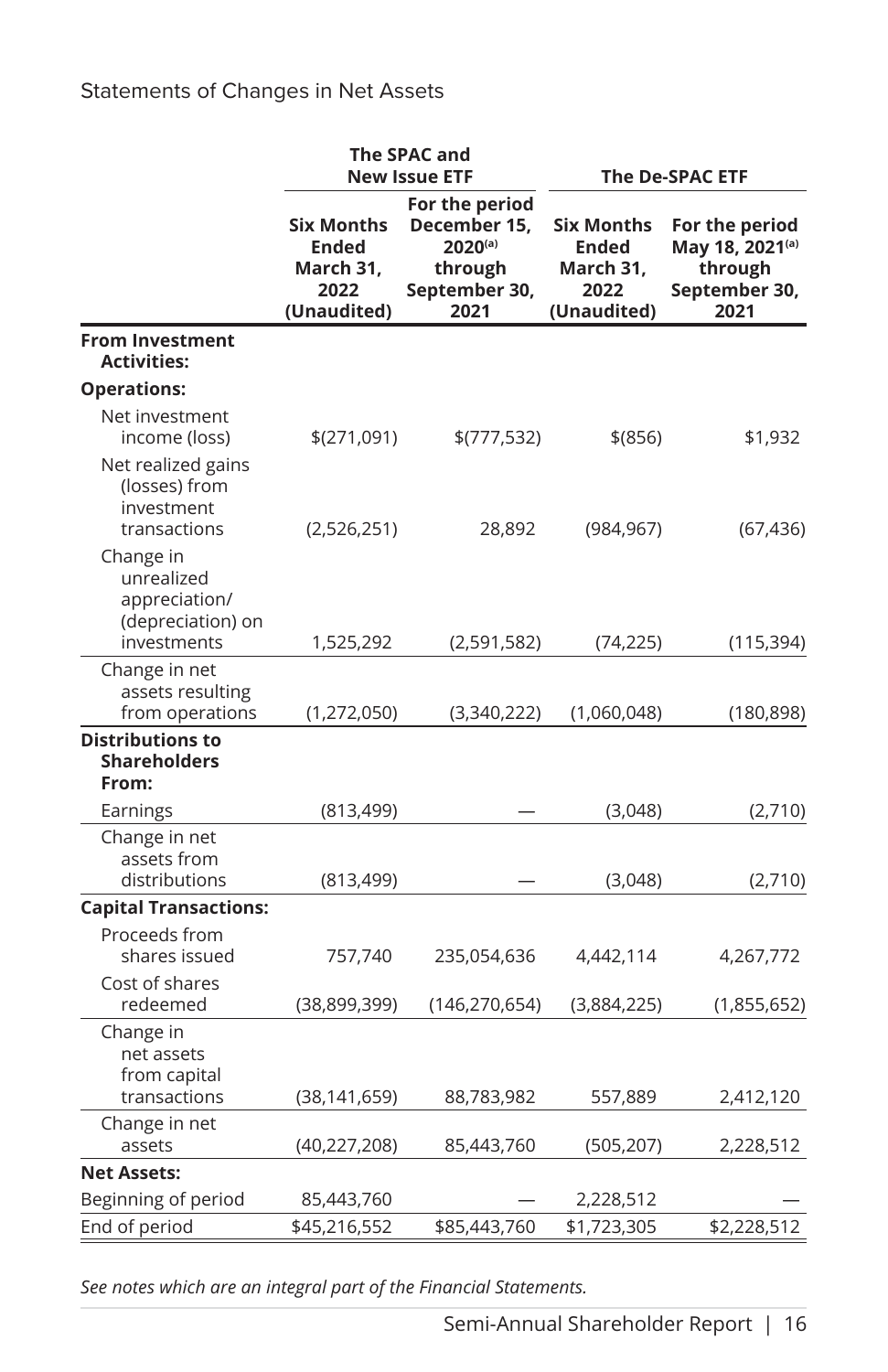Statements of Changes in Net Assets (continued)

|                            |                                                                       | The SPAC and<br><b>New Issue ETF</b>                                               |                                                                       | <b>The De-SPAC ETF</b>                                                            |
|----------------------------|-----------------------------------------------------------------------|------------------------------------------------------------------------------------|-----------------------------------------------------------------------|-----------------------------------------------------------------------------------|
|                            | <b>Six Months</b><br><b>Ended</b><br>March 31,<br>2022<br>(Unaudited) | For the period<br>December 15,<br>$2020^{(a)}$<br>through<br>September 30,<br>2021 | <b>Six Months</b><br><b>Ended</b><br>March 31,<br>2022<br>(Unaudited) | For the period<br>May 18, 2021 <sup>(a)</sup><br>through<br>September 30,<br>2021 |
| <b>Share Transactions:</b> |                                                                       |                                                                                    |                                                                       |                                                                                   |
| Issued                     | 25,000                                                                | 7,950,000                                                                          | 250,000                                                               | 175,000                                                                           |
| Redeemed                   | (1,375,000)                                                           | (4,975,000)                                                                        | (225,000)                                                             | (75,000)                                                                          |
| Change in shares           | (1.350.000)                                                           | 2,975,000                                                                          | 25,000                                                                | 100,000                                                                           |

(a) Commencement of operations.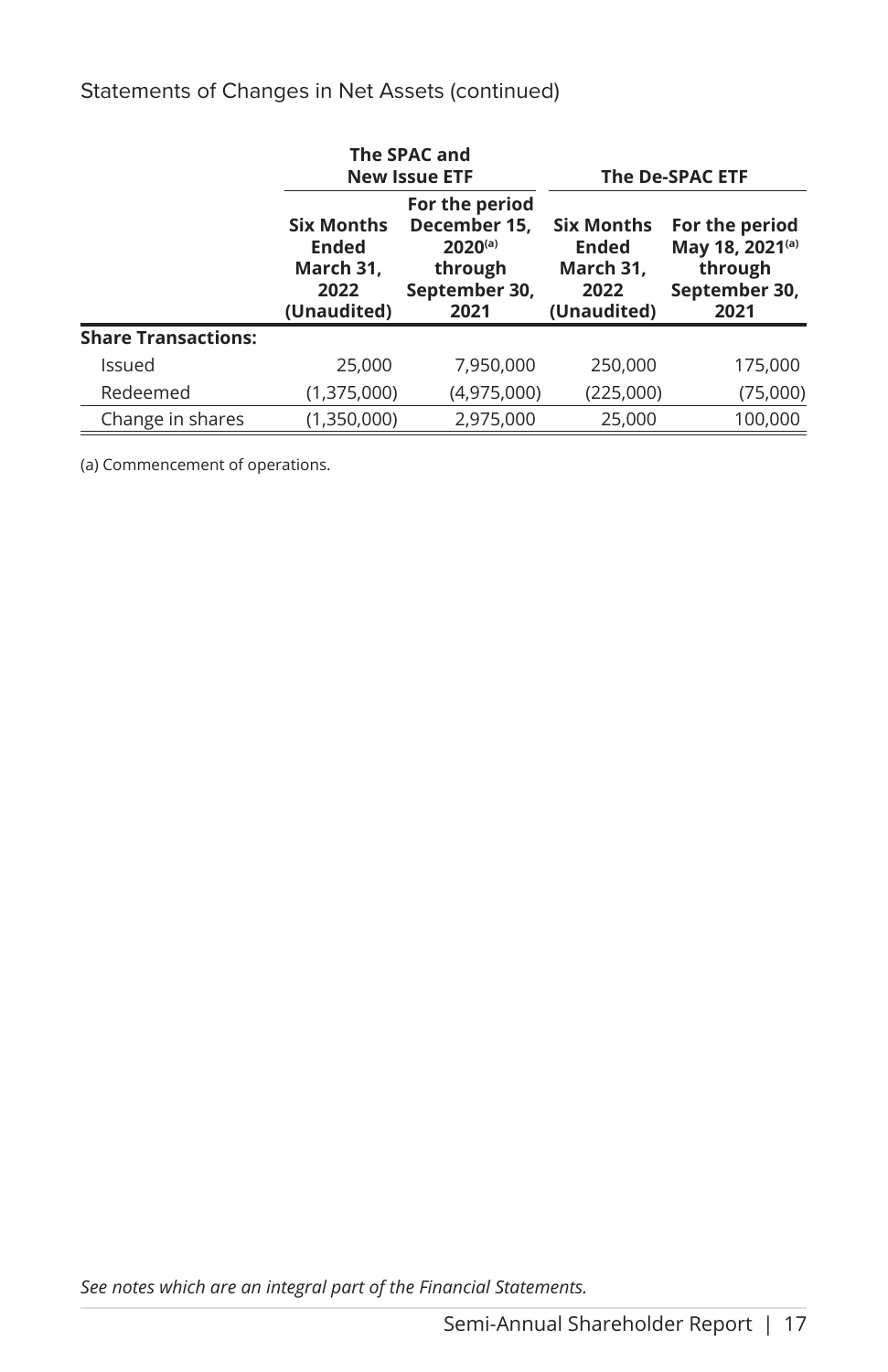|                                                                    | The Short De-SPAC ETF                                                 |                                                                       |  |
|--------------------------------------------------------------------|-----------------------------------------------------------------------|-----------------------------------------------------------------------|--|
|                                                                    | <b>Six Months</b><br><b>Ended</b><br>March 31,<br>2022<br>(Unaudited) | For the period<br>May 17, 2021(a)<br>through<br>September 30,<br>2021 |  |
| <b>From Investment Activities:</b>                                 |                                                                       |                                                                       |  |
| <b>Operations:</b>                                                 |                                                                       |                                                                       |  |
| Net investment income (loss)                                       | \$(113,589)                                                           | \$ (56, 457)                                                          |  |
| Net realized gains (losses) from investment<br>transactions        | 9,425,336                                                             | 156,805                                                               |  |
| Change in unrealized appreciation/(depreciation)<br>on investments | (3,446,191)                                                           | 842,502                                                               |  |
| Change in net assets resulting from operations                     | 5,865,556                                                             | 942,850                                                               |  |
| <b>Capital Transactions:</b>                                       |                                                                       |                                                                       |  |
| Proceeds from shares issued                                        | 22,391,426                                                            | 29,854,425                                                            |  |
| Cost of shares redeemed                                            | (24,696,466)                                                          | (10, 962, 255)                                                        |  |
| Change in net assets from capital transactions                     | (2,305,040)                                                           | 18,892,170                                                            |  |
| Change in net assets                                               | 3,560,516                                                             | 19,835,020                                                            |  |
| <b>Net Assets:</b>                                                 |                                                                       |                                                                       |  |
| Beginning of period                                                | 19,835,020                                                            |                                                                       |  |
| End of period                                                      | \$23,395,536                                                          | \$19,835,020                                                          |  |
| <b>Share Transactions:</b>                                         |                                                                       |                                                                       |  |
| Issued                                                             | 675,000                                                               | 1,150,000                                                             |  |
| Redeemed                                                           | (725,000)                                                             | (450,000)                                                             |  |
| Change in shares                                                   | (50,000)                                                              | 700,000                                                               |  |

(a) Commencement of operations.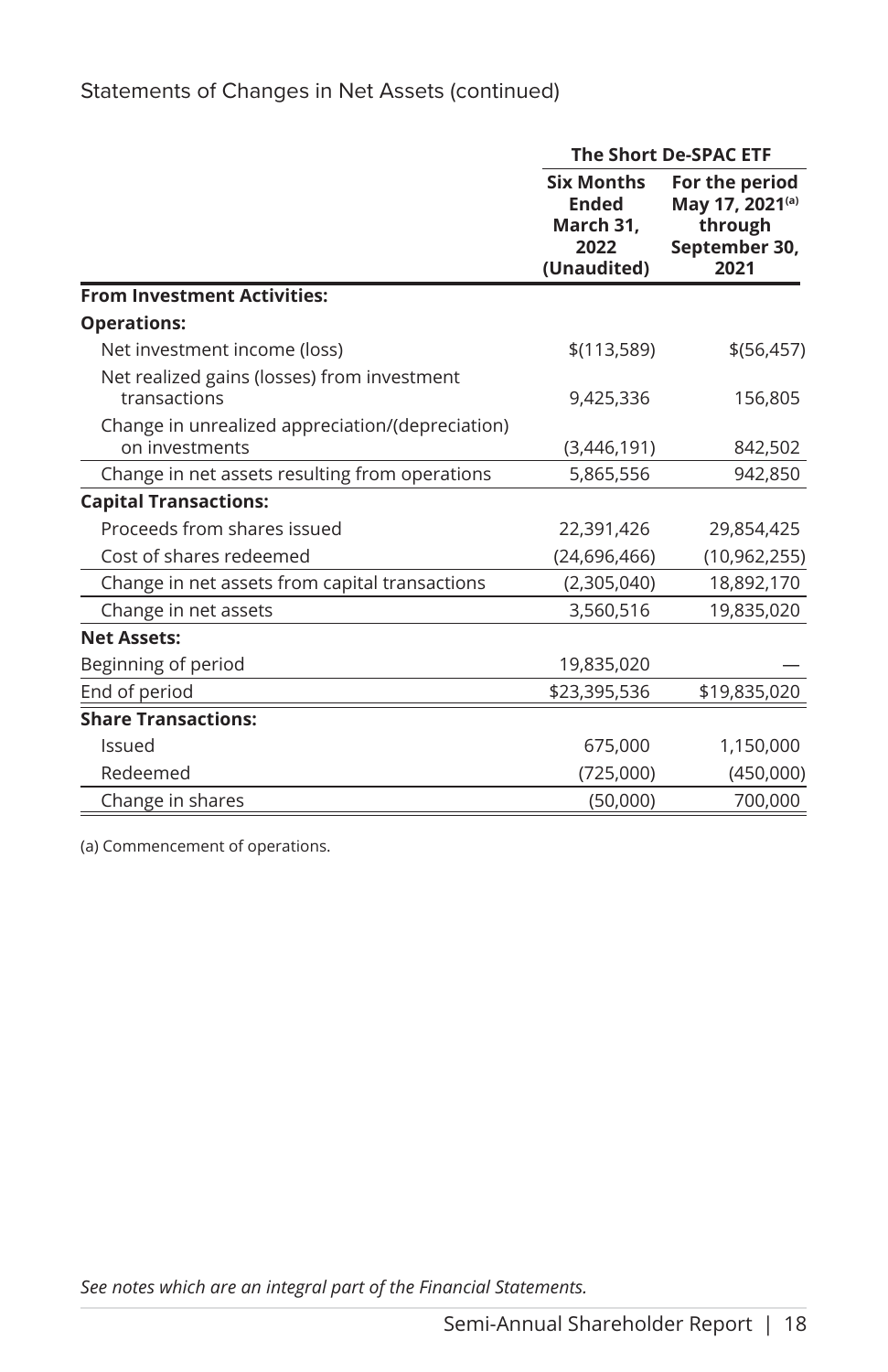# Financial Highlights

| The SPAC and New Issue ETF                                                                                                                       | <b>Six Months</b><br><b>Ended</b><br>March 31.<br>2022<br>(Unaudited) | December 15.<br>$2020^{(a)}$<br>through<br>September 30,<br>2021 |
|--------------------------------------------------------------------------------------------------------------------------------------------------|-----------------------------------------------------------------------|------------------------------------------------------------------|
| Net Asset Value, Beginning of Period                                                                                                             | \$28.72                                                               | \$25.00                                                          |
| Net Investment Income (Loss)<br>Net Realized and Unrealized Gains (Losses) from                                                                  | $(0.12)^{(b)}$                                                        | (0.26)                                                           |
| Investments                                                                                                                                      | (0.41)                                                                | 3.98 <sup>(c)</sup>                                              |
| <b>Total from Investment Activities</b>                                                                                                          | (0.53)                                                                | 3.72                                                             |
| Distributions from Net Investment Income<br>Distributions from Net Realized Gains from<br>Investments<br><b>Total Distributions</b>              | (0.36)<br>(0.36)                                                      |                                                                  |
| Net Asset Value, End of Period                                                                                                                   | \$27.83                                                               | \$28.72                                                          |
| Net Assets at End of Period (000's)                                                                                                              | \$45,217                                                              | \$85,444                                                         |
| Total Return at NAV(d)(e)<br>Total Return at Market <sup>(e)(f)</sup>                                                                            | (1.88)%<br>(2.04)%                                                    | 14.88%<br>14.96%                                                 |
| Ratio of Net Expenses to Average Net Assets <sup>(g)</sup>                                                                                       | 0.95%                                                                 | 0.95%                                                            |
| Ratio of Gross Expenses to Average Net Assets <sup>(g)(h)</sup><br>Ratio of Net Investment Income (Loss) to Average<br>Net Assets <sup>(g)</sup> | 1.18%                                                                 | 1.13%                                                            |
| Portfolio Turnover <sup>(e)(i)</sup>                                                                                                             | (0.85)%<br>30%                                                        | (0.90)%<br>124%                                                  |
|                                                                                                                                                  |                                                                       |                                                                  |

(a) Commencement of operations.

(b) Calculated based on average shares method.

(c) Realized and unrealized gains per share are balancing amounts necessary to reconcile the change in net asset value per share for the period, and may not accord with the aggregate gains and losses in the Statement of Operations due to share transactions for the period.

(d) Net asset value total return is calculated assuming an initial investment made at the net asset value at the beginning of the period, reinvestment of all dividends and distributions at net asset value during the period, if any, and redemption on the last day of the period at net asset value. This percentage is not an indication of the performance of a shareholder's investment in the Fund based on market value due to differences between the market price of the shares and the net asset value per share of the Fund.

(e) Not annualized for periods less than one year.

(f) Market value total return is calculated assuming an initial investment made at the market value at the beginning of the period, reinvestment of all dividends and distributions at net asset value during the period, if any, and redemption on the last day of the period at market value. Market value is determined by the composite closing price. Composite closing security price is defined as the last reported sale price from any primary listing market (e.g., Nasdaq) or participating regional exchanges or markets. The composite closing price is the last reported sale price from any of the eligible sources, regardless of volume and not an average price and may have occurred on a date prior to the close of the reporting period. Market value may be greater or less than net asset value, depending on the Fund's closing price on the listing market.

(g) Annualized for periods less than one year.

(h) If applicable, certain fees were waived and/or reimbursed. If such waivers/reimbursements had not occurred, the ratios would have been as indicated.

(i) Excludes the impact of in-kind transactions.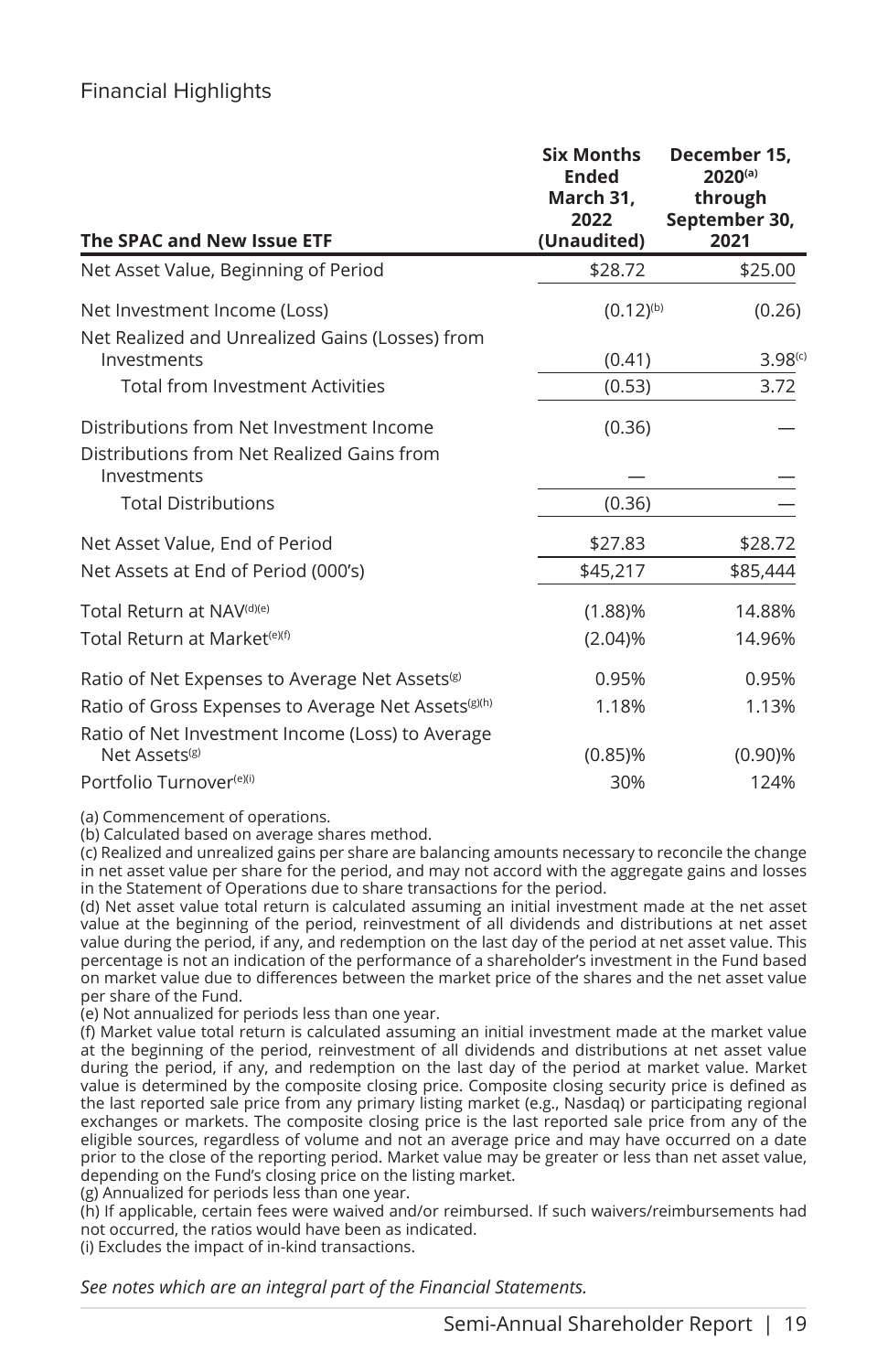# Financial Highlights (continued)

| <b>The De-SPAC ETF</b>                                                                                                                                                                                         | <b>Six Months</b><br><b>Ended</b><br>March 31,<br>2022<br>(Unaudited) | May 18,<br>$2021^{(a)}$<br>through<br>September<br>30, 2021 |
|----------------------------------------------------------------------------------------------------------------------------------------------------------------------------------------------------------------|-----------------------------------------------------------------------|-------------------------------------------------------------|
| Net Asset Value, Beginning of Period                                                                                                                                                                           | \$22.29                                                               | \$25.00                                                     |
| Net Investment Income (Loss)                                                                                                                                                                                   | $(0.01)^{(b)}$                                                        | 0.01                                                        |
| Net Realized and Unrealized Gains (Losses) from<br>Investments                                                                                                                                                 | (8.43)                                                                | (2.70)                                                      |
| <b>Total from Investment Activities</b>                                                                                                                                                                        | (8.44)                                                                | (2.69)                                                      |
| Distributions from Net Investment Income<br>Distributions from Net Realized Gains from<br>Investments                                                                                                          | (0.06)                                                                | (0.02)                                                      |
| <b>Total Distributions</b>                                                                                                                                                                                     | (0.06)                                                                | (0.02)                                                      |
| Net Asset Value, End of Period<br>Net Assets at End of Period (000's)                                                                                                                                          | \$13.79<br>\$1,723                                                    | \$22.29<br>\$2,229                                          |
| Total Return at NAV <sup>(c)(d)</sup><br>Total Return at Market <sup>(d)(e)</sup>                                                                                                                              | $(37.94)\%$<br>$(38.00)\%$                                            | (10.79)%<br>(10.69)%                                        |
| Ratio of Net Expenses to Average Net Assets <sup>(f)</sup><br>Ratio of Gross Expenses to Average Net Assets <sup>(f)(g)</sup><br>Ratio of Net Investment Income (Loss) to Average<br>Net Assets <sup>(f)</sup> | 0.75%<br>5.92%<br>(0.10)%                                             | 0.75%<br>5.93%<br>0.19%                                     |
| Portfolio Turnover <sup>(d)(h)</sup>                                                                                                                                                                           | 85%                                                                   | 44%                                                         |

(a) Commencement of operations.

(b) Calculated based on average shares method.

(c) Net asset value total return is calculated assuming an initial investment made at the net asset value at the beginning of the period, reinvestment of all dividends and distributions at net asset value during the period, if any, and redemption on the last day of the period at net asset value. This percentage is not an indication of the performance of a shareholder's investment in the Fund based on market value due to differences between the market price of the shares and the net asset value per share of the Fund.

(d) Not annualized for periods less than one year.

(e) Market value total return is calculated assuming an initial investment made at the market value at the beginning of the period, reinvestment of all dividends and distributions at net asset value during the period, if any, and redemption on the last day of the period at market value. Market value is determined by the composite closing price. Composite closing security price is defined as the last reported sale price from any primary listing market (e.g., Nasdaq Inc.) or participating regional exchanges or markets. The composite closing price is the last reported sale price from any of the eligible sources, regardless of volume and not an average price and may have occurred on a date prior to the close of the reporting period. Market value may be greater or less than net asset value, depending on the Fund's closing price on the listing market.

(f) Annualized for periods less than one year.

(g) If applicable, certain fees were waived and/or reimbursed. If such waivers/reimbursements had not occurred, the ratios would have been as indicated.

(h) Excludes the impact of in-kind transactions.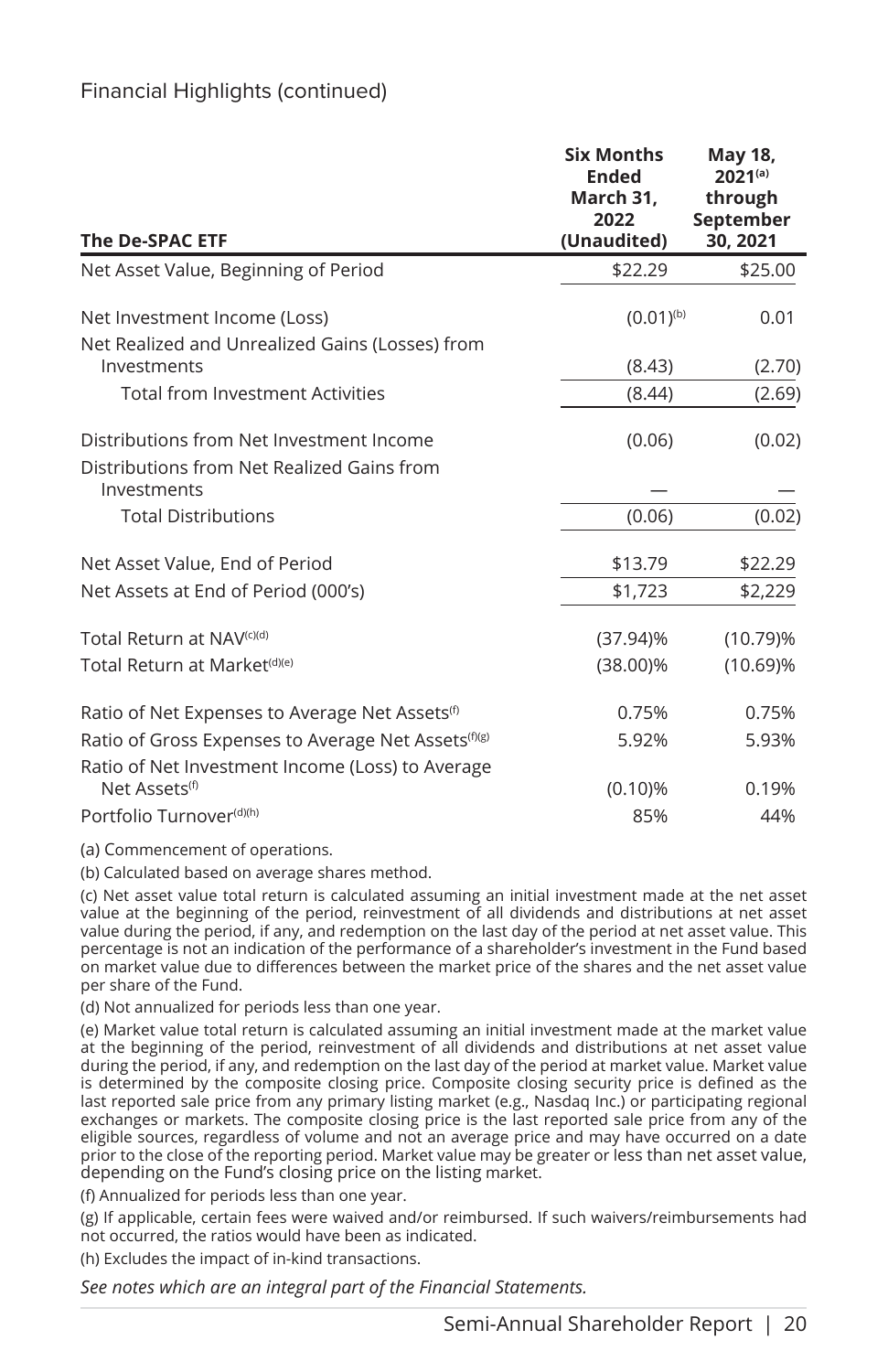# Financial Highlights (continued)

| <b>The Short De-SPAC ETF</b>                                                           | <b>Six Months</b><br><b>Ended</b><br>March 31,<br>2022<br>(Unaudited) | May 17,<br>$2021^{(a)}$<br>through<br>September<br>30, 2021 |
|----------------------------------------------------------------------------------------|-----------------------------------------------------------------------|-------------------------------------------------------------|
| Net Asset Value, Beginning of Period                                                   | \$28.34                                                               | \$30.00                                                     |
| Net Investment Income (Loss)                                                           | $(0.16)^{(b)}$                                                        | (0.08)                                                      |
| Net Realized and Unrealized Gains (Losses) from<br>Investments                         | 7.81                                                                  | (1.58)                                                      |
| <b>Total from Investment Activities</b>                                                | 7.65                                                                  | (1.66)                                                      |
| Distributions from Net Investment Income<br>Distributions from Net Realized Gains from |                                                                       |                                                             |
| Investments                                                                            |                                                                       |                                                             |
| <b>Total Distributions</b>                                                             |                                                                       |                                                             |
| Net Asset Value, End of Period                                                         | \$35.99                                                               | \$28.34                                                     |
| Net Assets at End of Period (000's)                                                    | \$23,396                                                              | \$19,835                                                    |
| Total Return at NAV <sup>(c)(d)</sup>                                                  | 27.02%                                                                | (5.55)%                                                     |
| Total Return at Market <sup>(d)(e)</sup>                                               | 26.44%                                                                | (5.57)%                                                     |
| Ratio of Net Expenses to Average Net Assets <sup>(f)</sup>                             | 0.95%                                                                 | 0.95%                                                       |
| Ratio of Gross Expenses to Average Net Assets <sup>(f)(g)</sup>                        | 1.39%                                                                 | 1.89%                                                       |
| Ratio of Net Investment Income (Loss) to Average<br>Net Assets <sup>(f)</sup>          | $(0.95)$ %                                                            | (0.95)%                                                     |
| Portfolio Turnover <sup>(d)(h)</sup>                                                   | $-$ %                                                                 | $-$ %                                                       |

(a) Commencement of operations.

(b) Calculated based on average shares method.

(c) Net asset value total return is calculated assuming an initial investment made at the net asset value at the beginning of the period, reinvestment of all dividends and distributions at net asset value during the period, if any, and redemption on the last day of the period at net asset value. This percentage is not an indication of the performance of a shareholder's investment in the Fund based on market value due to differences between the market price of the shares and the net asset value per share of the Fund.

(e) Market value total return is calculated assuming an initial investment made at the market value at the beginning of the period, reinvestment of all dividends and distributions at net asset value during the period, if any, and redemption on the last day of the period at market value. Market value is determined by the composite closing price. Composite closing security price is defined as the last reported sale price from any primary listing market (e.g., Nasdaq Inc.) or participating regional exchanges or markets. The composite closing price is the last reported sale price from any of the eligible sources, regardless of volume and not an average price and may have occurred on a date prior to the close of the reporting period. Market value may be greater or less than net asset value, depending on the Fund's closing price on the listing market.

(f) Annualized for periods less than one year.

(g) If applicable, certain fees were waived and/or reimbursed. If such waivers/reimbursements had not occurred, the ratios would have been as indicated.

(h) Excludes the impact of in-kind transactions.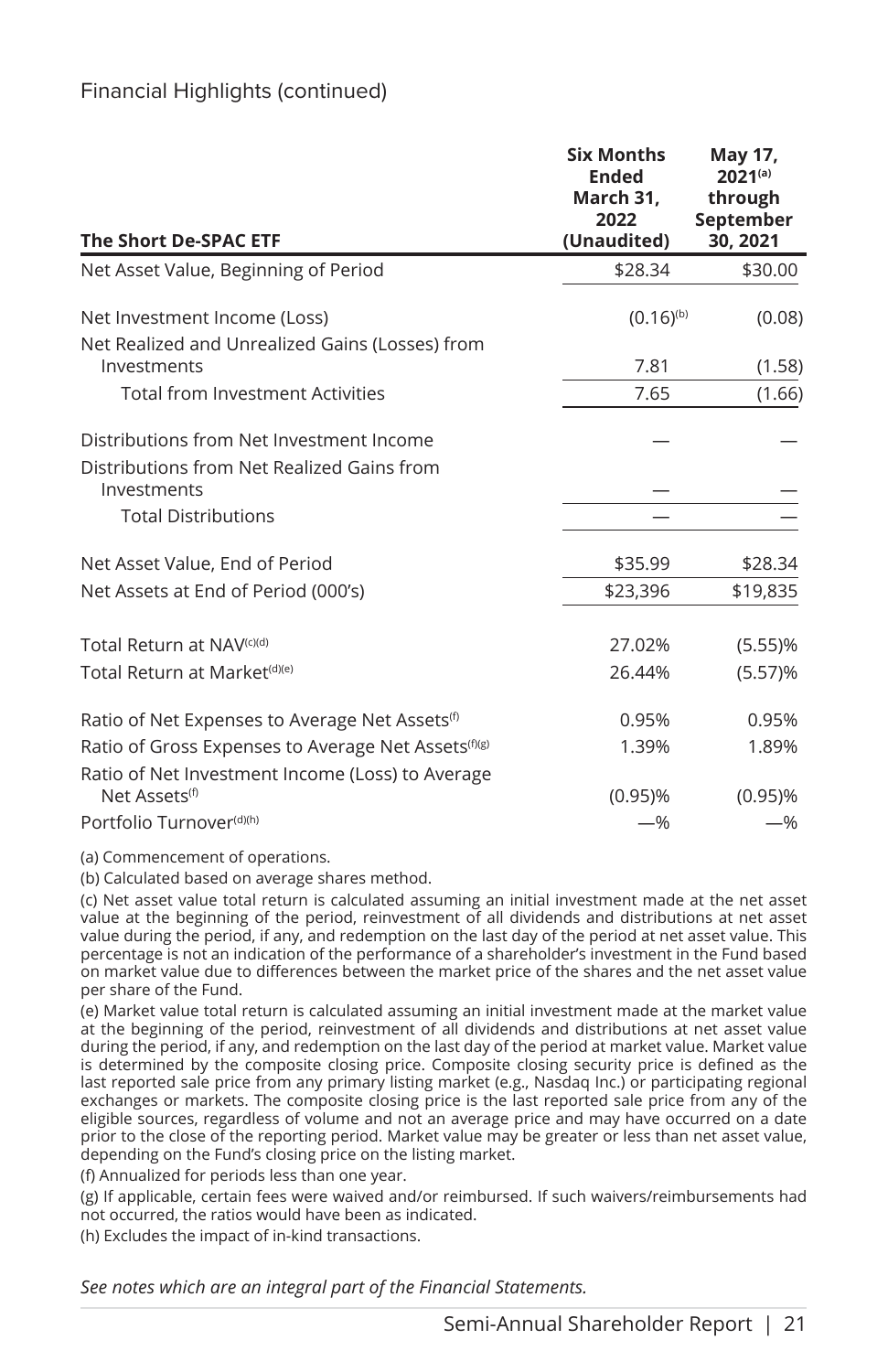#### **(1) Organization**

Collaborative Investment Series Trust (the "Trust") was organized on July 26, 2017 as a Delaware statutory trust. The Trust is registered under the Investment Company Act of 1940 (the "1940 Act") as an open-end management investment company and thus is determined to be an investment company for accounting purposes. The Trust is comprised of several funds and is authorized to issue an unlimited number of shares of beneficial interest ("Shares") in one or more series representing interests in separate portfolios of securities. The accompanying financial statements are those of The SPAC and New Issue ETF, The De-SPAC ETF, and The Short De-SPAC ETF (the "Funds"). The SPAC and New Issue ETF is a diversified exchange-traded fund whose investment objective is to seek to provide total return. The De-SPAC ETF is an exchangetraded fund whose investment objective is to provide results that correspond to the performance of the De-SPAC Index (the "Index"). The Short De-SPAC ETF is an exchange-traded fund whose investment objective is to provide inverse results of the Index. The Funds' prospectus provides a description of the Funds' investment objectives, policies, and strategies. The assets of the Funds are segregated and a shareholder's interest is limited to the Fund in which shares are held.

Under the Trust's organizational documents, its officers and Board of Trustees (the "Board") are indemnified against certain liabilities arising out of the performance of their duties to the Funds. In addition, in the normal course of business, the Trust may enter into contracts with vendors and others that provide for general indemnifications. The Trust's maximum exposure under these arrangements is unknown, as this would involve future claims that may be made against the Trust. However, based on experience, the Trust expects that risk of loss to be remote.

#### **(2) Significant Accounting Policies**

Shares of the Funds are listed and traded on the Nasdaq Stock Exchange ("NASDAQ"). Market prices for the Shares may be different from their net asset value ("NAV"). The Funds issue and redeem Shares on a continuous basis at NAV only in large blocks of Shares, currently 25,000 Shares, called "Creation Units". Creation Units are issued and redeemed principally in-kind for securities included in a specified universe. Once created, Shares generally trade in the secondary market at market prices that change throughout the day in amounts less than a Creation Unit. Shares of each Fund may only be purchased or redeemed by certain financial institutions ("Authorized Participants"). An Authorized Participant is either (i) a broker-dealer or other participant in the clearing process through the Continuous Net Settlement System of the National Securities Clearing Corporation or (ii) a DTC participant and, in each case, must have executed a Participant Agreement with Foreside Fund Services, LLC (the "Distributor"). Most retail investors do not qualify as Authorized Participants nor have the resources to buy and sell whole Creation Units. Therefore, they are unable to purchase or redeem the shares directly from a Fund.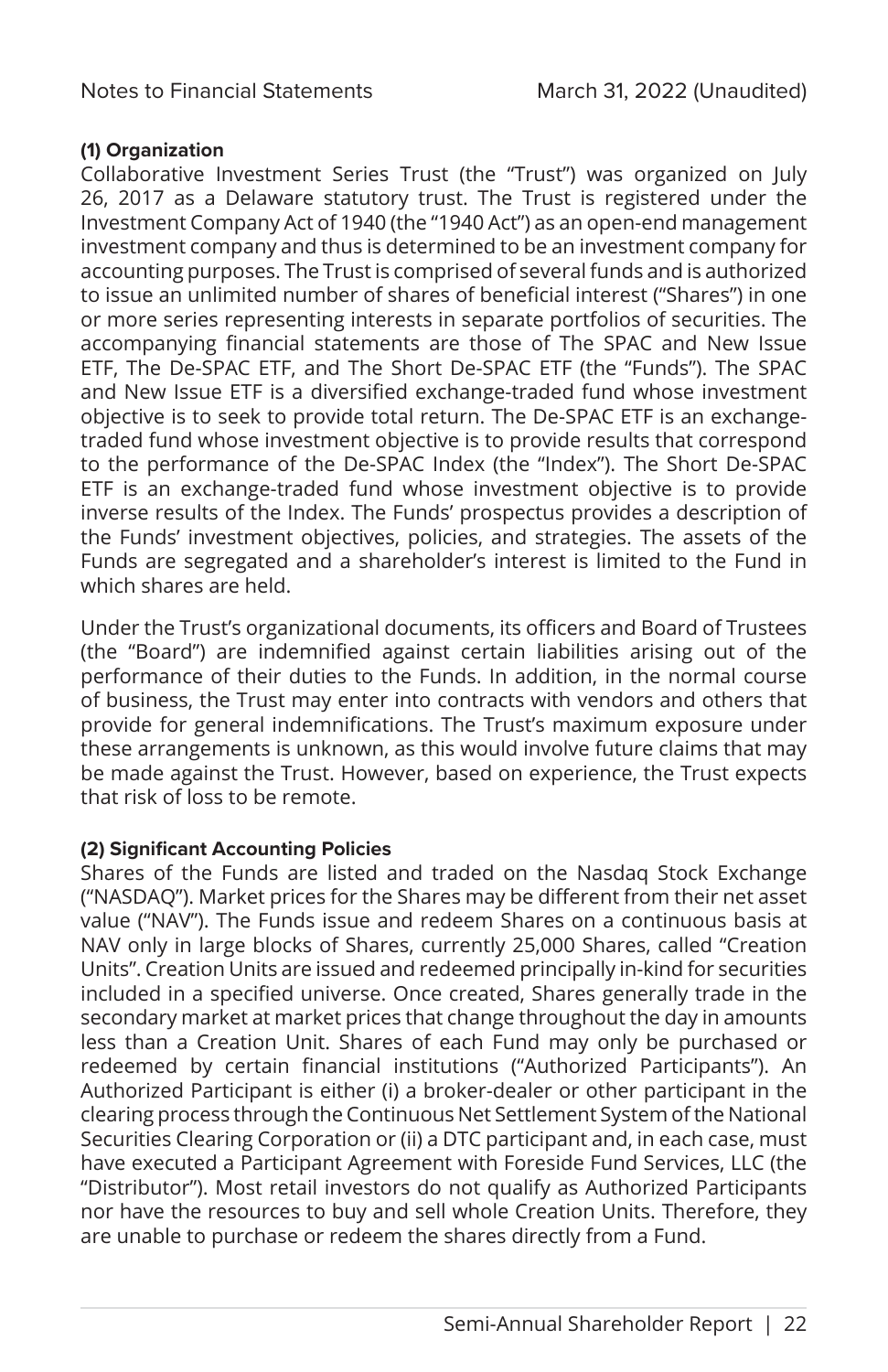Notes to Financial Statements (continued) March 31, 2022 (Unaudited)

The following is a summary of significant accounting policies consistently followed by each Fund in the preparation of its financial statements. These policies are in conformity with generally accepted accounting principles in the United States of America ("GAAP"). Each Fund is an investment company and accordingly follows the investment company accounting and reporting guidance of the Financial Accounting Standards Board ("FASB") Accounting Standards Codification Topic 946 "*Financial Services – Investment Companies"*. The preparation of financial statements in conformity with GAAP requires management to make estimates and assumptions that affect the amounts of assets and liabilities and disclosure of contingent assets and liabilities at the date of the financial statements and the reported amounts of income and expenses for the period. Actual results could differ from those estimates.

# **A. Investment Valuations**

The Funds value their investments at fair value. Fair value is defined as the price that would be expected to be received to sell an asset or paid to transfer a liability in an orderly transaction between market participants at the measurement date. The valuation techniques used to determine fair value are further described below.

Security values are ordinarily obtained through the use of independent pricing services in accordance with procedures adopted by the Board. Pursuant to these procedures, the Funds may use a pricing service, bank, or broker-dealer experienced in such matters to value the Funds' securities. When reliable market quotations are not readily available for any security, the fair value of that security will be determined by a committee established by the Board in accordance with procedures adopted by the Board. The fair valuation process is designed to value the subject security at the price the Funds would reasonably expect to receive upon its current sale. Additional consideration is given to securities that have experienced a decrease in the volume or level of activity or to circumstances that indicate that a transaction is not orderly.

The Trust has a three-tier fair value hierarchy that is dependent upon the various "inputs" used to determine the value of the Funds' investments. The valuation techniques described below maximize the use of observable inputs and minimize the use of unobservable inputs in determining fair value. These inputs are summarized in the three broad levels listed below:

• Level 1 - Quoted prices in active markets for identical assets that the Funds have the ability to access.

• Level 2 - Other observable pricing inputs at the measurement date (including quoted prices for similar securities, interest rates, prepayment speeds, credit risk, etc.).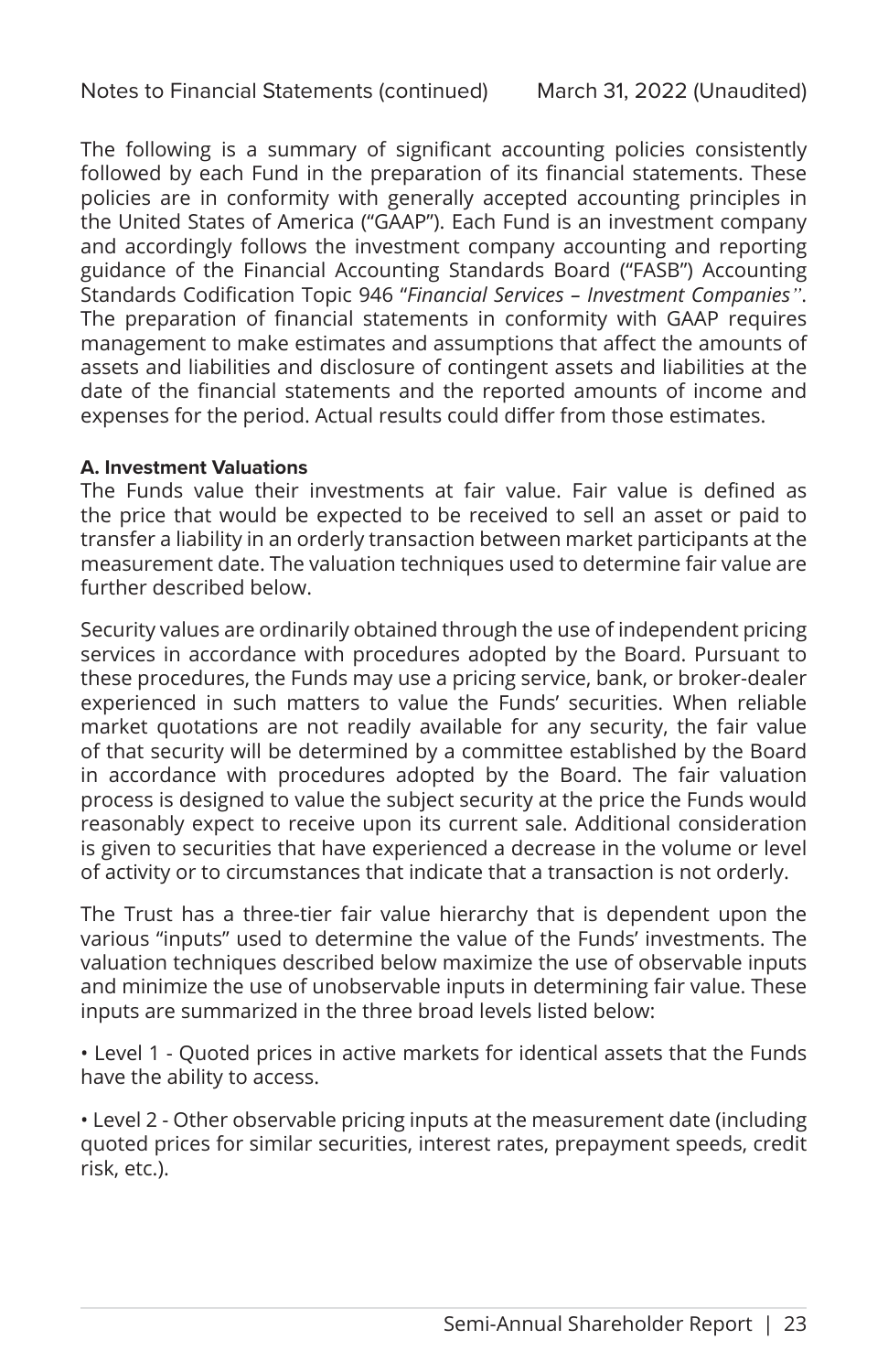• Level 3 - Significant unobservable pricing inputs at the measurement date (including the Funds' own assumptions in determining the fair value of investments).

The inputs or methodology used for valuing investments are not necessarily an indication of the risk associated with investing in those investments.

Swaps are priced daily based on the underlying index and are typically categorized as Level 2 in the fair value hierarchy.

Common stocks, closed-end funds, and exchange-traded funds ("ETFs") traded on a recognized securities exchange are valued at that day's last traded price or official closing price, as applicable, on the exchange where the fund is primarily traded. Funds traded on a recognized exchange for which there were no sales on that day may be valued at the last traded price. In each of these situations, valuations are typically categorized as Level 1 in the fair value hierarchy.

The following table provides the fair value measurement as of March 31, 2022, while the breakdown, by category, of investments is disclosed in the Portfolio of Investments for each Fund:

|                                                      |              |               |             | Total              |
|------------------------------------------------------|--------------|---------------|-------------|--------------------|
|                                                      | Level 1      | Level 2       | Level 3     | <b>Investments</b> |
| The SPAC and New Issue ETF                           |              |               |             |                    |
| Common Stocks <sup>(1)</sup>                         | \$37,317,988 | $s-$          | s—          | \$37,317,988       |
| Private Investments                                  |              |               | 4,940,336   | 4,940,336          |
| Private Investment in<br><b>Public Equity</b>        |              | 572,000       |             | 572,000            |
| Private Investment<br>in Warrants                    |              |               | 108,833     | 108,833            |
| Rights                                               | 27,839       |               |             | 27,839             |
| Warrants                                             | 508,064      |               |             | 508,064            |
| <b>Total Investments</b>                             | \$37,853,891 | \$572,000     | \$5,049,169 | \$43,475,060       |
| <b>The De-SPAC ETF</b>                               |              |               |             |                    |
| Common Stocks <sup>(1)</sup>                         | \$1,720,399  | \$–           | \$—         | \$1,720,399        |
| <b>Total Investments</b>                             | \$1,720,399  | $\frac{1}{2}$ | $$-$        | \$1,720,399        |
| <b>The Short De-SPAC ETF</b>                         |              |               |             |                    |
| <b>Other Financial</b><br>Instruments <sup>(2)</sup> |              |               |             |                    |
| Swap Agreements                                      |              | \$(2,603,689) | s—          | \$(2,603,689)      |
| <b>Total Investments</b>                             | $s-$         | \$(2,603,689) | \$—         | \$(2,603,689)      |

(1) Please see the Portfolio of Investments for industry classifications.

(2) Other financial instruments include derivative instruments, such as swap agreements, which are valued at fair value.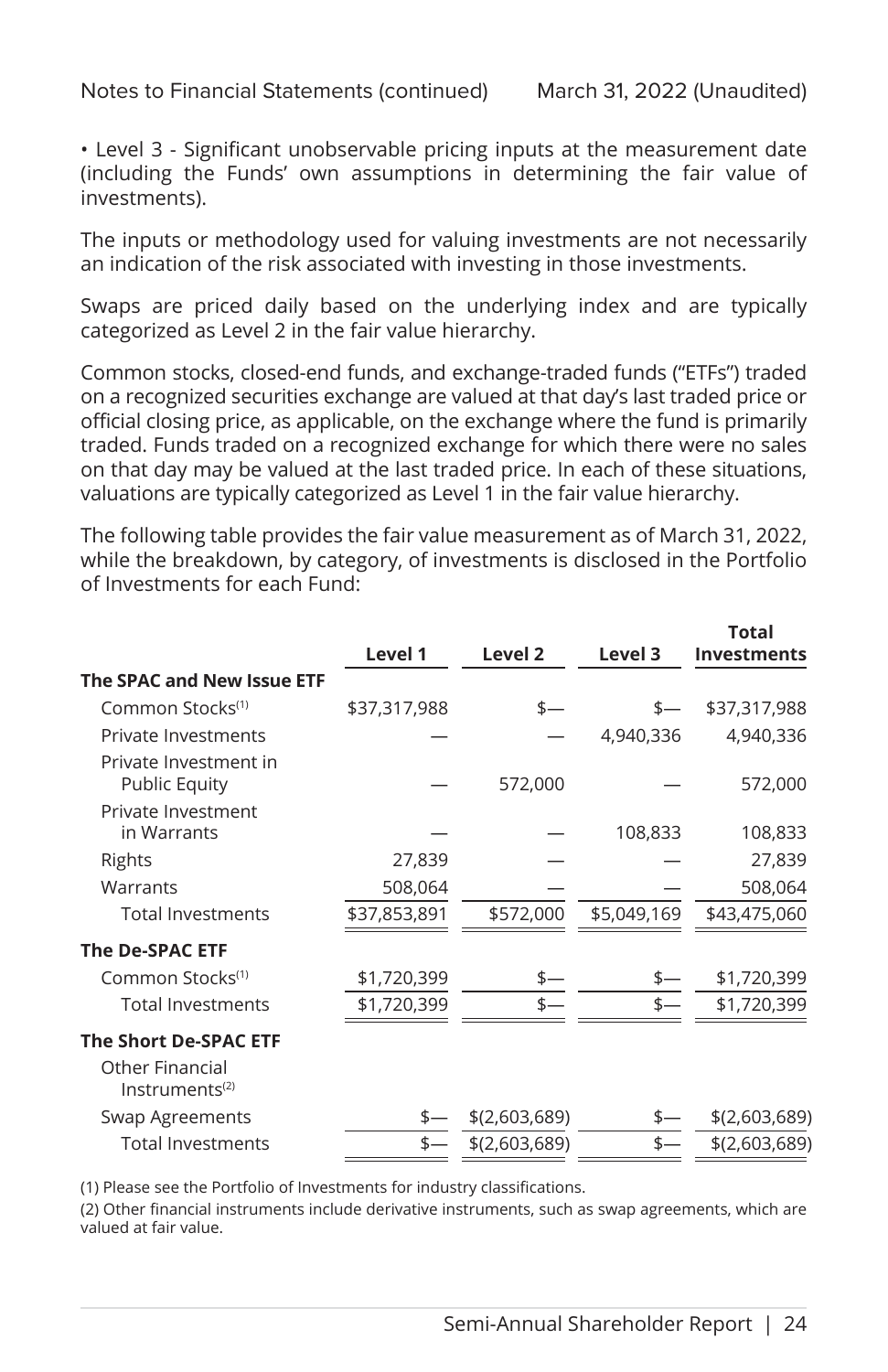The following table is a reconciliation of Level 3 assets for which significant unobservable inputs were used to determine fair value.

|                                                  | The SPAC and<br><b>New Issue ETF</b> |
|--------------------------------------------------|--------------------------------------|
| Balance as of September 30, 2021                 | \$6,663,125                          |
| Purchases During the Period                      |                                      |
| Change in Unrealized Appreciation/(Depreciation) | (1,040,852)                          |
| Sales During the Period                          | (1, 104)                             |
| Realized Gains (Losses)                          |                                      |
| Transfers In/(Out) of Level 3                    | (572,000)                            |
| Balance as of March 31, 2022                     | \$5,049,169                          |

The total change in unrealized appreciation/(depreciation) attributable to Level 3 investments shown above is included in the Statements of Operations for the period ended March 31, 2022.

The Funds recognize transfers between fair value hierarchy levels at the reporting period end. There were transfers from Level 3 to Level 2 in The SPAC and New Issue ETF as of March 31, 2022 related to a security that had previously had a trading restriction.

The following is a summary of quantitative information about significant unobservable valuation inputs approved by the Fair Value Committee in accordance with procedures adopted by the Board for Level 3 Fair Value Measurements for investments held at March 31, 2022.

| <b>Type of Assets</b>          | <b>Fair Value at</b><br>March 31, 2022 Techniques | <b>Valuation</b> | Unobservable<br>Input(s) | <b>Discount</b> |
|--------------------------------|---------------------------------------------------|------------------|--------------------------|-----------------|
| SPAC Founder Shares.           |                                                   |                  | Discount for             |                 |
| <b>Private Placement Units</b> |                                                   | Market           | Lack of                  |                 |
| and Warrant                    | \$5,049,169                                       | Approach         | Marketability            | 20%             |

#### **B. Security Transactions and Related Income**

Investment transactions are accounted for no later than the first calculation of the NAV on the business day following the trade date. For financial reporting purposes, however, security transactions are accounted for on the trade date on the last business day of the reporting period. Securities gains and losses are calculated on the identified cost basis. Interest income and expenses are accrued daily. Dividends, less foreign tax withholding, if any, are recorded on the ex-dividend date. Investment income from non-U.S. sources received by a Fund is generally subject to non-U.S. withholding taxes at rates ranging up to 30%. Such withholding taxes may be reduced or eliminated under the terms of applicable U.S. income tax treaties. The Funds may be subject to foreign taxes on gains in investments or currency repatriation. The Funds accrue such taxes,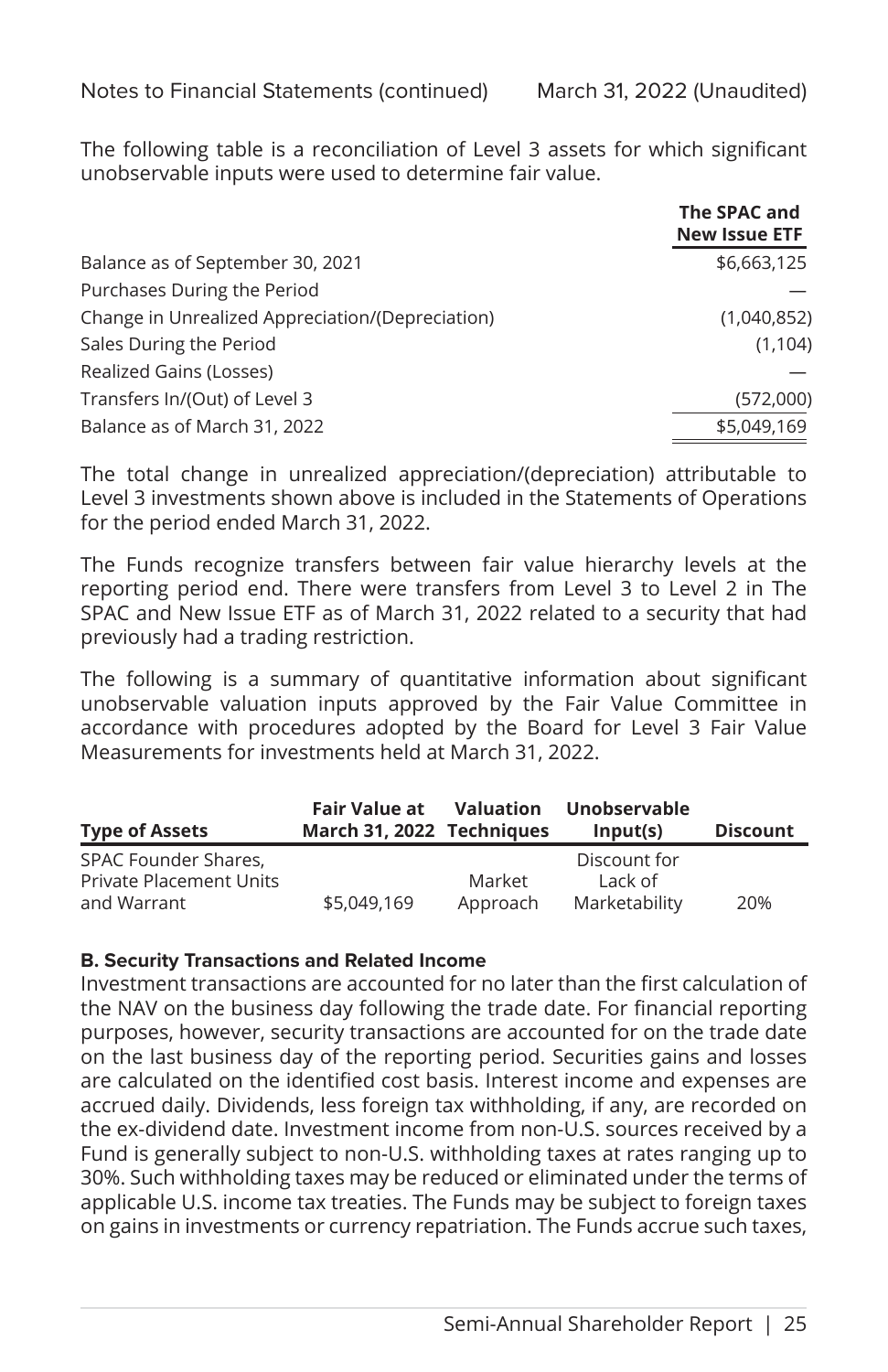as applicable, based on its current interpretation of tax rules in the foreign markets in which it invests.

# **C. Cash**

Idle cash may be swept into various interest bearing overnight demand deposits and is classified as cash on the Statements of Assets and Liabilities. The Funds maintain cash in bank deposit accounts which, at times, may exceed United States federally insured limit of \$250,000. Amounts swept overnight are available on the next business day.

# **D. Dividends and Distributions to Shareholders**

Distributions are recorded on the ex-dividend date. The Funds intend to distribute to its shareholders any net investment income and net realized capital gains, if any, at least annually. The amount of dividends from net investment income and net realized gains is determined in accordance with federal income tax regulations, which may differ from GAAP. These "book/ tax" differences are considered either temporary or permanent in nature. To the extent these differences are permanent in nature (e.g., distributions and income received from pass-through investments), such amounts are reclassified within the capital accounts based on their nature for federal income tax purposes; temporary differences do not require reclassification.

The Funds may utilize earnings and profits distributed to shareholders on redemption of shares as part of the dividends paid deduction.

# **E. Allocation of Expenses**

Expenses directly attributable to a Fund are charged to that Fund. Expenses not directly attributable to a Fund are allocated proportionally among all Funds within the Trust in relation to the net assets of each Fund or on another reasonable basis.

#### **F. Securities Lending**

For the purpose of achieving income, the Funds may lend portfolio securities, provided (1) the loan is secured continuously by collateral consisting of U.S. Government securities or cash or cash equivalents (cash, U.S. Government securities, negotiable certificates of deposit, bankers' acceptances or letters of credit) maintained on a daily mark-to-market basis in an amount at least equal to the current market value of the securities loaned, (2) the Funds may at any time call the loan and obtain the return of securities loaned, (3) the Funds will receive any interest or dividends received on the loaned securities, and (4) the aggregate value of the securities loaned will not at any time exceed one-third of the total assets of the lending Fund. Gain or loss in the value of securities loaned that may occur during the term of the loan will be for the account of the Funds.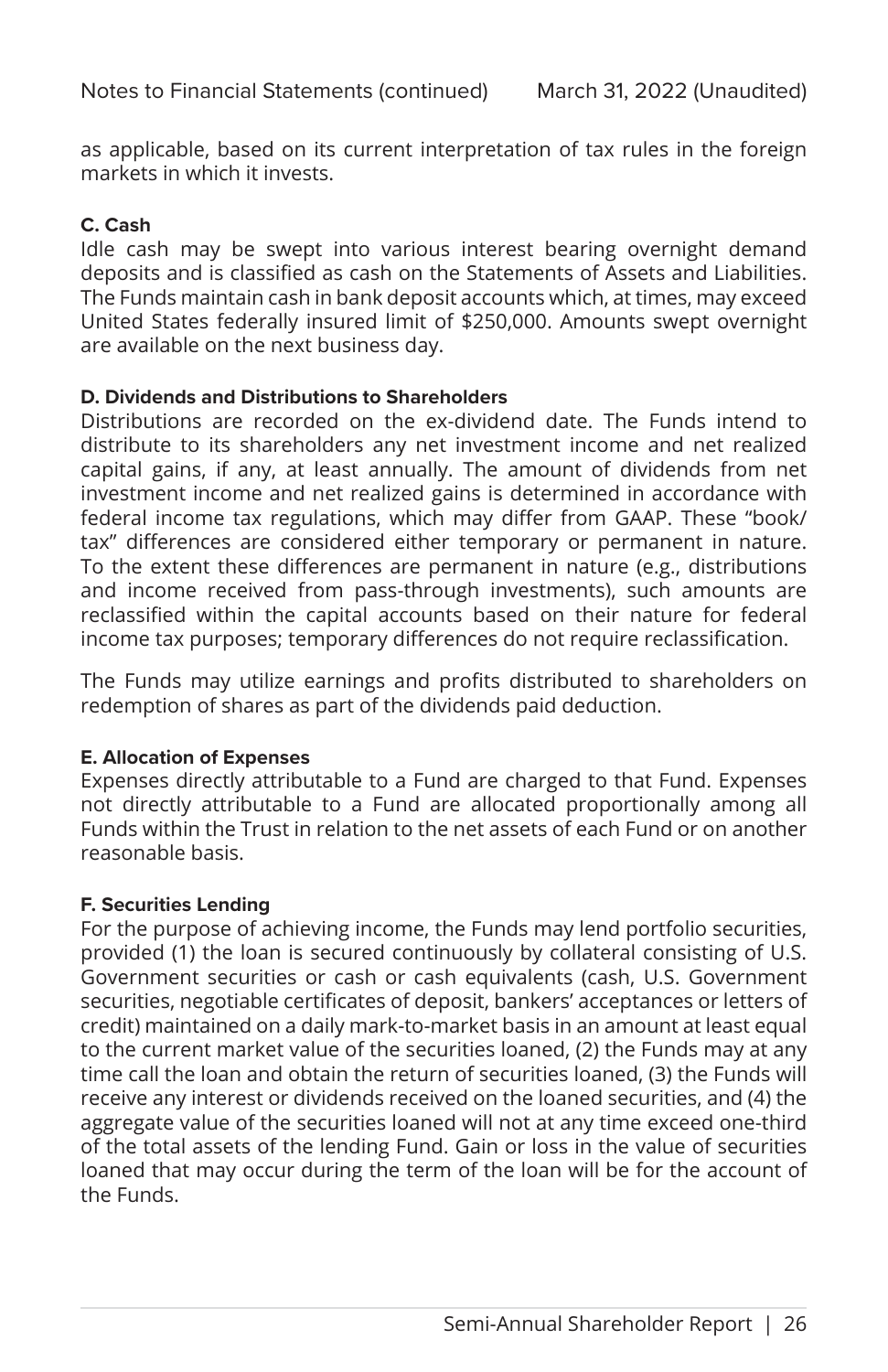Notes to Financial Statements (continued) March 31, 2022 (Unaudited)

Cash collateral received in connection with securities lending is held on behalf of the Funds in a demand deposit cash account at Citibank, N.A. (the "Securities Lending Agent"). Such investments are subject to risk of payment delays or default on the part of the issuer or counterparty or otherwise may not generate sufficient interest to support the costs associated with securities lending. The Funds could also experience delays in recovering their securities and possible loss of income or value if the borrower fails to return the borrowed securities, although the Funds are indemnified from this risk by contract with the Securities Lending Agent. The Funds pay the Securities Lending Agent a portion of the gross revenues received from securities lending activities. Such fees are netted against "Securities lending income" on the Statements of Operations. The SPAC and New Issue ETF has securities on loan of \$681,575, accounted for as secured borrowings with cash collateral of overnight and continuous maturities in the amount of \$696,950 as of March 31, 2022.

#### **G. Derivative Instruments:**

All open derivative positions at period end are reflected on each Fund's Portfolio of Investments. The following is a description of the derivative instruments utilized by the Funds, including the primary underlying risk exposure related to each instrument type.

#### *Swap Agreements*

The SPAC and New Issue ETF and The Short De-SPAC ETF may enter into swap agreements ("swaps") in an attempt to obtain a particular desired return at a lower cost to the Fund than if it had been invested directly in an instrument that yielded that desired return. Swap agreements are two-party contracts entered into primarily by institutional investors for periods ranging from a few weeks to more than one year. In a standard swap transaction, two parties agree to exchange the returns (or differentials in rates of returns) earned or realized on particular predetermined investments or instruments. The gross returns to be exchanged or "swapped" between the parties are calculated with respect to a "notional amount," i.e., the return on or increase in value of a particular dollar amount invested in a "basket" of securities representing a particular index. The "notional amount" of the swap agreement is only a fictive basis on which to calculate the obligations the parties to a swap agreement have agreed to exchange. The Fund's obligations (or rights) under a swap agreement will generally be equal only to the amount to be paid or received under the agreement based on the relative values of the positions held by each party to the agreement (the "net amount").

# *Total Return Swaps*

The SPAC and New Issue ETF and The Short De-SPAC ETF may enter into total return swaps to gain or mitigate exposure to the underlying securities or indices. In "long" total return swaps, the counterparty will generally agree to pay the Fund the amount, if any, by which the notional amount of the swaps would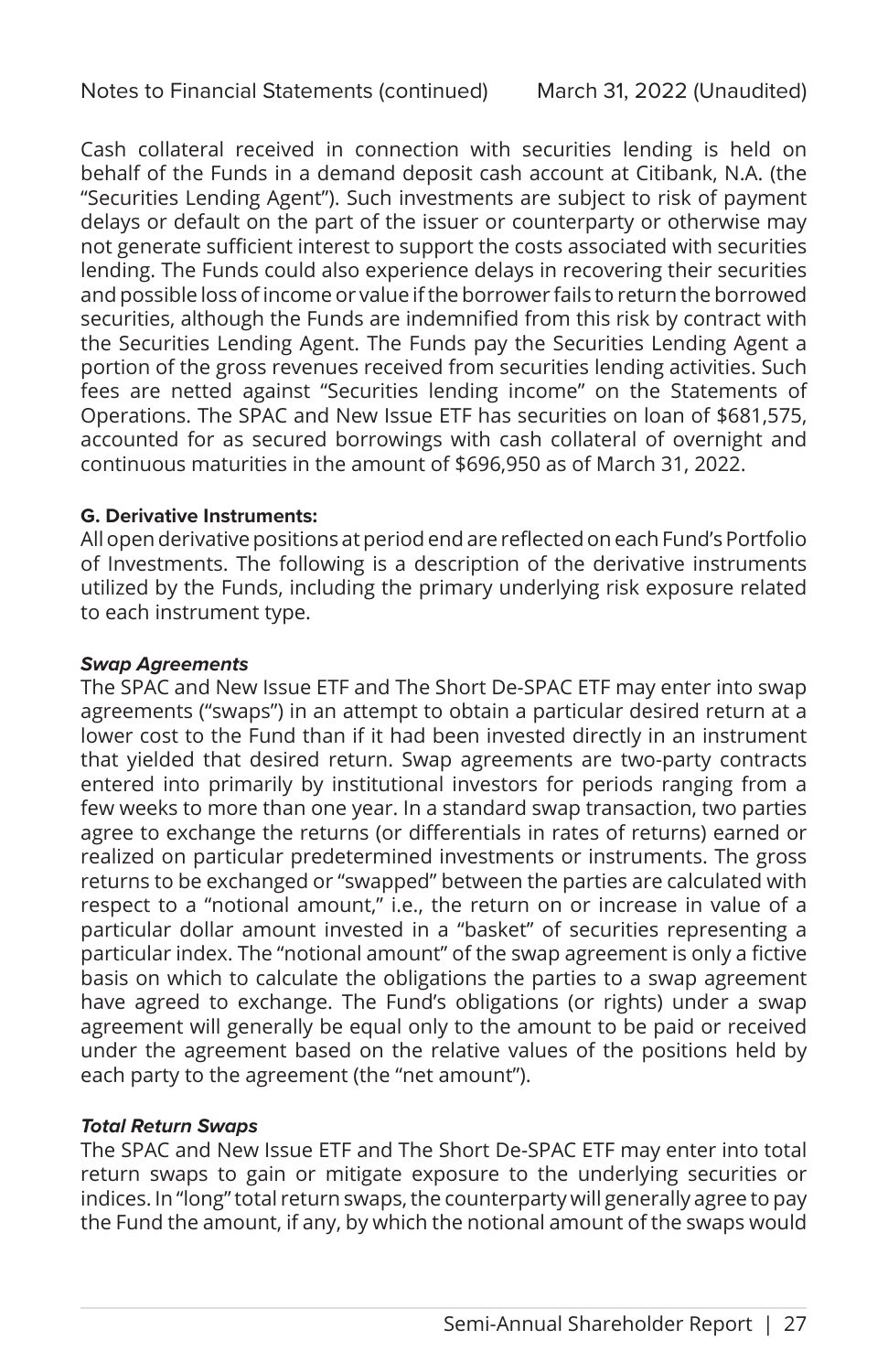have increased in value had it been invested in the particular instruments, plus an amount equal to any dividends or interest that would have been received on those instruments. Each Fund will agree to pay to the counterparty an amount equal to a fixed or floating rate of interest on the notional amount of the swaps plus the amount, if any, by which the notional amount would have decreased in value had it been invested in such instruments plus, in certain instances, commissions or trading spreads on the notional amount. Total return swaps do not involve the delivery of securities or other underlying instruments. Until a total return swap is settled in cash, the gain or loss on the notional amount plus dividends or interest on the instruments less the interest paid by the Fund on the notional amount is recorded as "unrealized appreciation or depreciation on swap agreements" and, when cash is exchanged, the gain or loss realized is recorded as "realized gains or losses from swap transactions." Each Fund may enter into total return swaps that provide the opposite return of its benchmark index or security ("short" the index or security). Its operations are similar to those swaps disclosed above except that the counterparty pays interest to the Fund on the notional amount outstanding and that dividends or interest on the underlying instruments reduce the value of the swaps plus, in certain instances, the Fund will agree to pay to the counterparty commissions or trading spreads on the notional amount. These amounts are netted against any unrealized appreciation or depreciation to determine the value of the swaps.

The primary risks associated with the use of swaps are an imperfect correlation between the prices of financial instruments and movements in the prices of the underlying investments and the inability of counterparties to perform under the agreement. The counterparty to any swap agreement will typically be a bank, investment banking firm or broker-dealer. Each Fund will bear the counterparty risk, i.e., the risk of loss of the net amount, if any, expected to be received under a swap in the event of the default or bankruptcy of the swap counterparty. The notional value of the swap agreements outstanding as of March 31, 2022, and the monthly average notional amount for the period ended March 31, 2022 were as follows:

|                         | <b>Outstanding</b><br><b>Notional Amount</b> | <b>Monthly Average</b><br><b>Notional Amount</b> |
|-------------------------|----------------------------------------------|--------------------------------------------------|
| <b>Swap Agreements:</b> |                                              |                                                  |
| The Short De-SPAC ETF   | \$20,798,253                                 | \$25,569,711                                     |

The Short De-SPAC ETF has entered into master netting arrangements, established within the International Swap Dealers Association, Inc. master agreement, which allows the Fund to make (or to have an entitlement to receive) a single net payment in the event of default (closeout netting) for outstanding payables and receivables for certain positions for each individual counterparty. The party that has the larger payable pays the excess of the larger amount over the smaller amount to the other party. The master netting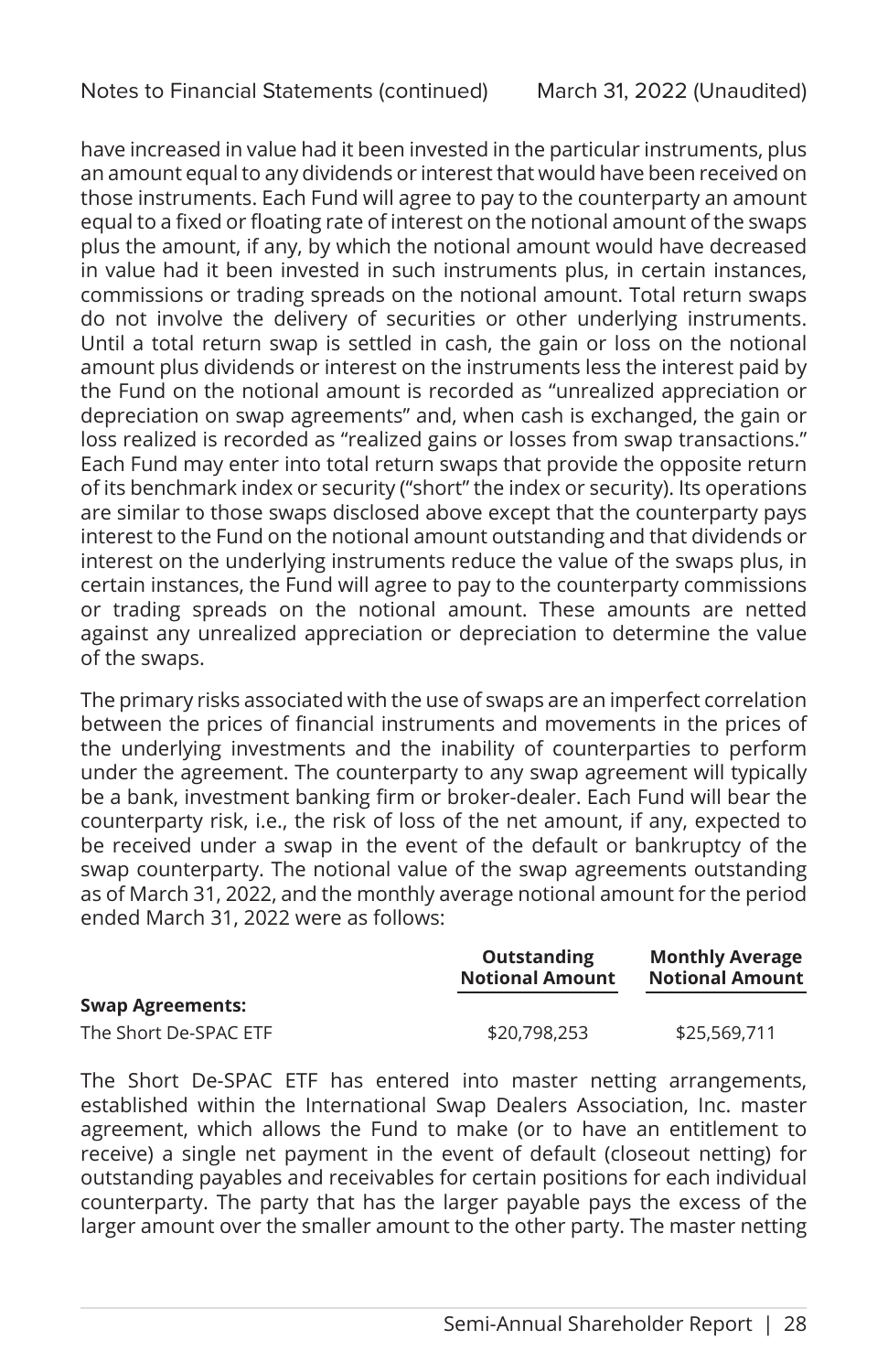agreements do not apply to amounts owed to/from different counterparties. The amounts shown in the Statements of Assets and Liabilities do not take into consideration the effects of legally enforceable master netting agreements and, for financial reporting purposes, the Fund does not offset derivative assets and derivative liabilities that are subject to master netting arrangements in the Statements of Assets and Liabilities.

As of March 31, 2022, the Fund's derivative assets and liabilities by type were as follows:

|                                                                                       | <b>Assets</b> | <b>Liabilities</b> |
|---------------------------------------------------------------------------------------|---------------|--------------------|
| Derivative Financial Instruments:                                                     |               |                    |
| Swap agreements                                                                       | \$71,809      | \$2,675,498        |
| Total derivative assets and liabilities in the Statement of<br>Assets and Liabilities | 71.809        | 2.675.498          |
| Derivatives not subject to a master netting agreement or<br>similar agreement ("MNA") |               |                    |
| Total assets and liabilities subject to a MNA                                         | \$71,809      | \$2,675,498        |
|                                                                                       |               |                    |

The following table presents the Fund's derivative liabilities by counterparty net of amounts available for offset under MNA and net of the related collateral as of March 31, 2022:

| Counterparty | <b>Derivative</b><br><b>Assets Subject</b><br>to a MNA by<br>Counterparty | <b>Derivatives</b><br>Available<br>for Offset | Non-cash<br><b>Collateral</b><br>Received <sup>(1)</sup> | <b>Cash Collateral</b><br>Received <sup>(1)</sup> | <b>Net Amount</b><br>of Derivative<br><b>Assets</b> |
|--------------|---------------------------------------------------------------------------|-----------------------------------------------|----------------------------------------------------------|---------------------------------------------------|-----------------------------------------------------|
| Cowen        | \$71,809                                                                  | \$(71,809)                                    |                                                          | $6-$                                              |                                                     |
| Total        | \$71,809                                                                  | \$(71,809)                                    |                                                          | $n -$                                             |                                                     |

| Counterparty | <b>Derivative</b><br><b>Liabilities</b><br>Subject to<br>a MNA by<br>Counterparty | <b>Derivatives</b><br>Available<br>for Offset | Non-cash<br><b>Collateral</b><br>$P$ ledged $(1)$ | <b>Cash Collateral</b><br>$P$ ledged $(1)$ | <b>Net Amount</b><br>of Derivative<br><b>Liabilities</b> |
|--------------|-----------------------------------------------------------------------------------|-----------------------------------------------|---------------------------------------------------|--------------------------------------------|----------------------------------------------------------|
| Cowen        | \$2,675,498                                                                       | \$(71,809)                                    |                                                   | \$(2,603,689)                              | s—                                                       |
| Total        | \$2,675,498                                                                       | \$(71,809)                                    | s—                                                | \$(2,603,689)                              | s—                                                       |

(1) The actual collateral received or pledged may be in excess of the amounts shown in the table. The table only reflects collateral amounts up to the amount of the financial instrument disclosed on the Statement of Assets and Liabilities.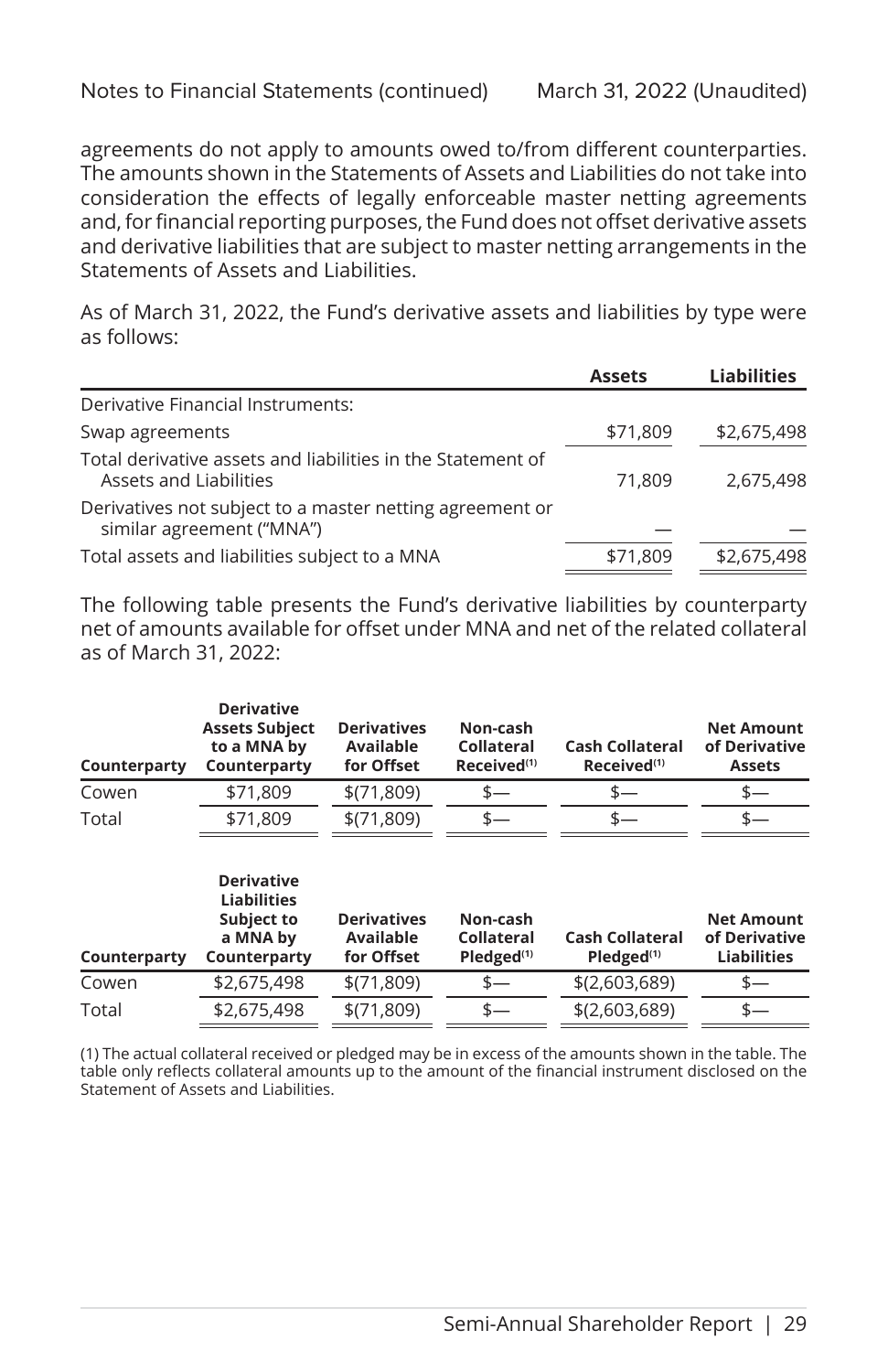#### *Summary of Derivative Instruments:*

The following is a summary of the fair value of derivative instruments on the Statements of Assets and Liabilities, categorized by risk exposure, as of March 31, 2022:

|                                  | <b>Assets</b>          | <b>Liabilities</b>     |
|----------------------------------|------------------------|------------------------|
|                                  | <b>Unrealized</b>      | <b>Unrealized</b>      |
|                                  | <b>Appreciation on</b> | <b>Depreciation on</b> |
| <b>Fund</b>                      | <b>Swap Agreements</b> | <b>Swap Agreements</b> |
| <b>Equity Swap Risk Exposure</b> |                        |                        |
| The Short De-SPAC ETF            | \$71,809               | \$2,675,498            |

The following is a summary of the effect of derivative instruments on the Statements of Operations, categorized by risk exposure, as of March 31, 2022:

|                                  |                                            | <b>Net Change</b><br>in Unrealized<br>Appreciation/<br>(Depreciation)<br>on Derivatives |
|----------------------------------|--------------------------------------------|-----------------------------------------------------------------------------------------|
|                                  | <b>Net Realized Gains</b><br>(Losses) from | Recognized as<br>a Result from<br><b>Operations</b>                                     |
| <b>Fund</b>                      | <b>Swap Agreements</b>                     | <b>Swap Agreements</b>                                                                  |
| <b>Equity Swap Risk Exposure</b> |                                            |                                                                                         |
| The Short De-SPAC ETF            | \$9,425,336                                | \$ (3,446,191)                                                                          |

#### **(3) Investment Advisory and Other Contractual Services**

#### **A. Investment Advisory Fees**

Tuttle Capital Management, LLC (the "Advisor"), serves as the Funds' investment advisor pursuant to an investment advisory agreement. Subject at all times to the oversight and approval of the Board, the Advisor is responsible for the overall management of the Funds. Each Fund pays the Advisor a management fee, based on a percentage of each Fund's average daily net assets, which is calculated daily and paid monthly.

| <b>Fund</b>                | Management<br><b>Fee Rate</b> |
|----------------------------|-------------------------------|
| The SPAC and New Issue ETF | 0.83%                         |
| The De-SPAC ETF            | 0.75%                         |
| The Short De-SPAC ETF      | 0.90%                         |

The Advisor has contractually agreed to reduce its fees and/or reimburse the expenses for the Funds (excluding front-end or contingent deferred loads, brokerage fees and commissions, acquired fund fees and expenses, fees and expenses associated with instruments in other collective investment vehicles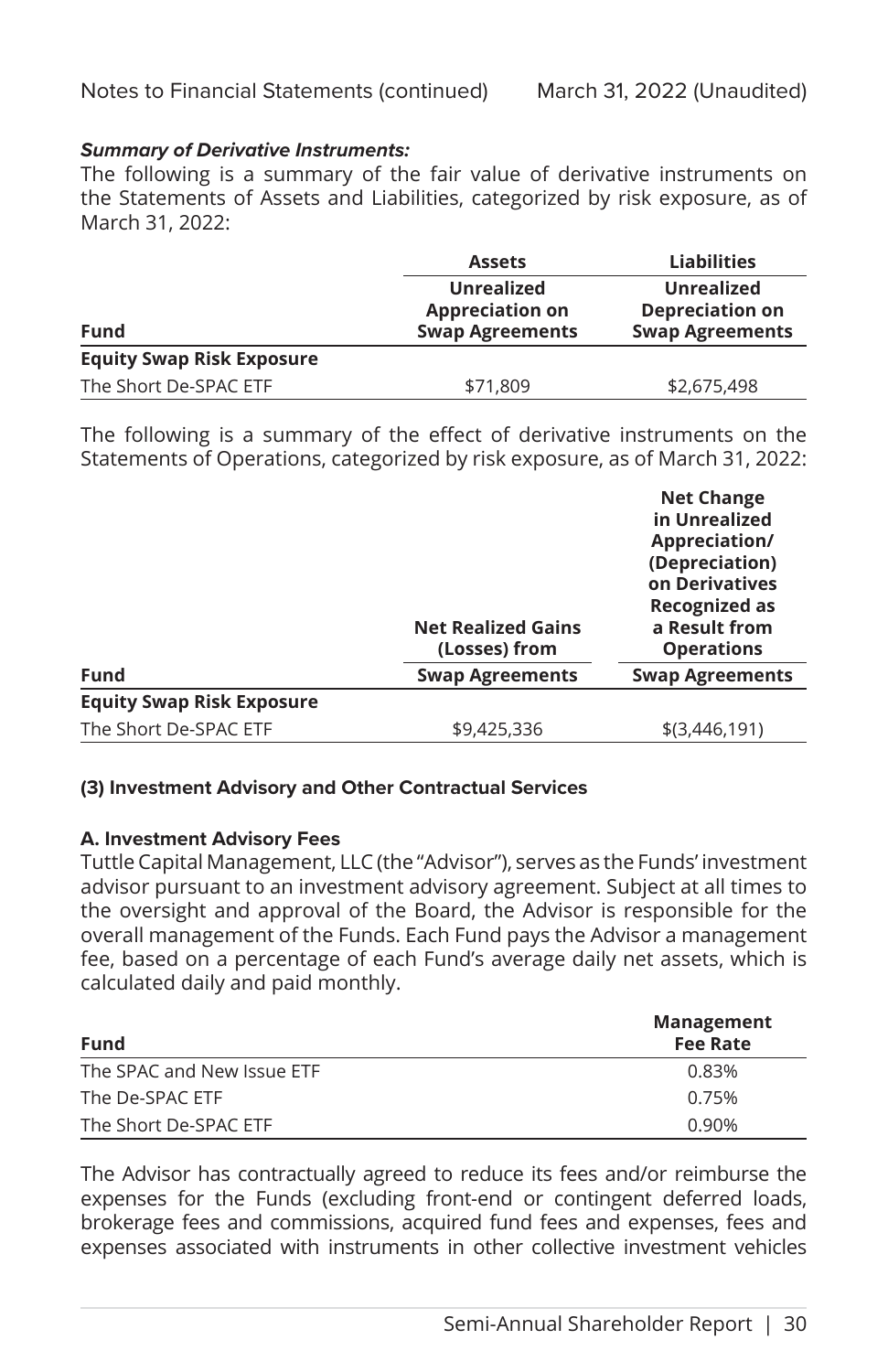or derivative instruments (including for example options and swap fees and expenses), borrowing costs (such as interest and dividend expense on securities sold short), taxes, other fees related to underlying investments (such as option fees and expenses or swap fees and expenses), or extraordinary expenses such as litigation (which may include indemnification of Fund officers and Trustees or contractual indemnification of Fund Service providers (other than the Advisor)) in order to ensure that net annual fund operating expenses will not exceed a specific percentage of each Fund's average daily net assets ("Expense Cap"). For The SPAC and New Issue ETF, the term "Operating Expenses" with respect to the Fund, is defined to include all expenses necessary or appropriate for the operation of the Fund and including the Advisor's investment advisory or management fee detailed in the Investment Advisory Agreement, but does not include any frontend or contingent deferred loads, taxes, leverage interest, borrowing interest, brokerage commissions, expenses incurred in connection with any merger or reorganization, dividend expense on securities sold short, acquired (underlying) fund fees and expenses or extraordinary expenses such as litigation.

The Expense Cap for The SPAC and New Issue ETF and The Short De-SPAC ETF is 0.95%. The Expense Cap for The De-SPAC ETF is 0.75%. These fee waivers and expense reimbursements are subject to possible recoupment from each Fund within the three years of the date on which the waiver or reimbursement occurs, if such recoupment can be achieved within the lesser of the foregoing expense limits or the expense limits in place at the time of recoupment. The Expense Cap will remain in effect for the Funds until at least January 31, 2023. The Expense Cap may be terminated earlier only upon approval by the Board or the Advisor, on 60 days' written notice to the Advisor. More information about the Funds' fee waiver and Expense Cap agreement is available in the "Management of the Funds" section of the Funds' prospectus.

As of March 31, 2022, the Advisor may recoup amounts from the Funds as follows:

|                            | <b>Expires</b> | <b>Expires</b> |           |
|----------------------------|----------------|----------------|-----------|
|                            | 9/30/2024      | 9/30/2025      | Total     |
| The SPAC and New Issue ETF | \$154,955      | \$73,958       | \$228,913 |
| The De-SPAC ETF            | 53,929         | 45,821         | 99.750    |
| The Short De-SPAC ETF      | 55,894         | 51,901         | 107,795   |

### **B. Administration, Custodian, Transfer Agent and Accounting Fees**

Citi Fund Services Ohio, Inc. ("Citi") serves as administrator and dividend disbursing agent for the Funds pursuant to a Services Agreement. Citibank, N.A. serves as the custodian and transfer agent of the Funds pursuant to a Global Custodial and Agency Services Agreement.

Collaborative Fund Services LLC ("CFS") provides the Funds with various management and legal administrative services. For these services, the Funds pay CFS 0.12% of the Funds' average daily net assets, calculated daily and paid monthly, and is subject to a minimum monthly fee of \$1,000 per Fund.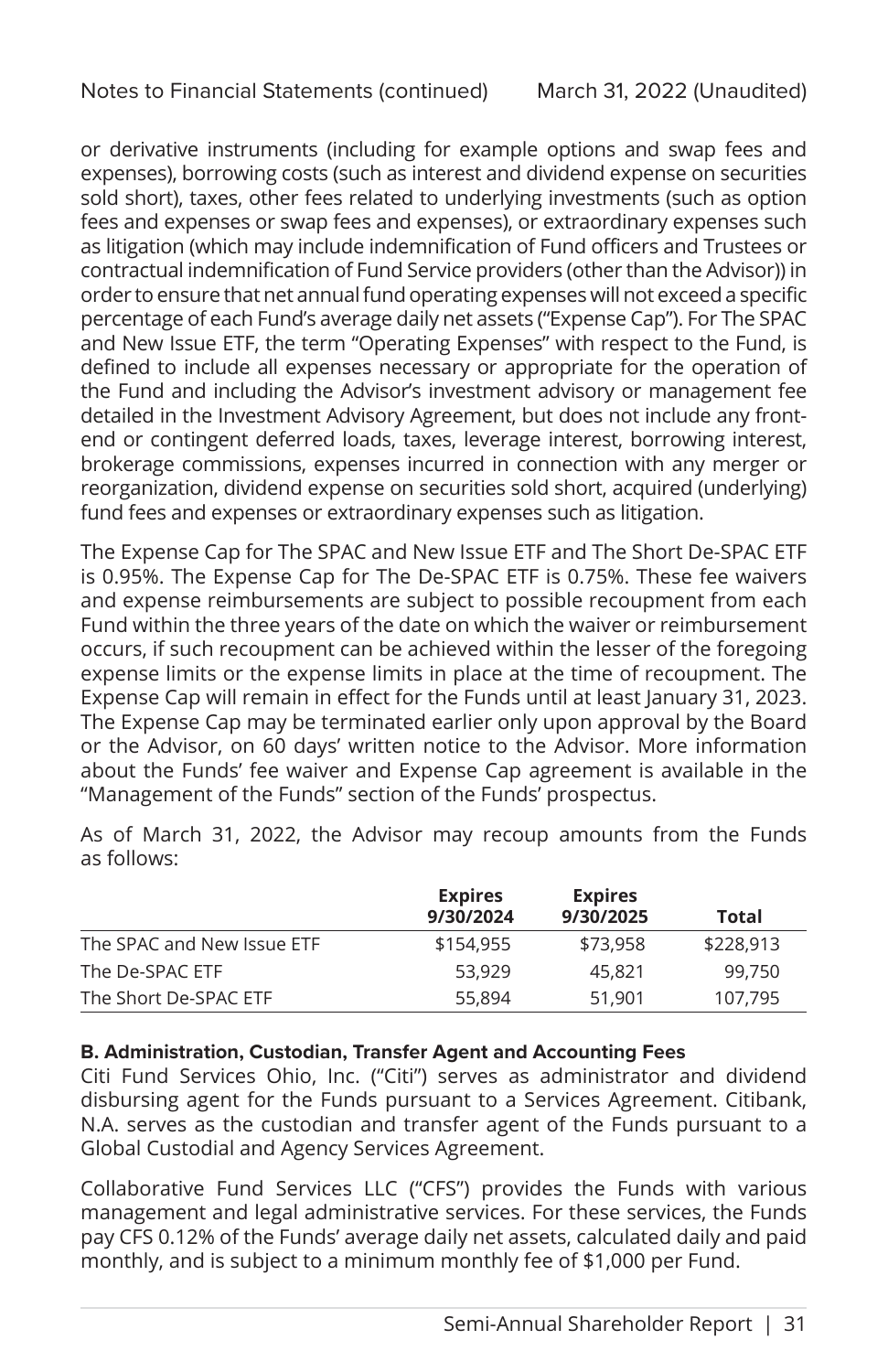### **C. Distribution and Shareholder Services Fees**

Foreside Fund Services, LLC is the principal underwriter and distributor for the Funds' Shares. The Distributor is compensated by the Advisor in accordance with a Distribution Services Agreement between the Advisor and the Distributor.

#### **D. Compliance Services**

Beacon Compliance Consulting provides compliance services to the Trust and receives a monthly fee paid by the Funds for these services.

#### **E. Treasurer Fees**

The Treasurer of the Trust receives a fee that is calculated monthly using the net assets at month-end and is paid by the Funds on a quarterly basis. During the period ended March 31, 2022, the Funds paid a total of \$600 to the Treasurer.

#### **F. General**

Certain trustees and officers of the Trust are officers, directors and/or trustees of the above companies, except for the Treasurer, receive no compensation from the Funds for their services.

#### **(4) Investment Transactions**

Purchases and sales of investments, excluding in-kind transactions and shortterm investments, for the period ended March 31, 2022 were as follows:

| Fund                       | <b>Purchases</b> | <b>Sales</b> |
|----------------------------|------------------|--------------|
| The SPAC and New Issue ETF | \$18,577,994     | \$25,194,755 |
| The De-SPAC ETF            | 1.754.477        | 3.234.452    |
| The Short De-SPAC ETF      |                  |              |

Purchases and sales of in-kind transactions for the period ended March 31, 2022 were as follows:

| Fund                       | <b>Purchases</b> | <b>Sales</b> |
|----------------------------|------------------|--------------|
| The SPAC and New Issue ETF | \$250.992        | \$31,254,275 |
| The De-SPAC FTF            | 4.461.052        | 2.429.915    |
| The Short De-SPAC ETF      |                  |              |

There were no purchases or sales of U.S. government securities during the period ended March 31, 2022.

# **(5) Capital Share Transactions**

Shares are issued and redeemed by each Fund only in aggregations of a specified number of shares or multiples thereof at NAV. Except when aggregated in Creation Units, shares of each Fund are not redeemable. Transactions in shares for each Fund are disclosed in detail on the Statements of Changes in Net Assets.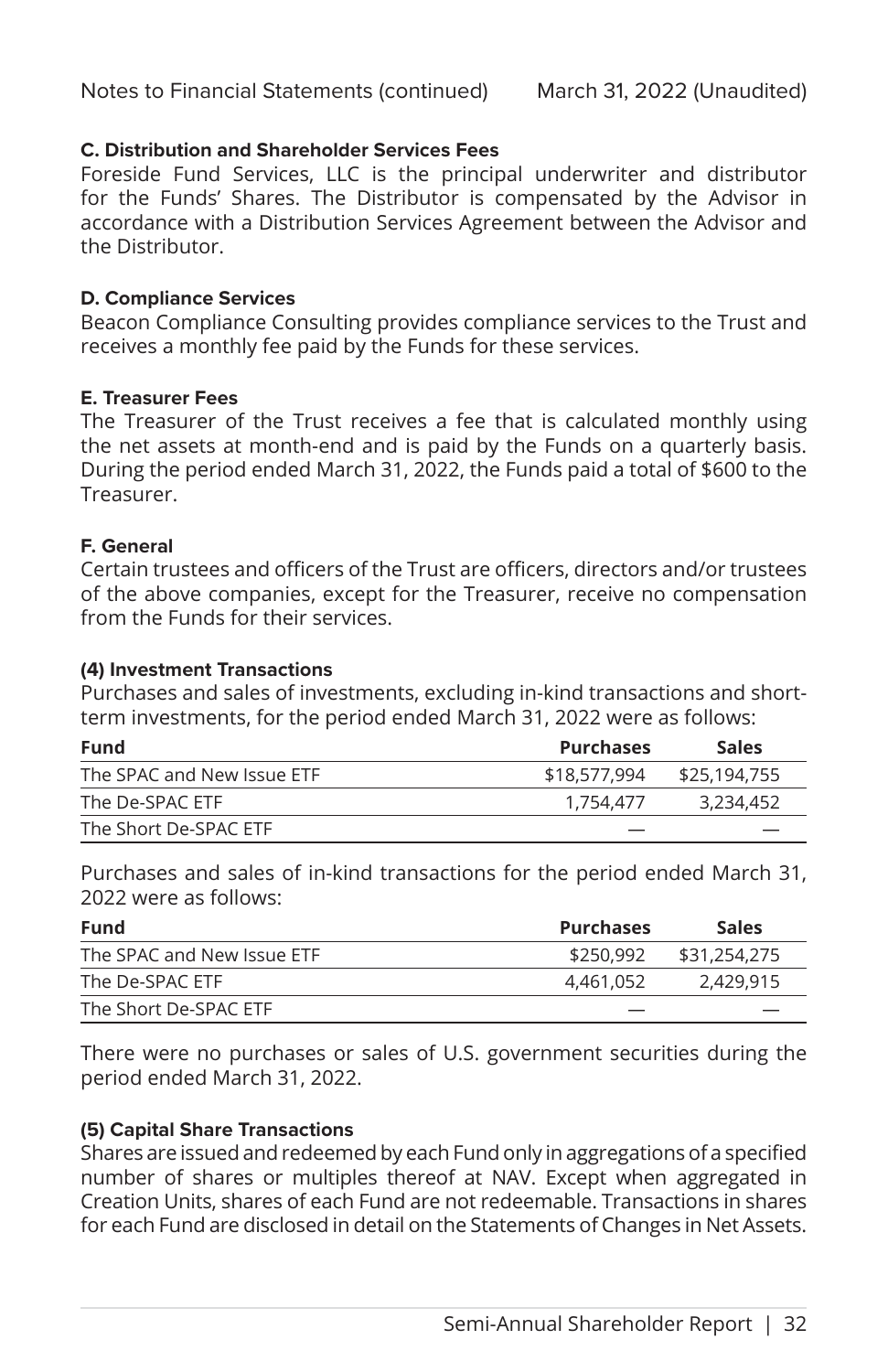The consideration for the purchase of Creation Units of a Fund generally consists of the in-kind deposit of a designated basket of securities, which constitutes an optimized representation of the securities of that Fund's specified universe, and an amount of cash. Investors purchasing and redeeming Creation Units may be charged a transaction fee to cover the transfer and other transactional costs it incurs to issue or redeem Creation Units. The standard transaction fee charge is \$250.

From time to time, settlement of securities related to in-kind contributions or in-kind redemptions may be delayed. In such cases, securities related to inkind transactions are reflected as a receivable or a payable on the Statements of Assets and Liabilities.

As of March 31, 2022, there were no unsettled in-kind capital transactions.

# **(6) Investment Risks**

# **ETF Risk**

The NAV of a Fund can fluctuate up or down, and you could lose money investing in the Fund if the prices of the securities owned by the Fund decline. In addition, the Fund may be subject to the following risks: (1) the market price of the Fund's shares may trade above or below its NAV; (2) an active trading market for a Fund's shares may not develop or be maintained; or (3) trading of the Fund's shares may be halted if the listing exchange's officials deem such action appropriate, the shares are delisted from the exchange, or the activation of market-wide "circuit breakers" (which are tied to large decreases in stock prices) halts stock trading generally.

# **Market Risk**

Overall market risks may also affect the value of the Funds. Factors such as domestic economic growth and market conditions, interest rate levels and political events affect the securities markets. Local, regional or global events such as war, acts of terrorism, the spread of infectious illness or other public health issue, recessions and depressions, or other events could have a significant impact on the Funds and their investments and could result in increased premiums or discounts to the Funds' net asset value, and may impair market liquidity, thereby increasing liquidity risk. The Funds could lose money over short periods due to short-term market movements and over longer periods during more prolonged market downturns. During a general market downturn, multiple asset classes may be negatively affected. Changes in market conditions and interest rates can have the same impact on all types of securities and instruments.

An outbreak of infectious respiratory illness caused by a novel coronavirus known as COVID-19 was first detected in China in December 2019 and has now been detected globally. This coronavirus has resulted in travel restrictions, closed international borders, enhanced health screenings at ports of entry and elsewhere, disruption of and delays in healthcare service preparation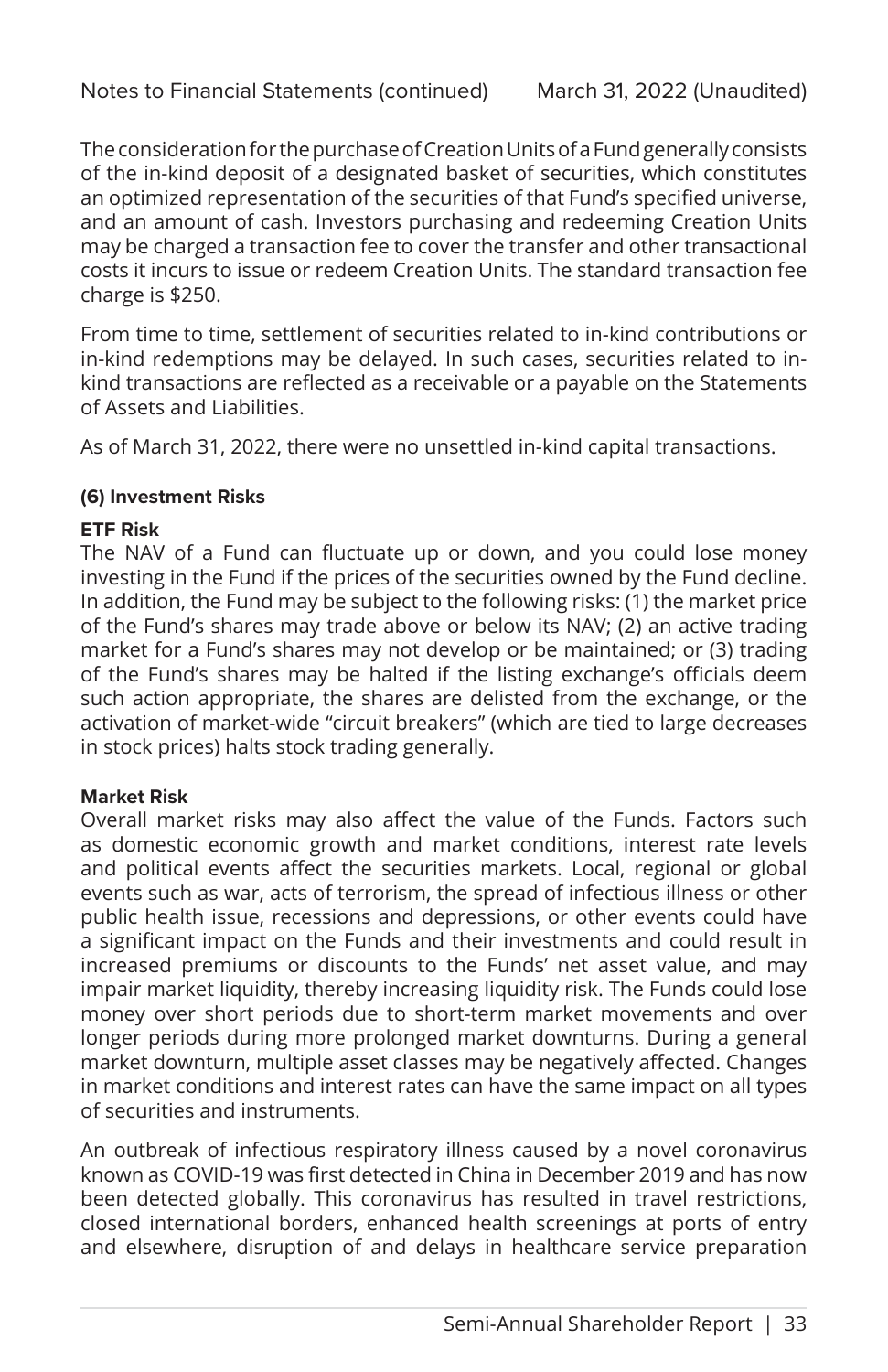and delivery, prolonged quarantines, cancellations, supply chain disruptions, and lower consumer demand, as well as general concern and uncertainty. The impact of COVID-19, and other infectious illness outbreaks that may arise in the future, could adversely affect the economies of many nations or the entire global economy, individual issuers and capital markets in ways that cannot necessarily be foreseen. In addition, the impact of infectious illnesses in emerging market countries may be greater due to generally less established healthcare systems. Public health crises caused by the COVID-19 outbreak may exacerbate other pre-existing political, social and economic risks in certain countries or globally. The duration of the COVID-19 outbreak and its effects cannot be determined with certainty.

#### **SPAC Risk**

The Funds invest in SPACs and companies that have completed an IPO. SPACs are companies that may be unseasoned and lack a trading or operational history, a track record of reporting to investors, and widely available research coverage. A Fund may purchase SPACs through an IPO. IPOs are thus often subject to extreme price volatility and speculative trading. These stocks may have above-average price appreciation in connection with the IPO. In addition, IPOs may share similar illiquidity risks of private equity and venture capital. The free float shares held by the public in an IPO are typically a small percentage of the market capitalization. The ownership of many IPOs often includes large holdings by venture capital and private equity investors who seek to sell their shares in the public market in the months following an IPO when shares restricted by lock-up are released, causing greater volatility and possible downward pressure during the time that locked-up shares are released. Public stockholders of SPACs may not be afforded a meaningful opportunity to vote on a proposed initial business combination because certain stockholders, including stockholders affiliated with the management of the SPAC, may have sufficient voting power, and a financial incentive, to approve such a transaction without support from public stockholders. As a result, a SPAC may complete a business combination even though a majority of its public stockholders do not support such a combination.

#### **(7) Subsequent Events**

The Board approved the reorganization of the Funds into a new series of Investment Managers Series Trust II at a meeting held on February 16, 2022. The reorganization is subject to the approval of the Funds' shareholders. Fund shareholders will receive a combined prospectus/proxy statement with more information regarding the reorganization.

Management of the Funds has evaluated the need for disclosures and/ or adjustments resulting from subsequent events through the date these financial statements were issued. Based upon this evaluation, no additional disclosures or adjustments were required to the financial statements as of March 31, 2022.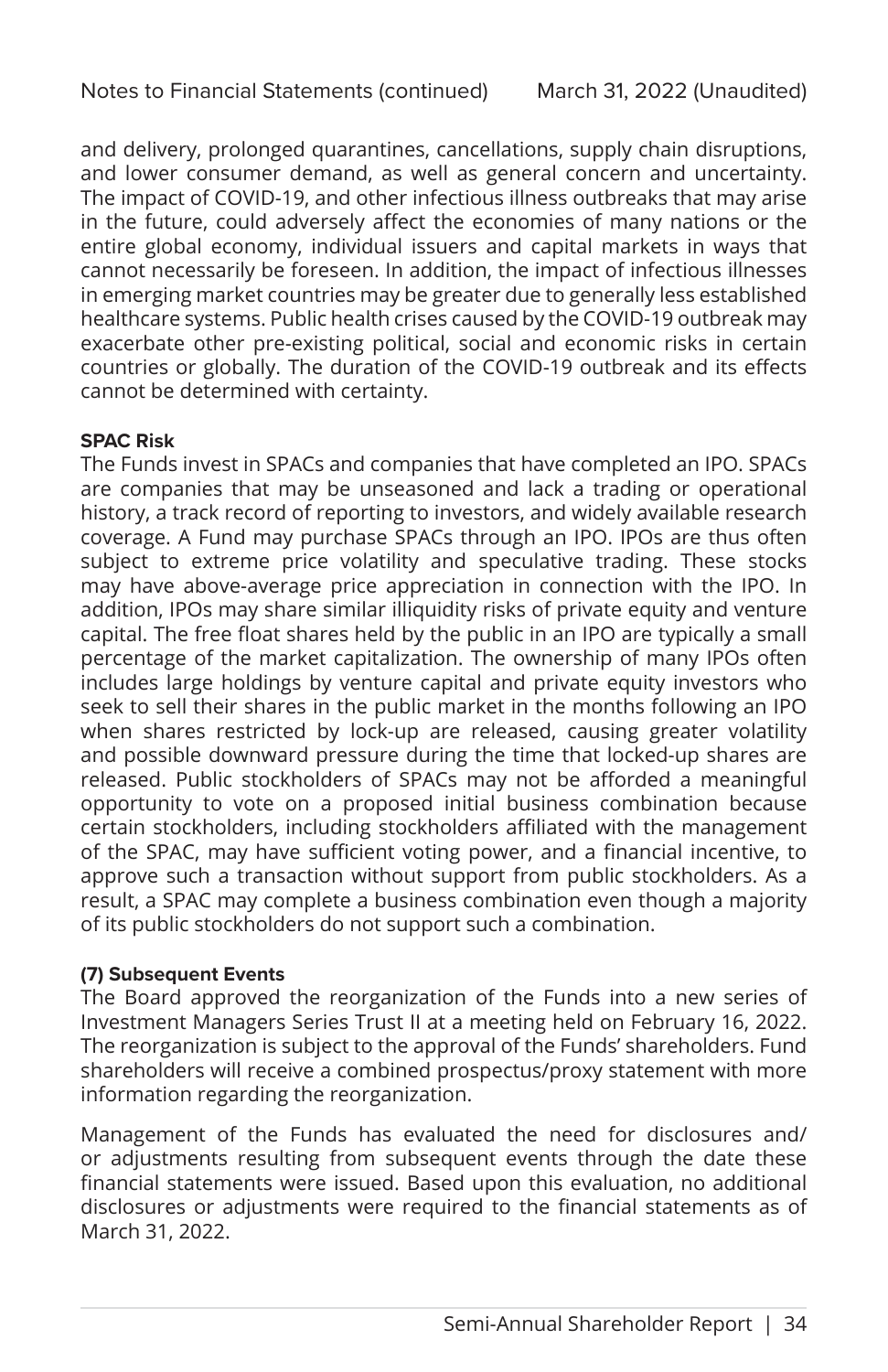### **PORTFOLIO HOLDINGS**

The Funds file a complete schedule of investments with the Securities and Exchange Commission ("SEC") for the first and third quarters of each fiscal year on Form N-PORT. The Form N-PORT filing must be made within 60 days of the end of the quarter. These filings are available on the SEC's web site at http://www.sec.gov. You may also obtain copies by calling the Fund at 1-866-904-0406, free of charge.

#### **PREMIUM/DISCOUNT INFORMATION**

The Funds' websites at http://www.spcxetf.com and http://www.despacetfs.com show the previous day's closing NAV and closing market price for the Funds' ETF Shares. The websites also disclose, in the Premium/Discount section, how frequently the Funds' ETF Shares traded at a premium or discount to NAV (based on closing NAVs and market prices) and the magnitudes of such premiums and discounts.

#### **PROXY VOTING**

The Funds' proxy voting policies, procedures and voting records relating to common stock in each Fund's investment portfolio are available without charge, upon request, by calling the Funds' toll-free telephone number 1-866-904-0406. The Funds will send this information within three business days of receipt of the request, by first class mail or other means designed to ensure prompt delivery.

The Funds' proxy information is also available on the SEC's website at http://www.sec.gov. Information regarding how the Funds voted proxies relating to portfolio securities for the most recent 12-month period ended June 30 is available without charge, upon request by calling 1-866-904-0406 or referring to the SEC's web site at http://www.sec.gov.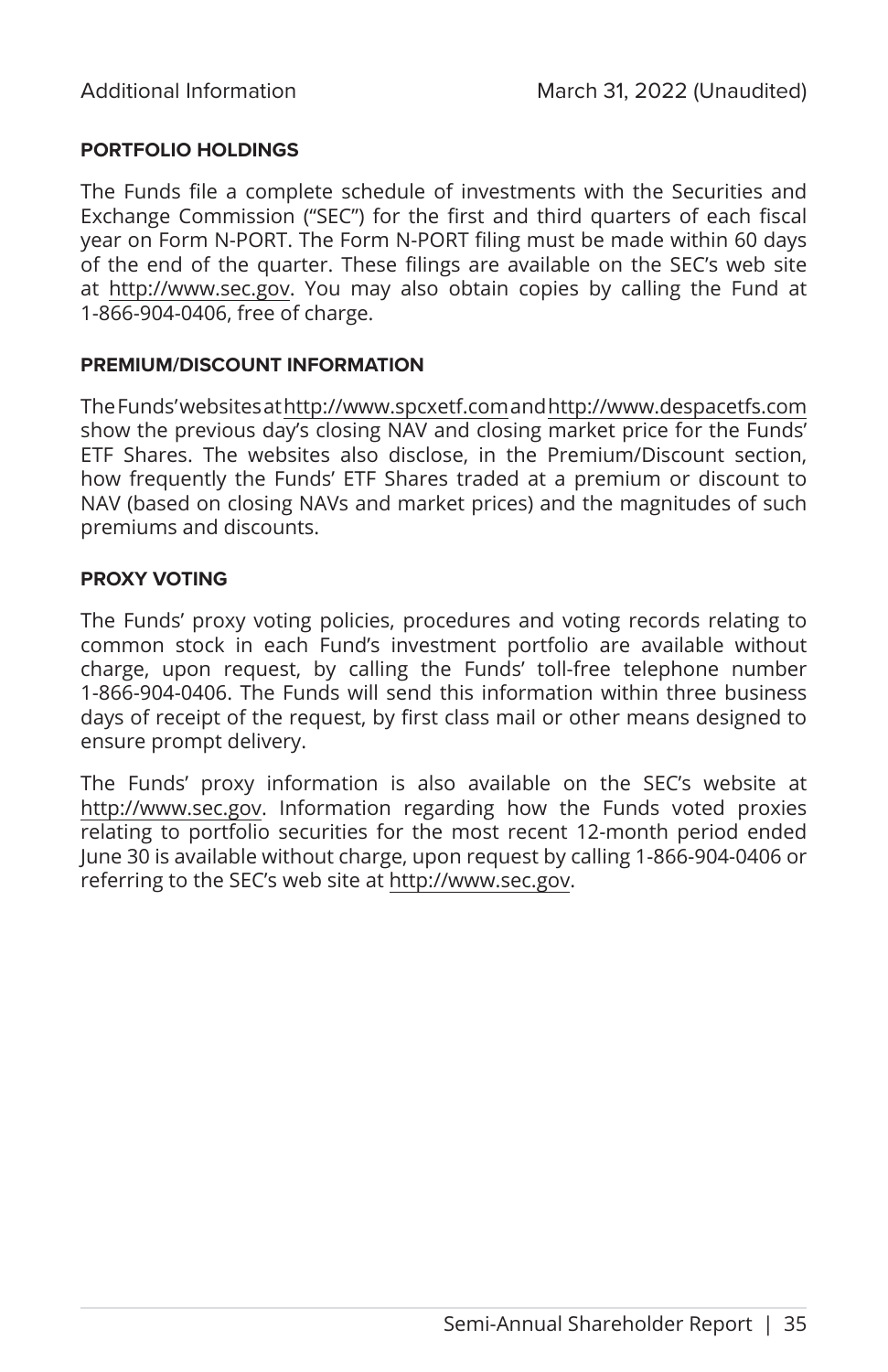# *PRIVACY NOTICE* **COLLABORATIVE INVESTMENT SERIES TRUST**

| <b>FACTS</b> | WHAT DOES THE COLLABORATIVE INVESTMENT SERIES<br>TRUST DO WITH YOUR PERSONAL INFORMATION?                                                                                                                                                                                                                                                                                                                                     |
|--------------|-------------------------------------------------------------------------------------------------------------------------------------------------------------------------------------------------------------------------------------------------------------------------------------------------------------------------------------------------------------------------------------------------------------------------------|
|              |                                                                                                                                                                                                                                                                                                                                                                                                                               |
| Why?         | Financial companies choose how they share your personal<br>information. Federal law gives consumers the right to limit<br>some, but not all sharing. Federal law also requires us to<br>tell you how we collect, share, and protect your personal<br>information. Please read this notice carefully to understand<br>what we do.                                                                                              |
|              |                                                                                                                                                                                                                                                                                                                                                                                                                               |
| What?        | The types of personal information we collect and share<br>depends on the product or service that you have with us. This<br>information can include:<br>Social Security number and wire transfer instructions<br>account transactions and transaction history<br>investment experience and purchase history<br>٠<br>When you are no longer our customer, we continue to share<br>your information as described in this notice. |
|              |                                                                                                                                                                                                                                                                                                                                                                                                                               |
| How?         | All financial companies need to share customers' personal<br>information to run their everyday business. In the section<br>below, we list the reasons financial companies can share<br>their customers' personal information; the reasons the<br>Collaborative Investment Series Trust chooses to share; and<br>whether you can limit this sharing.                                                                           |

| Reasons we can share your personal<br>information:                                                                                                                                              | Do we share<br>information? | Can you limit<br>sharing? |
|-------------------------------------------------------------------------------------------------------------------------------------------------------------------------------------------------|-----------------------------|---------------------------|
| For our everyday business purposes -<br>such as to process your transactions,<br>maintain your account(s), respond to court<br>orders and legal investigations, or report<br>to credit bureaus. | <b>YES</b>                  | <b>NO</b>                 |
| For our marketing purposes - to offer<br>our products and services to you.                                                                                                                      | <b>NO</b>                   | We don't<br>share         |
| For joint marketing with other<br>financial companies.                                                                                                                                          | <b>NO</b>                   | We don't<br>share         |
| For our affiliates' everyday business<br>purposes - information about your<br>transactions and records.                                                                                         | NΟ                          | We don't<br>share         |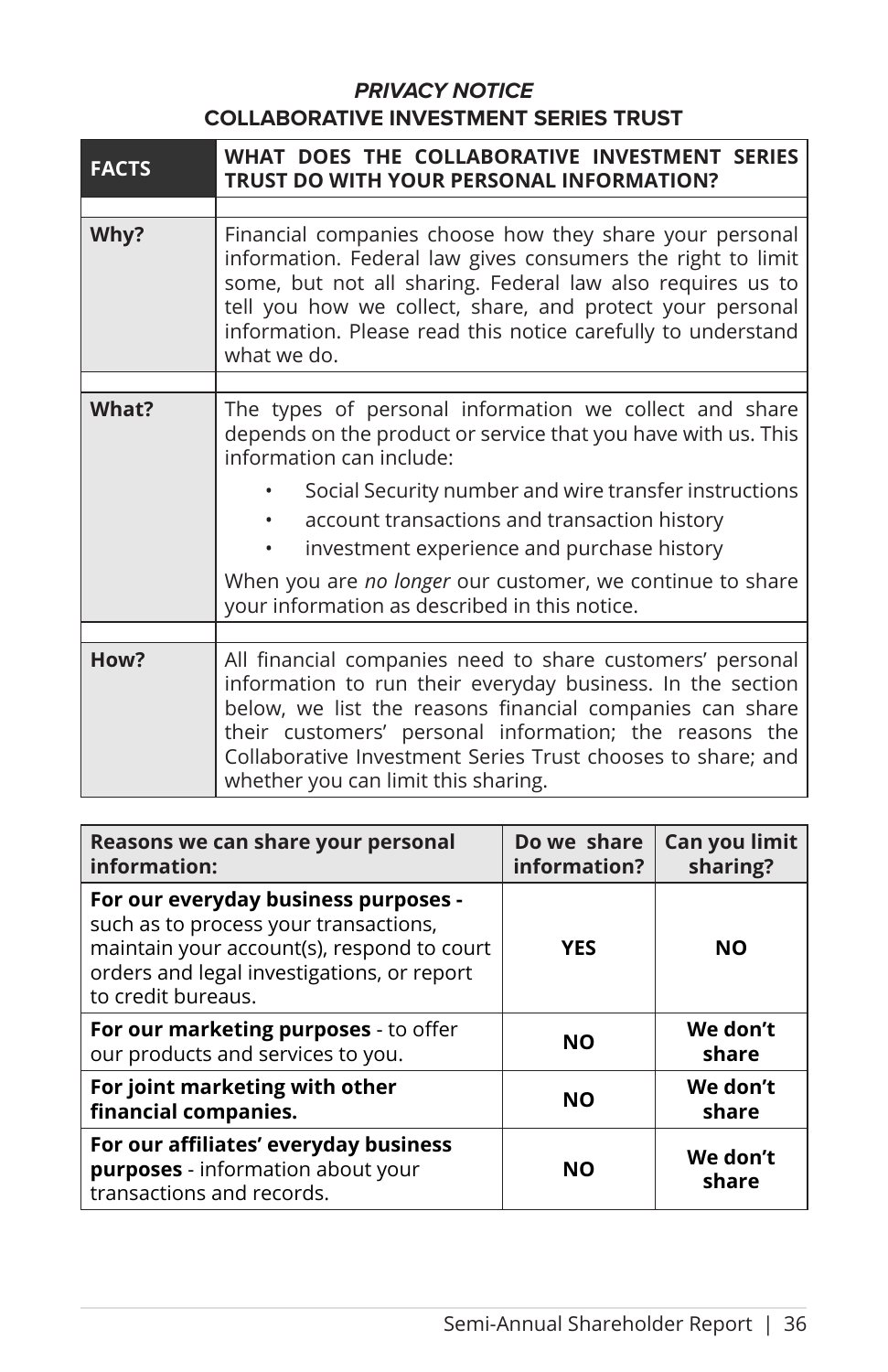| Reasons we can share your personal<br>information:                                               | Do we share<br>information? | Can you limit<br>sharing? |
|--------------------------------------------------------------------------------------------------|-----------------------------|---------------------------|
| For our affiliates' everyday business<br>purposes - information about your credit<br>worthiness. | <b>NO</b>                   | We don't<br>share         |
| For our affiliates to market to you                                                              | NΟ                          | We don't<br>share         |
| For non-affiliates to market to you                                                              | <b>NO</b>                   | We don't<br>share         |
| <b>QUESTIONS?</b>                                                                                | Call 1-800-595-4866         |                           |

| What we do:                                                                                                |                                                                                                                                                                                                                                                                                           |  |
|------------------------------------------------------------------------------------------------------------|-------------------------------------------------------------------------------------------------------------------------------------------------------------------------------------------------------------------------------------------------------------------------------------------|--|
| How does the<br><b>Collaborative Investment</b><br><b>Series Trust protect my</b><br>personal information? | To protect your personal information from<br>unauthorized access and use, we use security<br>measures that comply with federal law. These<br>measures include computer safeguards and<br>secured files and buildings.                                                                     |  |
|                                                                                                            | Our service providers are held accountable<br>for adhering to strict policies and procedures<br>to prevent any misuse of your nonpublic<br>personal information.                                                                                                                          |  |
| How does the<br><b>Collaborative Investment</b><br><b>Series Trust collect my</b><br>personal information? | We collect your personal information, for<br>example, when you                                                                                                                                                                                                                            |  |
|                                                                                                            | open an account or deposit money<br>direct us to buy securities or direct<br>us to sell your securities<br>seek advice about your investments<br>We also collect your personal information<br>from others, such as credit bureaus, affiliates,                                            |  |
|                                                                                                            | or other companies.                                                                                                                                                                                                                                                                       |  |
| Why can't I limit all<br>sharing?                                                                          | Federal law gives you the right to limit only:<br>sharing for affiliates' everyday<br>business purposes - information<br>about your creditworthiness.<br>affiliates from<br>using<br>your<br>$\bullet$<br>information to market to you.<br>sharing for nonaffiliates to market<br>to you. |  |
|                                                                                                            | State laws and individual companies may<br>give you additional rights to limit sharing.                                                                                                                                                                                                   |  |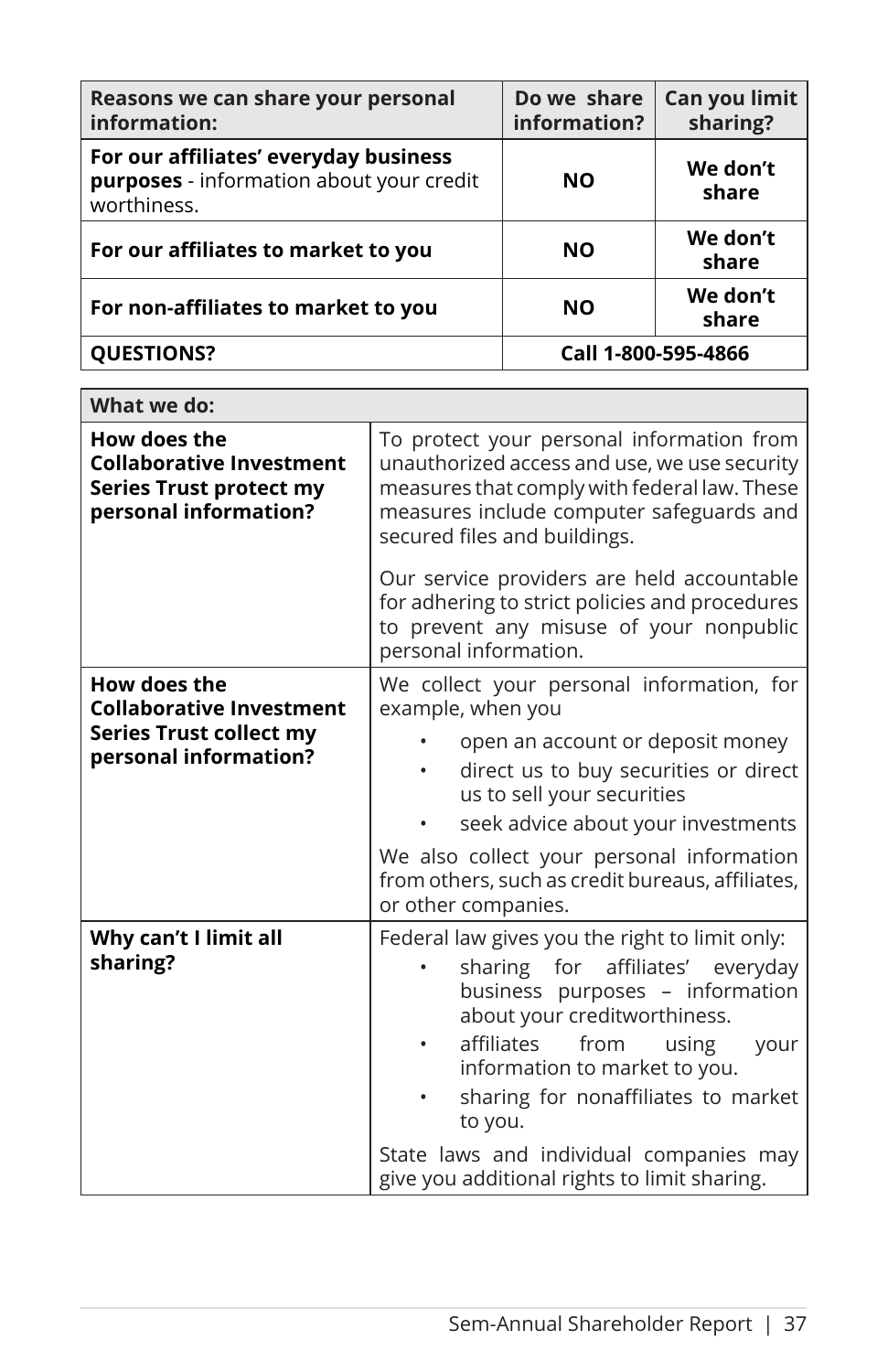| <b>Definitions</b>    |                                                                                                                                |  |
|-----------------------|--------------------------------------------------------------------------------------------------------------------------------|--|
| <b>Affiliates</b>     | Companies related by common ownership<br>or control. They can be financial and non-<br>financial companies.                    |  |
|                       | The Collaborative Investment Series<br>Trust does not share with affiliates.                                                   |  |
| <b>Non-affiliates</b> | Companies not related by common<br>ownership or control. They can be financial<br>and non-financial companies.                 |  |
|                       | The Collaborative Investment Series<br>Trust does not share with non-affiliates<br>so they can market to you.                  |  |
| Joint marketing       | A formal agreement between nonaffiliated<br>financial companies that together market<br>financial products or services to you. |  |
|                       | The Collaborative Investment Series<br>Trust doesn't jointly market.                                                           |  |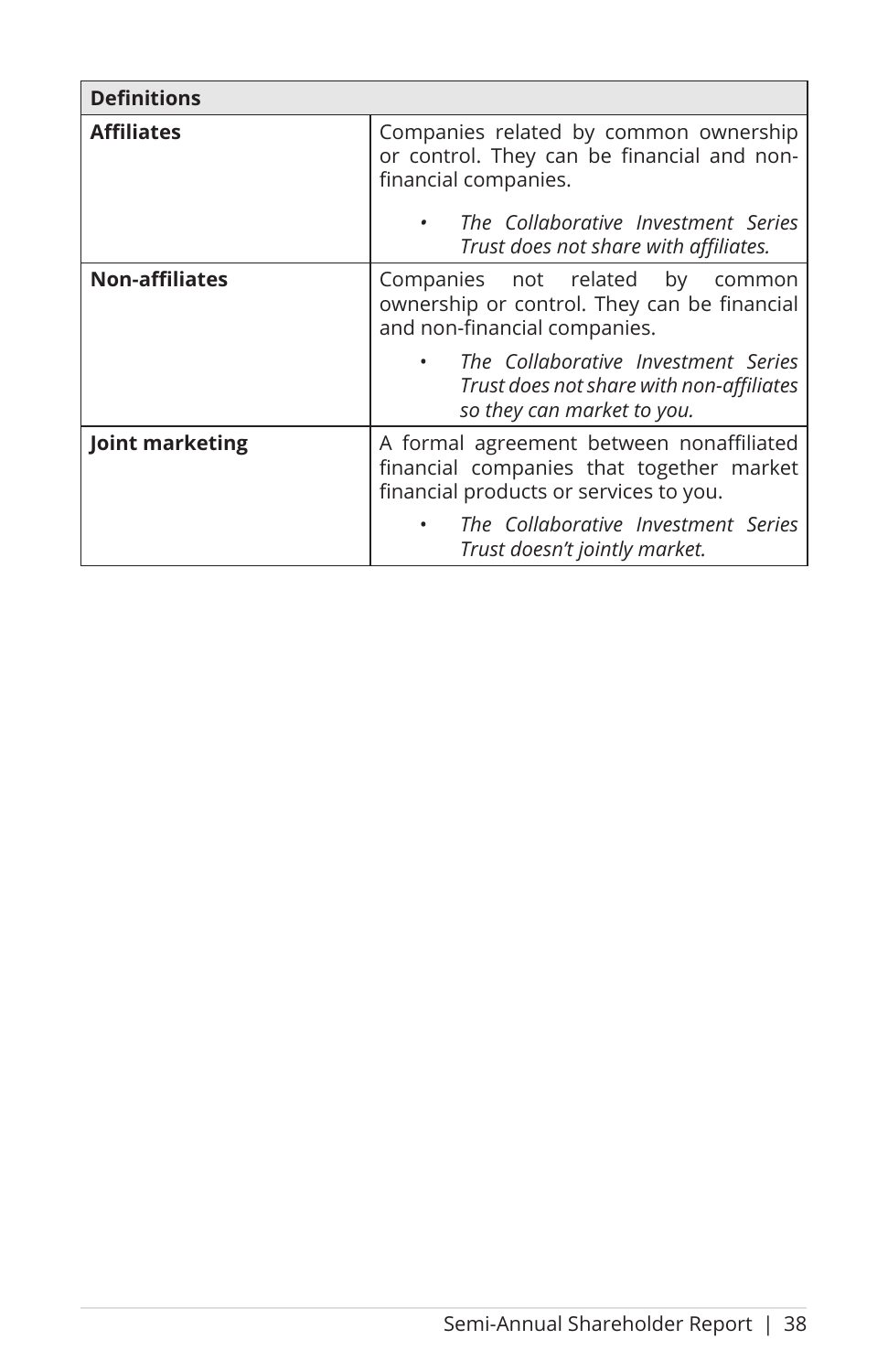This Page Was Left Blank Intentionally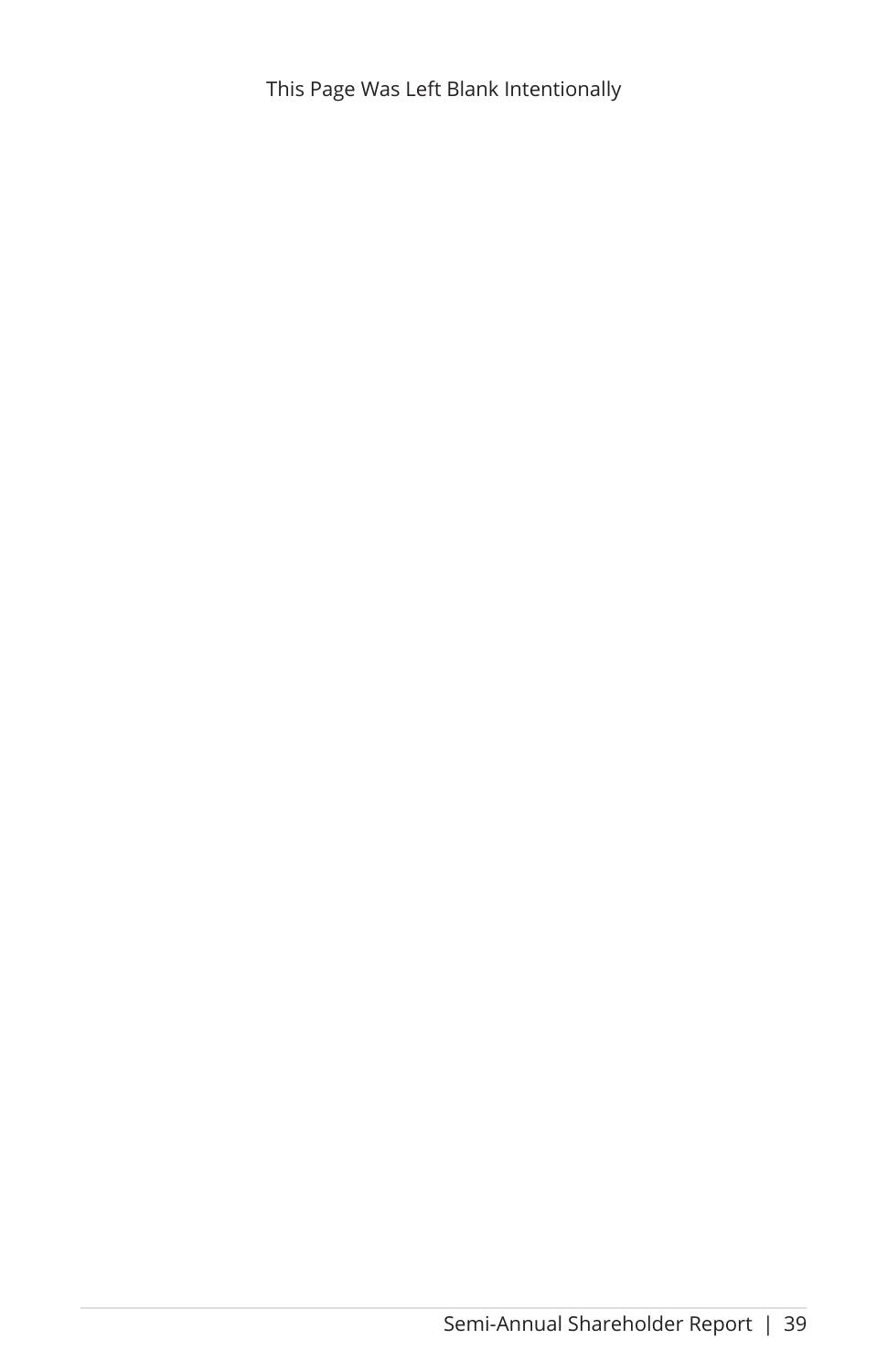This Page Was Left Blank Intentionally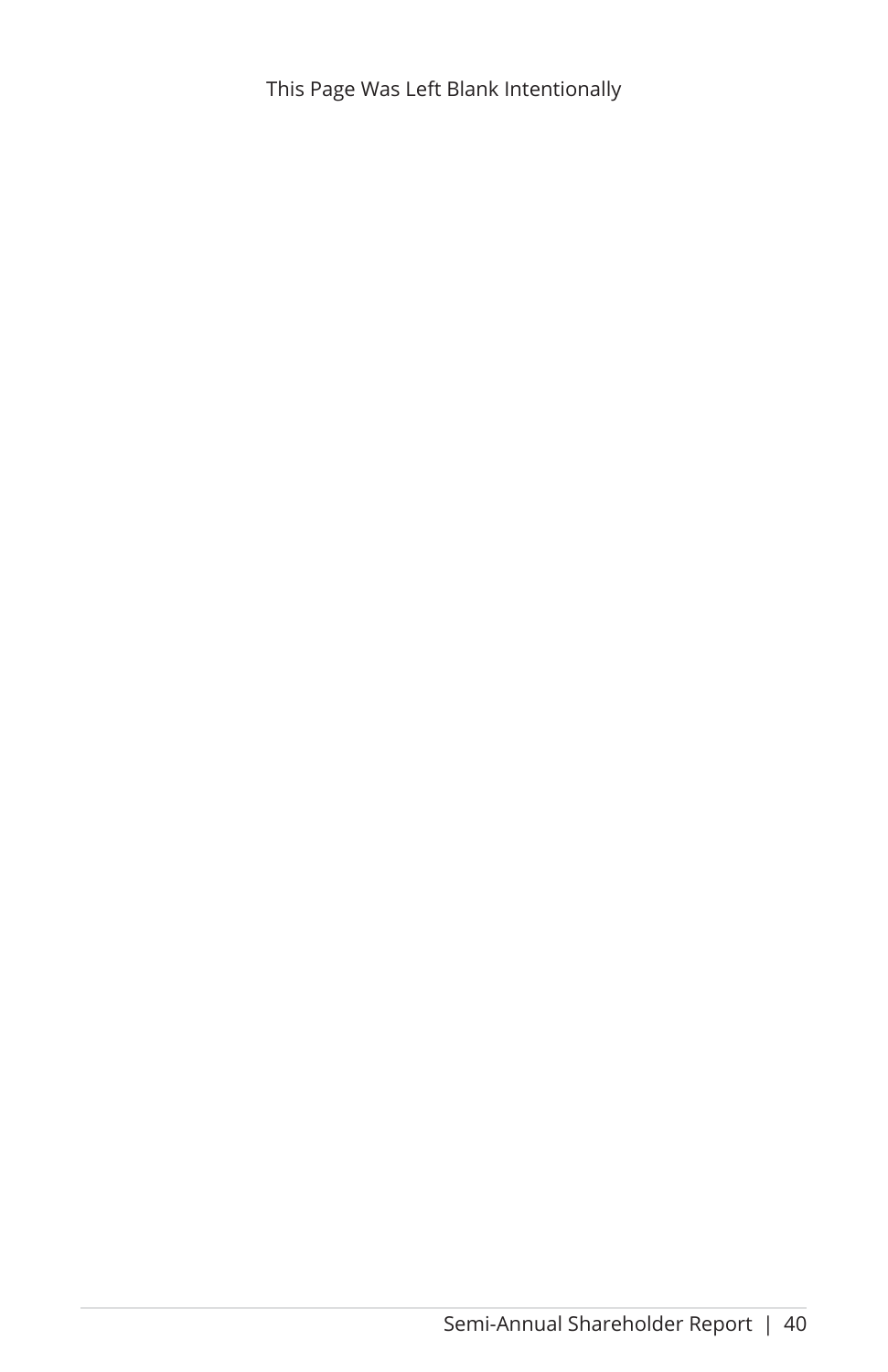This Page Was Left Blank Intentionally